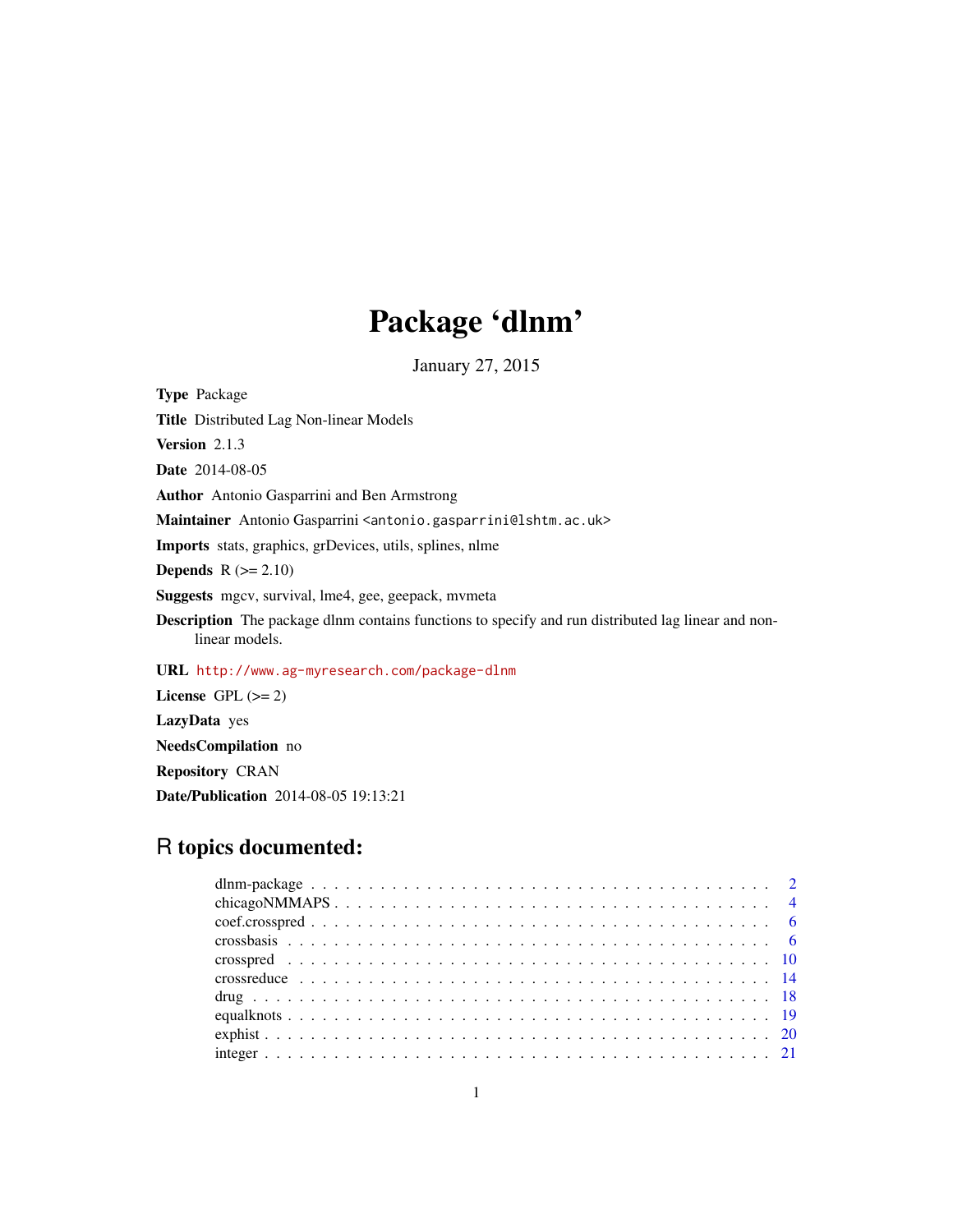# <span id="page-1-0"></span>2 dlnm-package and  $\alpha$  dlnm-package and  $\alpha$  dlnm-package and  $\alpha$  dlnm-package and  $\alpha$

| Index |  |
|-------|--|
|       |  |
|       |  |
|       |  |
|       |  |
|       |  |
|       |  |
|       |  |
|       |  |
|       |  |

<span id="page-1-1"></span>dlnm-package *Distributed Lag Non-linear Models (DLNM)*

# Description

The package **dlnm** contains functions to specify and run distributed lag linear and non-linear models. These functions are used to build basis and cross-basis matrices and then to predict and plot the results for a fitted model.

# Modelling framework

Distributed lag non-linear models (DLNM) represent a modelling framework to describe simultaneously non-linear and delayed dependencies, termed as *exposure-lag-response associations*. The methodology of DLNMs was originally developed for time series data, and has been recently extended to other study designs and data structures, compatible with cohort, case-control or longitudinal studies, amongst others. A thorough methodological overview is given in the references and the package vignettes detailed below.

The modelling framework is based on the definition of a *cross-basis*, a bi-dimensional space of functions specifying the dependency along the space of the predictor and along lags. The cross-basis functions are built combining the basis functions for the two dimensions, produced by applying existing or user-defined functions such as splines, polynomials, linear threshold or indicators. The DLNM family includes simple distributed lag models (DLM) as a special case.

The application of DLNMs requires the availability of predictor values at equally-spaced time points. In the original development in time series analysis, these are represented by the ordered series of observations. More generally, the data can be stored in a matrix of *exposure histories*, where each row represents the lagged values of the predictor for each observation.

The cross-basis matrix of transformed variables is included in the model formula of a regression model to estimate the associated parameters. The estimation can be carried out with the default regression functions, such as  $\text{Im}, \text{glm}, \text{gam}$  $\text{Im}, \text{glm}, \text{gam}$  $\text{Im}, \text{glm}, \text{gam}$  (package mgcv), clogit and coxph (package survival), lme (package nlme), lmer and glmer (package lme4). Estimates are then extracted to obtain predictions and graphical representations which facilitate the interpretation of the results.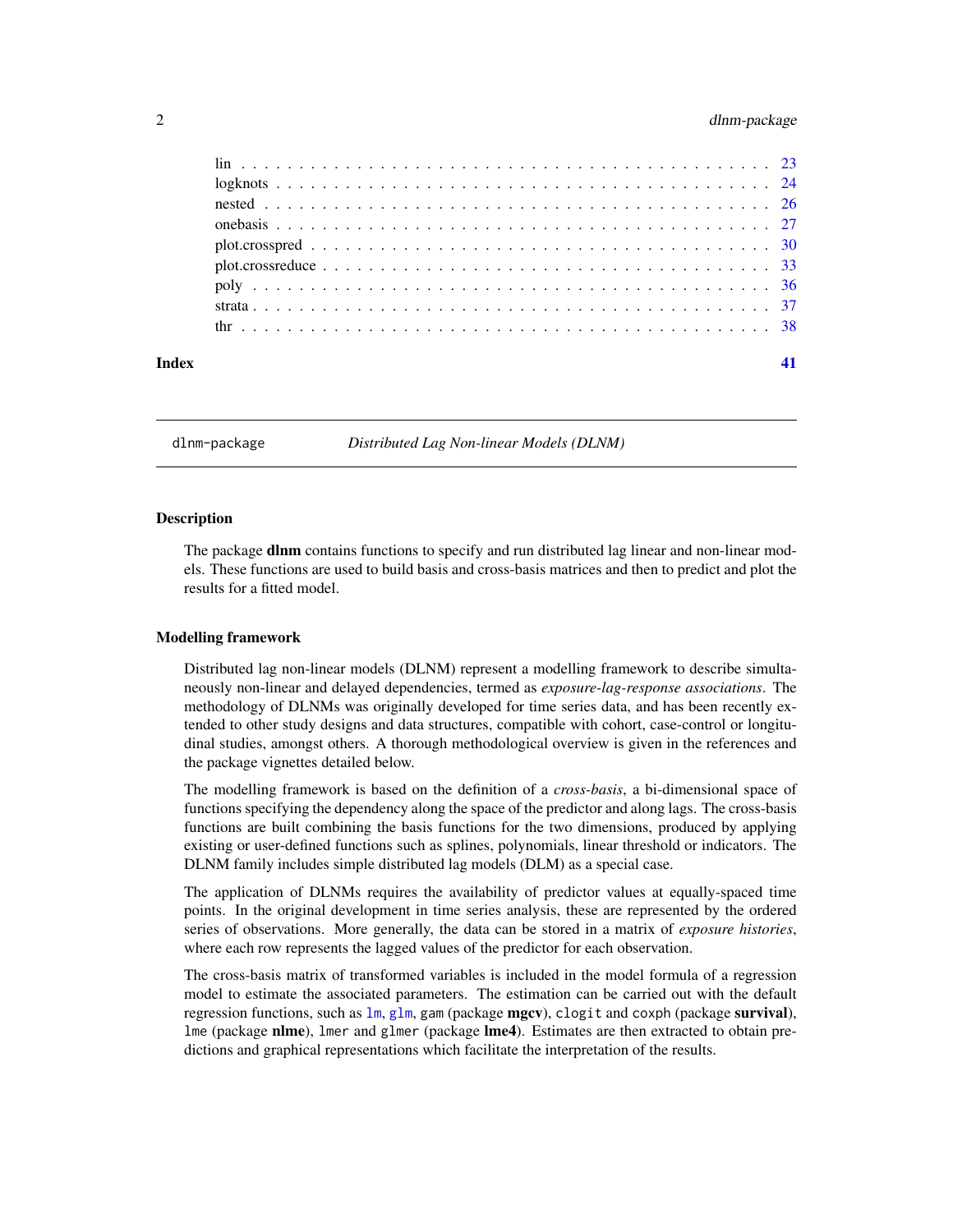# <span id="page-2-0"></span>dlnm-package 3

#### Functions and data included in the package

Given a time series vector or a matrix of exposure histories, [crossbasis](#page-5-1) creates two set of basis functions to define the relationship in the two dimensions of predictor and lags. This step is performed through a call to the function [onebasis](#page-26-1), which in turn internally calls existing or userdefined functions and produces a basis matrix of class "crossbasis" with specific attributes. Standard choices for the functio[ns](#page-0-0) in the two dimension are ns or [bs](#page-0-0) from package **splines**, or the internal functions [poly](#page-35-1), [strata](#page-36-1), [thr](#page-37-1), [integer](#page-20-1) and [lin](#page-22-1) in **dlnm**. Other existing of user-defined functions can be also chosen. The functions [equalknots](#page-18-1) and [logknots](#page-23-1) can be used for knot placement. The two basis matrices are then combined in a matrix object of class "crossbasis", containing the transformed variables to be included in the model formula.

After the model fitting, [crosspred](#page-9-1) generates predictions for a set of suitable values of the original predictor and lag period, and stores them in a "crosspred" object. The function [exphist](#page-19-1) can be used to generate exposure histories for predictions. The fit of a DLNM can be reduced and reexpressed as the chosen function of one of the two dimensions through the function [crossreduce](#page-13-1). It returns a "crossreduce" object storing the new parameters and predictions.

Method functions are available for objects "onebasis", "crossbasis", "crosspred" and "crossreduce". Specific [summary](#page-5-2) methods summarize the content of each object. The plotting functions [plot](#page-29-1), [lines](#page-29-2) and [points](#page-29-2), offer a set of choices to plot the results, while [coef](#page-5-3) and [vcov](#page-5-4) return the coefficients and associated (co)variance matrix for a (optionally reduced) DLNM.

The data set [chicagoNMMAPS](#page-3-1) is provided to perform examples of use of **dlnm** in time series analysis. It includes time series data of daily mortality counts, weather and pollution variables for Chicago in the period 1987-2000. The data sets [nested](#page-25-1) and [drug](#page-17-1) include simulated data to illustrate the extension of **dlnm** to other study designs, specifically nested case-controls and randomized controlled trials. The former contains information on 300 risk sets each with one cancer case and one matched control, and an occupational exposure collected in 5-year periods. The latter contains information on 200 subjects who are randomly allocated a different dose of a drug for two out of four weeks, with their outcome measured after 28 days.

#### Additional information

Additonal details on the package **dlnm** are available in the vignettes included in the installation. These documents offer a detailed description of the capabilities of the package, and some examples of application to real data, with an extensive illustration of the use of the functions.

The vignette **dlnmOverview** offers a general illustration of the DLNM methodology and the functions included in the package. The vignette **dlnmTS** includes specific examples on the use of the functions for time series analysis. The vignette **dlnmExtended** provides some examples on the extension of the methodology and package in other study designs and on the use of user-written functions.

A vignette is available by typing:

vignette("dlnmOverview")

A list of changes included in the current and previous versions can be found by typing:

file.show(system.file("ChangeLog",package="dlnm"))

General information on the development and applications of the DLNM modelling framework, together with an updated version of the R scripts for running the examples in published papers, can be found at [www.ag-myresearch.com](http://www.ag-myresearch.com).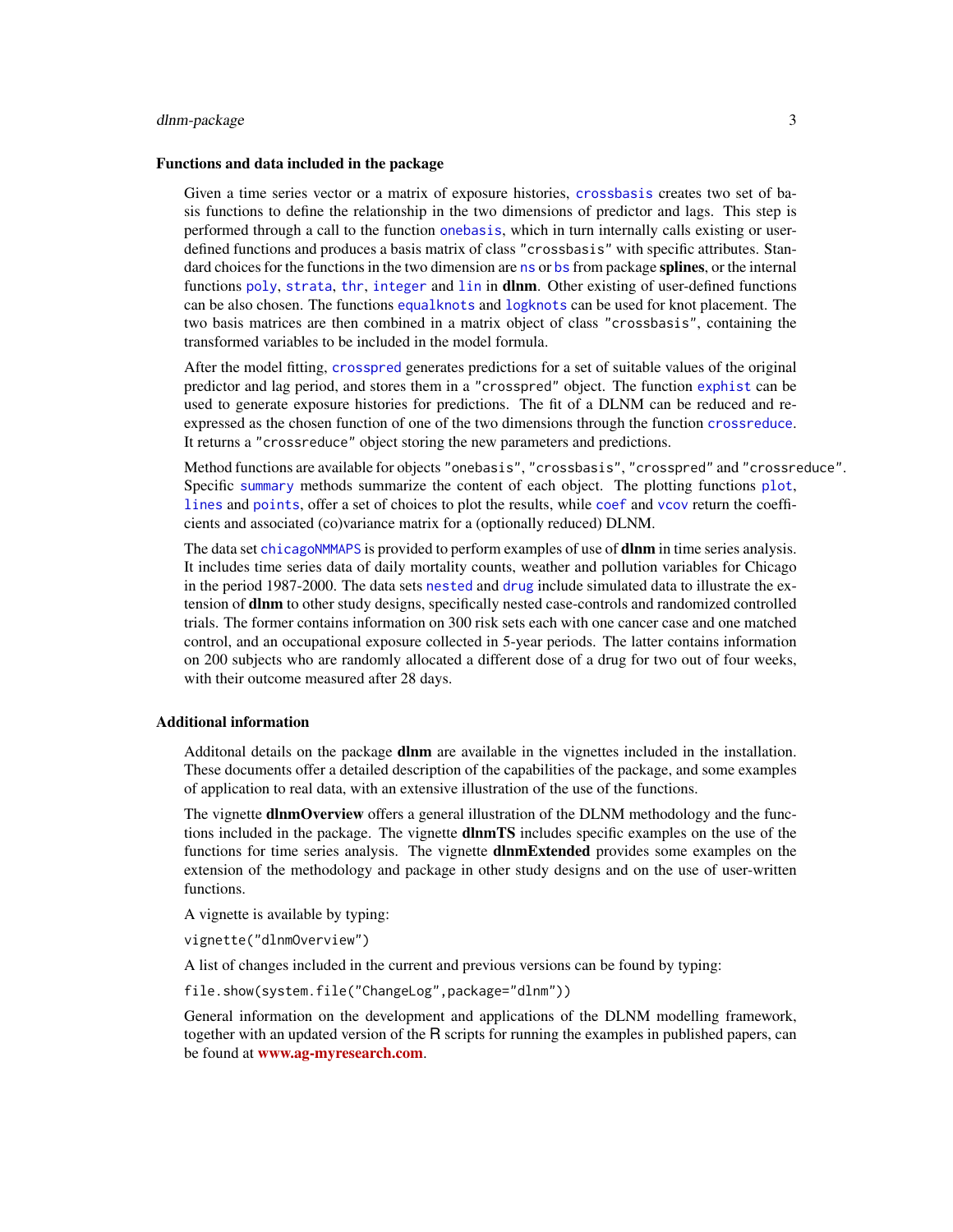<span id="page-3-0"></span>Please use citation("dlnm") to cite this package.

# Author(s)

Antonio Gasparrini and Ben Armstrong

Maintainer: Antonio Gasparrini, <antonio.gasparrini@lshtm.ac.uk>

# References

Gasparrini A. Distributed lag linear and non-linear models in R: the package dlnm. *Journal of Statistical Software*. 2011; 43(8):1-20. [freely available [here\]](http://www.ag-myresearch.com/jss2011.html).

Gasparrini A. Modeling exposure-lag-response associations with distributed lag non-linear models. *Statistics in Medicine*. 2014; 33(5):881-899. [freely available [here\]](http://www.ag-myresearch.com/statmed2014)

Gasparrini A., Armstrong, B.,Kenward M. G. Distributed lag non-linear models. *Statistics in Medicine*. 2010; 29(21):2224-2234. [freely available [here\]](http://www.ag-myresearch.com/statmed2010)

Gasparrini A., Armstrong, B., Kenward M. G. Reducing and meta-analyzing estimates from distributed lag non-linear models.*BMC Medical Research Methodology*. 2013; 13(1):1. [freely available [here\]](http://www.ag-myresearch.com/bmcmrm2013).

Armstrong, B. Models for the relationship between ambient temperature and daily mortality. *Epidemiology*. 2006, 17(6):624-31. [available [here\]](http://www.ncbi.nlm.nih.gov/pubmed/17028505)

# See Also

[onebasis](#page-26-1) to generate simple basis matrices. [crossbasis](#page-5-1) to generate cross-basis matrices. [crosspred](#page-9-1) to obtain predictions after model fitting. [crossreduce](#page-13-1) to reduce the fit to one dimension. The methods [plot.crosspred](#page-29-1) and [plot.crossreduce](#page-32-1) to plot several type of graphs.

Type 'vignette(dlnmOverview)' for a detailed description.

<span id="page-3-1"></span>chicagoNMMAPS *Daily Mortality Weather and Pollution Data for Chicago*

# Description

The data set contains daily mortality (all causes, CVD, respiratory), weather (temperature, dew point temperature, relative humidity) and pollution data (PM10 and ozone) for Chicago in the period 1987-2000 from the National Morbidity, Mortality and Air Pollution Study (NMMAPS)

# Usage

data(chicagoNMMAPS)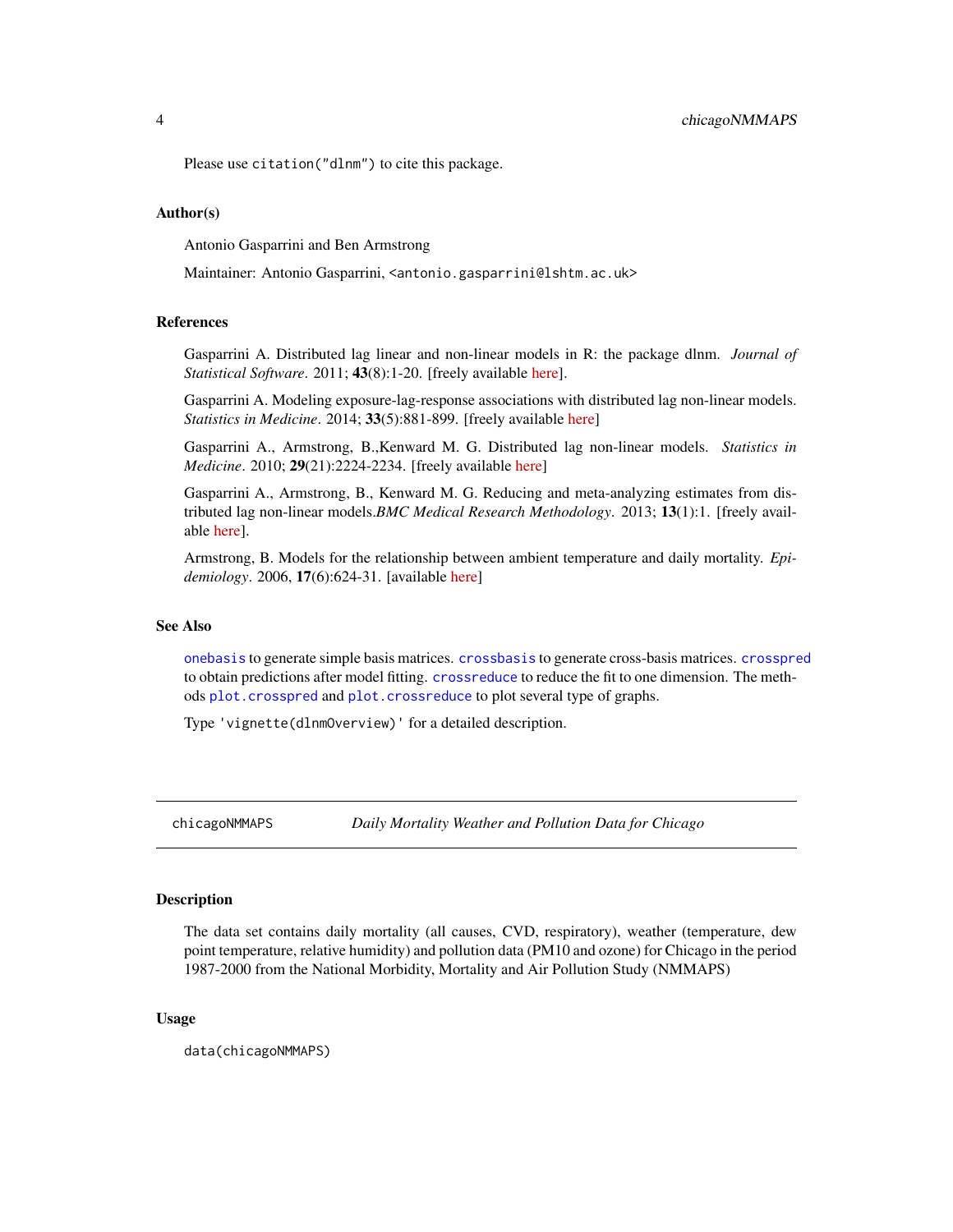# <span id="page-4-0"></span>chicagoNMMAPS 5

# Format

A data frame with 5114 observations on the following 14 variables.

- date: Date in the period 1987-2000.
- time: The sequence of observations
- year: Year
- month: Month (numeric)
- doy: Day of the year
- dow: Day of the week (factor)
- death: Counts of all cause mortality excluding accident
- cvd: Cardiovascular Deaths
- resp: Respiratory Deaths
- temp: Mean temperature (in Celsius degrees)
- dptp: Dew point temperature
- rhum: Mean relative humidity
- pm10: PM10
- o3: Ozone

#### Details

These data represents a subsample of the variables included in the NMMAPS dataset for Chicago.

The variable temp is derived from the original tmpd after a transformation from Fahrenheit to Celsius. The variables pm10 and o3 are an approximated reconstruction of the original series, adding the de-trended values and the median of the long term trend. This is the reason they include negative values.

#### Source

The complete dataset used to be available at the Internet-based Health and Air Pollution Surveillance System (iHAPSS) website:

# <http://www.ihapss.jhsph.edu>

or through the packages NMMAPSdata or NMMAPSlite. Currently, the data are not available any more and the two packages have been archived.

#### See Also

[nested](#page-25-1) for an example of analysing exposure-lag-response associations in a nested case-control study. [drug](#page-17-1) for an example of analysing exposure-lag-response associations in a randomized controlled trial.

The application of DLNMs to this data with more detailed examples are given in vignette **dlnmEx**tended.

See [dlnm-package](#page-1-1) for an introduction to the package and for links to package vignettes providing more detailed information.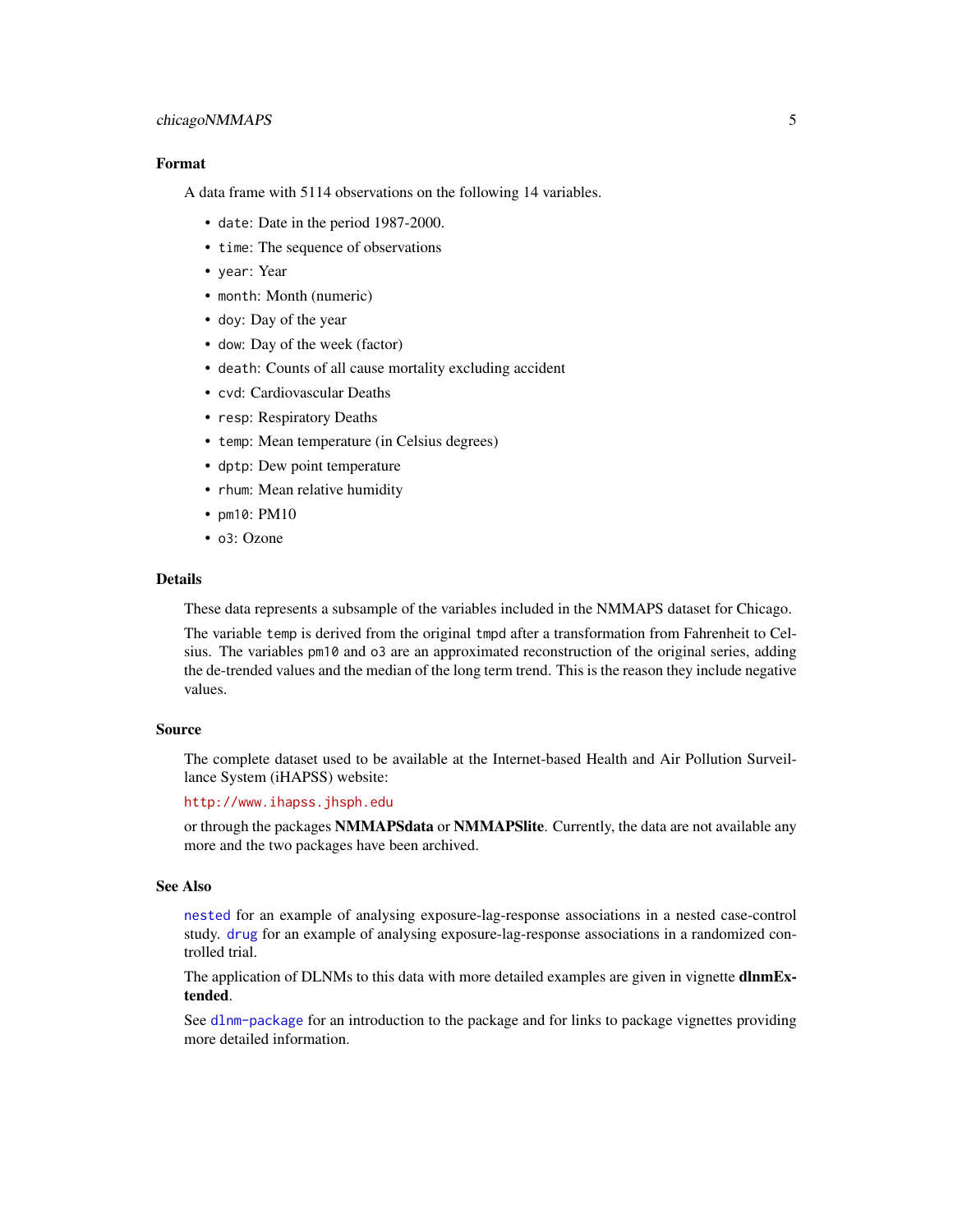<span id="page-5-3"></span><span id="page-5-0"></span>

#### <span id="page-5-4"></span>Description

These method functions extract the estimated model coefficients and their (co)variance matrix from a DLNM from objects of class "crosspred" and "crossreduce".

# Usage

```
## S3 method for class 'crosspred'
coef(object, ...)
## S3 method for class 'crosspred'
vcov(object, ...)
## S3 method for class 'crossreduce'
coef(object, ...)
## S3 method for class 'crossreduce'
vcov(object, ...)
```
# Arguments

| object                  | an object of class "crosspred" or "crossreduce".   |
|-------------------------|----------------------------------------------------|
| $\cdot$ $\cdot$ $\cdot$ | further arguments passed to or from other methods. |

# Author(s)

Antonio Gasparrini, <antonio.gasparrini@lshtm.ac.uk>

# See Also

See [dlnm-package](#page-1-1) for an introduction to the package and for links to package vignettes providing more detailed information.

<span id="page-5-1"></span>

| crossbasis | Generate a Cross-Basis Matrix for a DLNM |  |
|------------|------------------------------------------|--|
|            |                                          |  |

# <span id="page-5-2"></span>Description

The function generates the basis matrices for the two dimensions of predictor and lags, choosing among a set of possible basis functions. Then, these functions are combined in order to create the related cross-basis matrix, which can be included in a model formula to fit a distributed lag non-linear model (DLNM).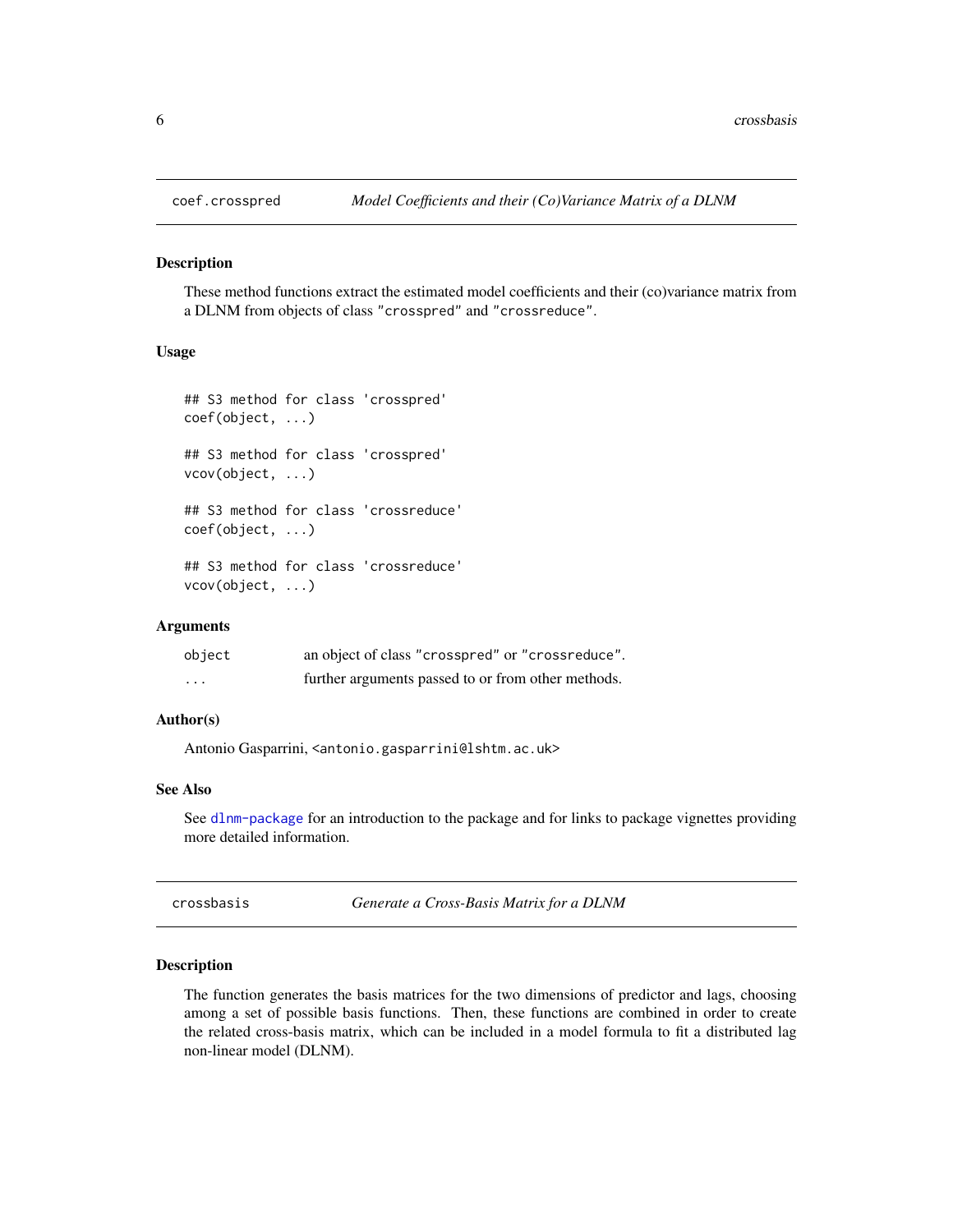#### <span id="page-6-0"></span>crossbasis 7

# Usage

```
crossbasis(x, lag, argvar=list(), arglag=list(), group=NULL, ...)
```

```
## S3 method for class 'crossbasis'
summary(object, ...)
```
#### Arguments

| X              | either a numeric vector representing a complete series of ordered observations<br>(for time series data), or a matrix of exposure histories over the same lag period<br>for each observation. See Details below. |
|----------------|------------------------------------------------------------------------------------------------------------------------------------------------------------------------------------------------------------------|
| lag            | either an integer scalar or vector of length 2, defining the the maximum lag or<br>the lag range, respectively.                                                                                                  |
| argvar, arglag |                                                                                                                                                                                                                  |
|                | lists of arguments to be passed to the function one basis for generating the two<br>basis matrices for predictor and lags, respectively. See Details below.                                                      |
| group          | a factor or a list of factors defining groups of observations. Only for time series<br>data.                                                                                                                     |
| object         | a object of class "crossbasis".                                                                                                                                                                                  |
| $\cdot$        | additional arguments. See Details below.                                                                                                                                                                         |
|                |                                                                                                                                                                                                                  |

# Details

The argument  $x$  defines the type of data. If a *n*-dimensional vector, the data are interpreted as a time series of equally-spaced and complete observations. If a  $n \times (L - \ell_0 + 1)$  matrix, the data are interpreted as a set of complete exposure histories at equally-spaced lags over the same lag period from  $\ell_0$  to L for each observation. The latter is general and can be used for applying distributed lag linear and non-linear models in different study designs. Lags are usually positive integers: if not provided, by default the minimum lag L0 is set to 0, and the maximum lag L is set to 0 if  $\times$  is a vector or to  $ncol(x)-1$  otherwise. Negative lags are rarely needed but allowed.

The lists in argvar and arglag are passed to [onebasis](#page-26-1), which calls existing or user-defined functions to build the related basis matrices. The two lists should contain the argument fun defining the chosen function, optionally the argument cen in argvar, and a set of additional arguments of the function. The argvar list is applied to x, in order to generate the matrix for the space of the predictor. The arglag list is applied to a new vector given by the sequence obtained by lag, in order to generate the matrix for the space of lags. Then, the two set of basis matrices are combined in order to create the related cross-basis matrix.

Common choices for fun are represented by [ns](#page-0-0) and [bs](#page-0-0) from package splines or by the internal functions of the package **dlnm**, namely [poly](#page-35-1), [strata](#page-36-1), [thr](#page-37-1), [integer](#page-20-1) and [lin](#page-22-1). See help(onebasis) and the help pages of these functions provide information on the additional arguments to be specified. Also, other existing or user-defined functions can be applied.

Results from DLNM are interpreted relatively to a reference value of the predictor, determined automatically or through a centering point. See [onebasis](#page-26-1) for further details. By default, the basis functions for lags are defined with an intercept (if otherwise stated) and never centered. Some arguments can be automatically re-set by [onebasis](#page-26-1). Use [summary.crossbasis](#page-5-2) to check the result.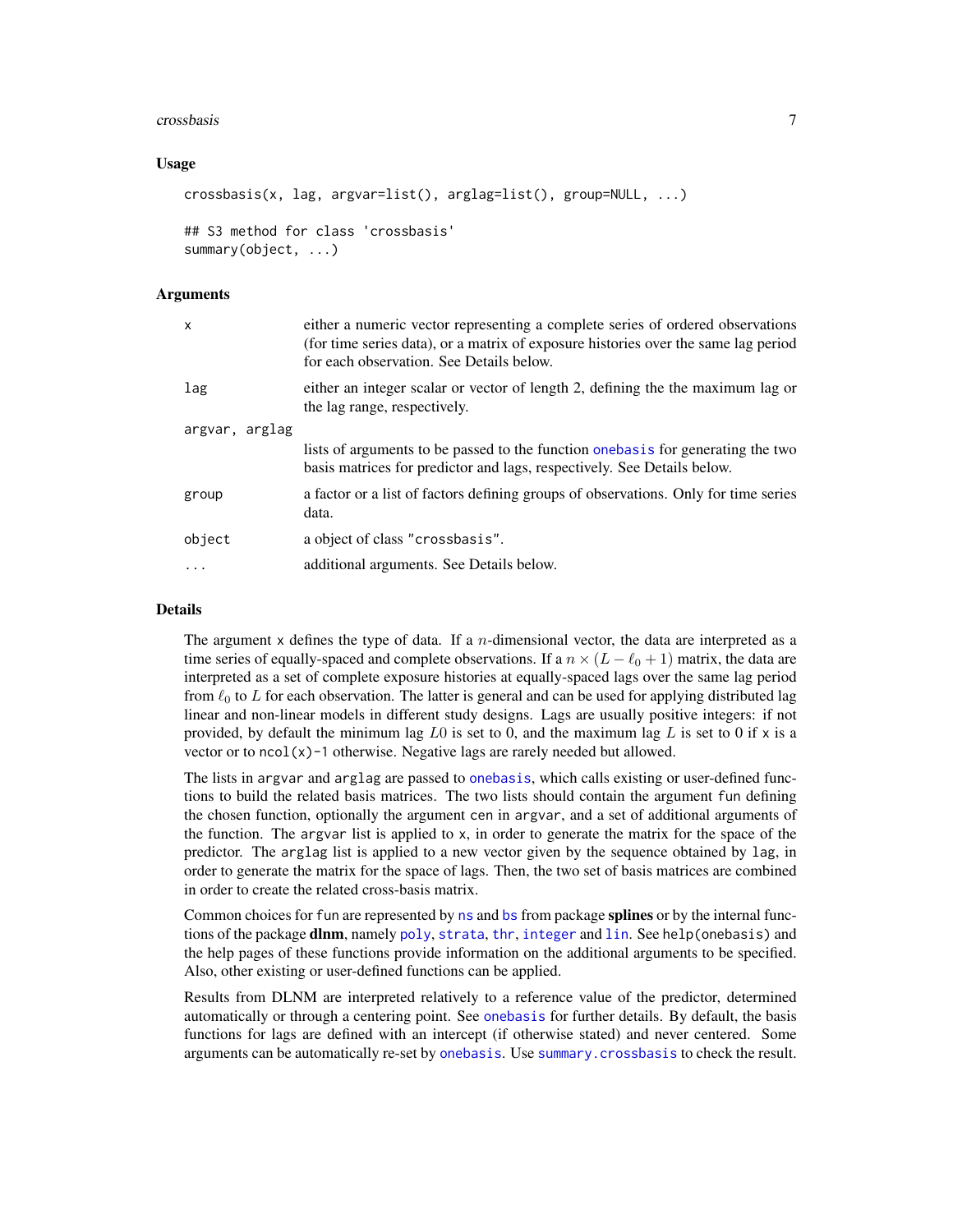<span id="page-7-0"></span>The argument group, only used for time series data, defines groups of observations representing independent series. Each series must be consecutive, complete and ordered.

# Value

A matrix object of class "crossbasis" which can be included in a model formula in order to fit a DLNM. It contains the attributes df (vector of length 2 with the df for each dimension), range (range of the original vector of observations), lag (lag range), argvar and arglag (lists of arguments defining the basis functions in each space, which can be modified if compared to the arguments above). The function [summary.crossbasis](#page-5-2) returns a summary of the cross-basis matrix and the related attributes, and can be used to check the options for the basis functions chosen for the two dimensions.

# Warnings

In previous versions of the package the function adopted a different usage. Users are invited to comply with the current usage.

Meaningless combinations of arguments in argvar and arglag passed to [onebasis](#page-26-1) could lead to collinear variables, with identifiability problems in the model and the exclusion of some of them.

It is strongly recommended to avoid the inclusion of an intercept in the basis for x (int in argvar should be FALSE, as default), otherwise a rank-deficient cross-basis matrix will be specified, causing some of the cross-variables to be excluded in the regression model. Conversely, an intercept is included by default in the basis for the space of lags.

#### **Note**

Missing values in  $x$  are allowed, but this causes the observation (for non-time series data with  $x$  as a matrix) or the following observations corresponding to the lag period (for time series data with x as a vector series) to be be set to NA. Although correct, this could generate computational problems in the presence of a high number of missing observations.

The name of the crossbasis object will be used by [crosspred](#page-9-1) in order to extract the related estimated parameters. If more than one variable is transformed through cross-basis functions in the same model, different names must be specified.

# Author(s)

Antonio Gasparrini, <antonio.gasparrini@lshtm.ac.uk>

#### References

Gasparrini A. Distributed lag linear and non-linear models in R: the package dlnm. *Journal of Statistical Software*. 2011; 43(8):1-20. [freely available [here\]](http://www.ag-myresearch.com/jss2011).

Gasparrini A. Modeling exposure-lag-response associations with distributed lag non-linear models. *Statistics in Medicine*. 2014; 33(5):881-899. [freely available [here\]](http://www.ag-myresearch.com/statmed2014)

Gasparrini A., Armstrong, B.,Kenward M. G. Distributed lag non-linear models. *Statistics in Medicine*. 2010; 29(21):2224-2234. [freely available [here\]](http://www.ag-myresearch.com/statmed2010)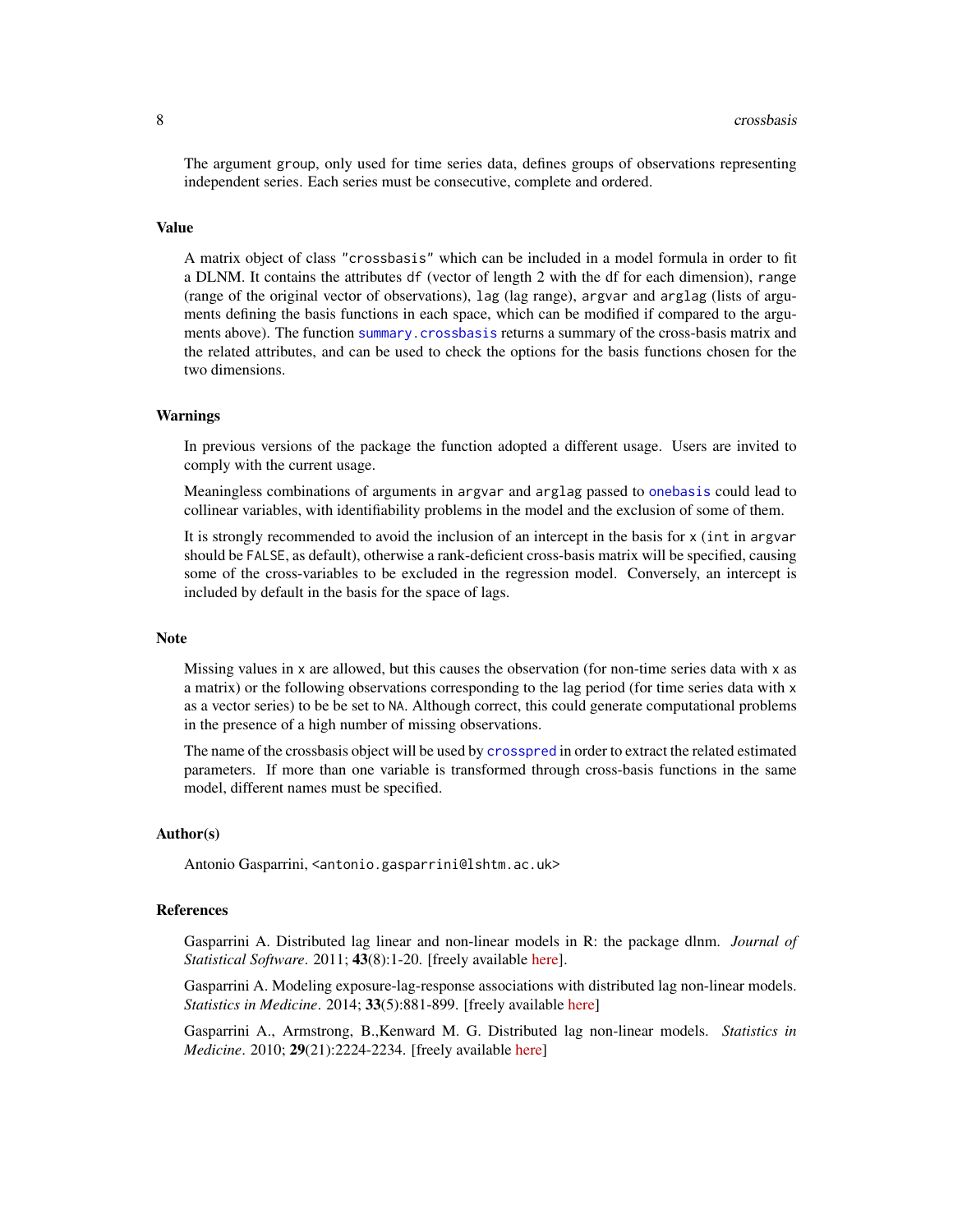#### <span id="page-8-0"></span>crossbasis **9**

#### See Also

[onebasis](#page-26-1) to generate one-dimensional basis matrices. [crosspred](#page-9-1) to obtain predictions after model fitting. The method function [plot](#page-29-1) to plot several type of graphs.

See [dlnm-package](#page-1-1) for an introduction to the package and for links to package vignettes providing more detailed information.

```
### example of application in time series analysis - see vignette("dlnmTS")
# create the crossbasis objects and summarize their contents
cb1.pm <- crossbasis(chicagoNMMAPS$pm10, lag=15, argvar=list(fun="lin",cen=0),
  arglag=list(fun="poly",degree=4))
cb1.temp <- crossbasis(chicagoNMMAPS$temp, lag=3, argvar=list(df=5,cen=21),
  arglag=list(fun="strata",breaks=1))
summary(cb1.pm)
summary(cb1.temp)
# run the model and get the predictions for pm10
library(splines)
model1 <- glm(death \sim cb1.pm + cb1.temp + ns(time, 7*14) + down,family=quasipoisson(), chicagoNMMAPS)
pred1.pm <- crosspred(cb1.pm, model1, at=0:20, bylag=0.2, cumul=TRUE)
# plot the lag-response curves for specific and incremental cumulative effects
plot(pred1.pm, "slices", var=10, col=3, ylab="RR", ci.arg=list(density=15,lwd=2),
  main="Lag-response curve of specific effects")
plot(pred1.pm, "slices", var=10, cumul=TRUE, ylab="Cumulative RR",
main="Lag-response curve of incremental cumulative effects")
### example of application beyond time series - see vignette("dlnmExtended")
# generate the matrix of exposure histories from the 5-year periods
Qnest \leq t(apply(nested, 1, function(sub) exphist(rep(c(0,0,0,sub[5:14]),
  each=5), sub["age"], lag=c(3,40))))
# define the cross-basis
cbnest \leq crossbasis(Qnest, lag=c(3,40), argvar=list("bs", degree=2,
  df=3,cen=0), arglag=list(fun="ns",knots=c(10,30),int=FALSE))
summary(cbnest)
# run the model and predict
library(survival)
mnest <- clogit(case~cbnest+strata(riskset), nested)
pnest <- crosspred(cbnest,mnest, at=0:20*5)
# bi-dimensional exposure-lag-response association
plot(pnest, zlab="OR", xlab="Exposure", ylab="Lag (years)")
# lag-response curve for dose 60
plot(pnest, var=50, ylab="OR for exposure 50", xlab="Lag (years)", xlim=c(0,40))
# exposure-response curve for lag 10
```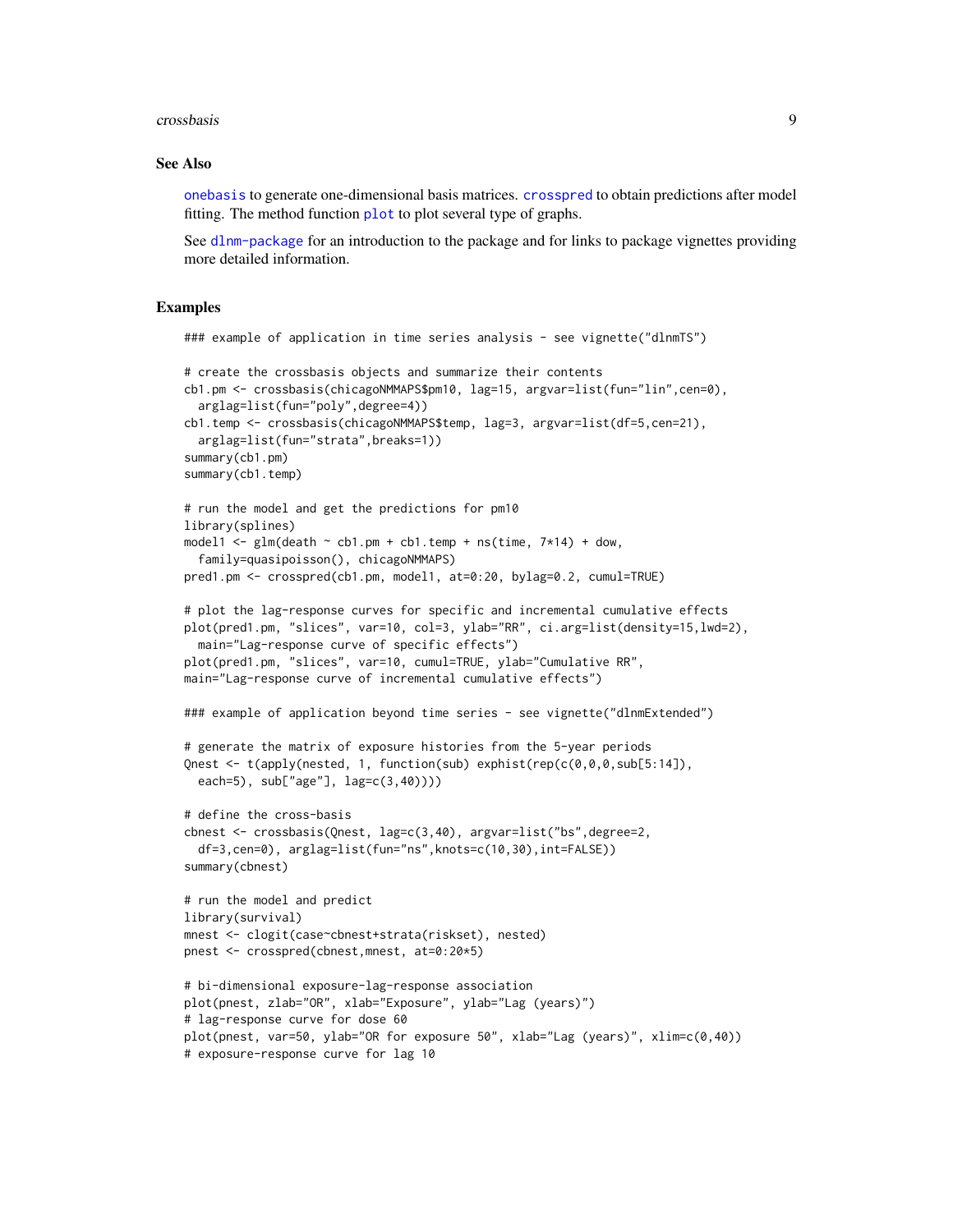<span id="page-9-0"></span>10 crosspred and the crosspred control of the crosspred crosspred crosspred crosspred crosspred crosspred crosspred crosspred crosspred crosspred crosspred crosspred crosspred crosspred crosspred crosspred crosspred crossp

plot(pnest, lag=5, ylab="OR at lag 5", xlab="Exposure", ylim=c(0.95,1.15))

<span id="page-9-1"></span>crosspred *Generate Predictions for a DLNM*

# <span id="page-9-2"></span>Description

The function generates predictions from a distributed lag non-linear model (DLNM). These are interpreted as estimated associations defined on a grid of values of the original predictor and lags, computed versus a reference predictor value.

# Usage

crosspred(basis, model=NULL, coef=NULL, vcov=NULL, model.link=NULL, at=NULL, from=NULL, to=NULL, by=NULL, lag, bylag=1, ci.level=0.95, cumul=FALSE)

```
## S3 method for class 'crosspred'
summary(object, ...)
```
# Arguments

| basis                  | an object of class "onebasis" or "crossbasis".                                                                                                                                                           |
|------------------------|----------------------------------------------------------------------------------------------------------------------------------------------------------------------------------------------------------|
| model                  | a model object for which the prediction is desired. See Details below.                                                                                                                                   |
| coef, vcov, model.link |                                                                                                                                                                                                          |
|                        | user-provided coefficients, (co)variance matrix and model link for the predic-<br>tion. See Details below.                                                                                               |
| at                     | either a numeric vector representing the values of a constant exposure through-<br>out the lag period defined by lag, or a matrix of exposure histories over the same<br>lag period used for estimation. |
| from, to               | range of predictor values used for prediction.                                                                                                                                                           |
| lag                    | either an integer scalar or vector of length 2, defining the lag range used for<br>prediction. Defalut to values used for estimation.                                                                    |
| by, bylag              | increment of the sequences of predictor and lag values used for prediction.                                                                                                                              |
| ci.level               | confidence level for the computation of confidence intervals.                                                                                                                                            |
| cumul                  | logical. If TRUE, incremental cumulative associations along lags are also pre-<br>dicted. See Details.                                                                                                   |
| object                 | an object of class "crosspred".                                                                                                                                                                          |
| .                      | additional arguments to be passed to summary.                                                                                                                                                            |
|                        |                                                                                                                                                                                                          |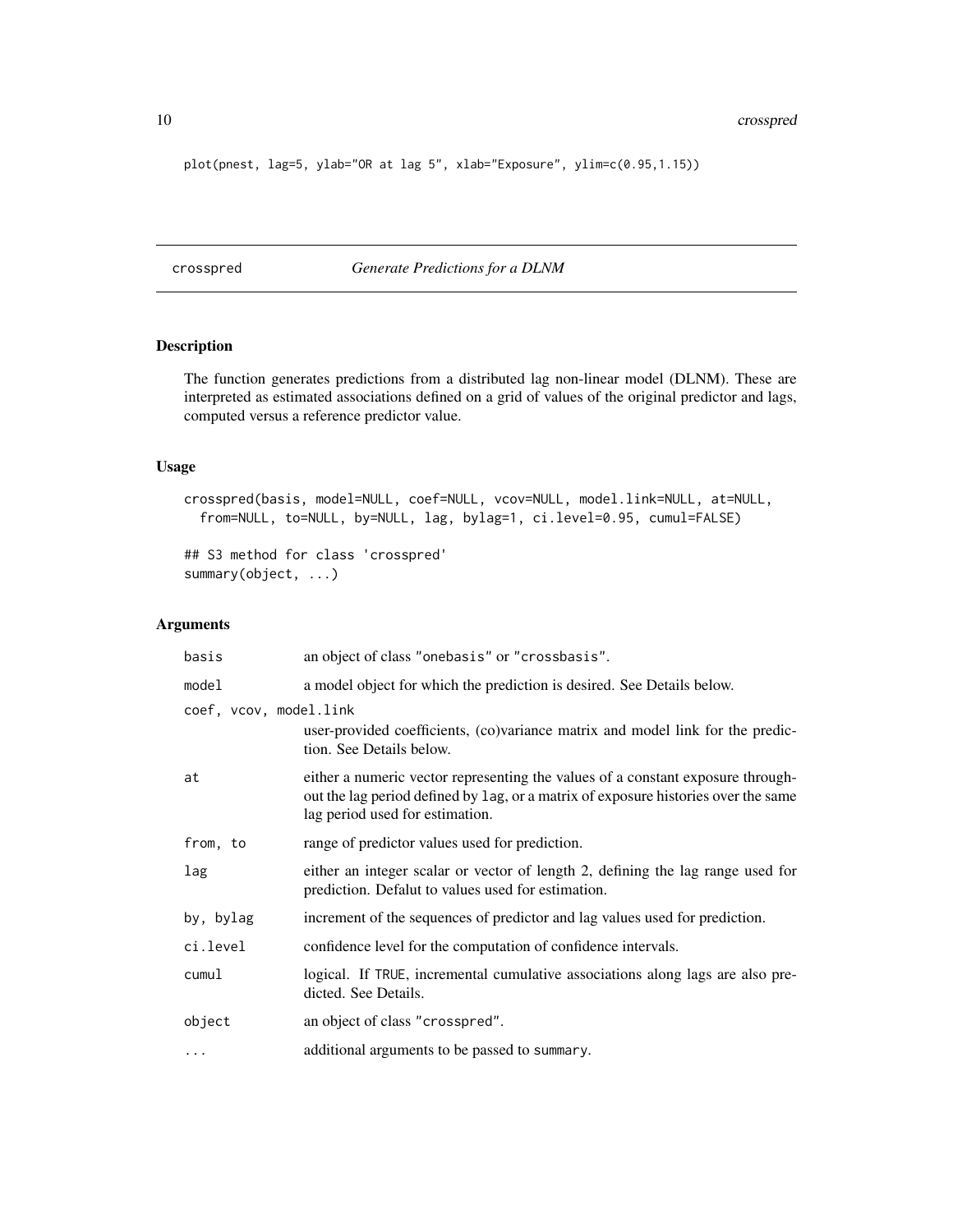#### <span id="page-10-0"></span>crosspred the contract of the contract of the contract of the contract of the contract of the contract of the contract of the contract of the contract of the contract of the contract of the contract of the contract of the

#### Details

model is the model object including basis in its formula. The object basis must be the same containing the basis or cross-basis matrix included in model, preserving its attributes and class. The set of predictor values at which predictions must be computed can be specified by at or alternatively by from/to/by. The argument lag defines the lag values used for prediction, while bylag determines the lag step. The values in at can be provided as a vector, and in this case represent constant exposures experienced within the lag period. If at and by are not provided, approximately 50 equally-spaced rounded values are selected using [pretty](#page-0-0).

As an alternative usage, at can be provided as a matrix of complete exposure histories over the same lag period used for estimation, in order to compute the association with a specific exposure pattern.

The function automatically works with model objects from regression function  $\text{lm}$  $\text{lm}$  $\text{lm}$  and [glm](#page-0-0), [gam](#page-0-0) (package mgcv), [coxph](#page-0-0) and [clogit](#page-0-0) (package survival), [lme](#page-0-0) and [nlme](#page-0-0) (package nlme), [lmer](#page-0-0) and [glmer](#page-0-0) and [nlmer](#page-0-0) (package lme4), [gee](#page-0-0) (package gee), [geeglm](#page-0-0) (package geepack). The function also works with any regression function for which [coef](#page-0-0) and [vcov](#page-0-0) methods are available. Otherwise, the user needs to input the coefficients and associated (co)variance matrix related to the parameters of the crossbasis as arguments coef and vcov. In this case, their dimensions and order must match the variables included in basis.

The function can be used to compute predictions for models with simple basis functions not including lag, computed with [onebasis](#page-26-1). In this case, only unlagged predicted associations are returned. Exponentiated predictions are included if model.link is equal to log or logit. Confidence intervals computed using a normal approximation and a confidence level of ci.level. model.link is automatically selected from model for some classes, but needs to be provided for different classes. Matrices with incremental cumulative predicted associations along lags at each values used for prediction are included if cumul=TRUE.

#### Value

A list object of class "crosspred" with the following (optional) components:

| predvar            | vector or matrix of values used for prediction, depending on the format of the<br>argument at (see Details above).                                                                       |
|--------------------|------------------------------------------------------------------------------------------------------------------------------------------------------------------------------------------|
| lag                | integer vector defining the lag range used for prediction.                                                                                                                               |
| bylag              | increment of the sequence of lag values.                                                                                                                                                 |
| coefficients, vcov |                                                                                                                                                                                          |
|                    | coefficients and their variance-covariance matrix.                                                                                                                                       |
| matfit, matse      | matrices of predictions and standard errors at the chosen combinations of pre-<br>dictor and lag values.                                                                                 |
| matlow, mathigh    |                                                                                                                                                                                          |
|                    | matrices of confidence intervals for matfit.                                                                                                                                             |
| allfit, allse      | vectors of the overall cumulative predicted association and standard errors.                                                                                                             |
| alllow, allhigh    |                                                                                                                                                                                          |
|                    | vectors of confidence intervals for allfit.                                                                                                                                              |
| cumfit, cumse      | matrices of incremental cumulative predicted associations along lags and re-<br>lated standard errors at the chosen combinations of predictor and lag values.<br>Computed if cumul=TRUE. |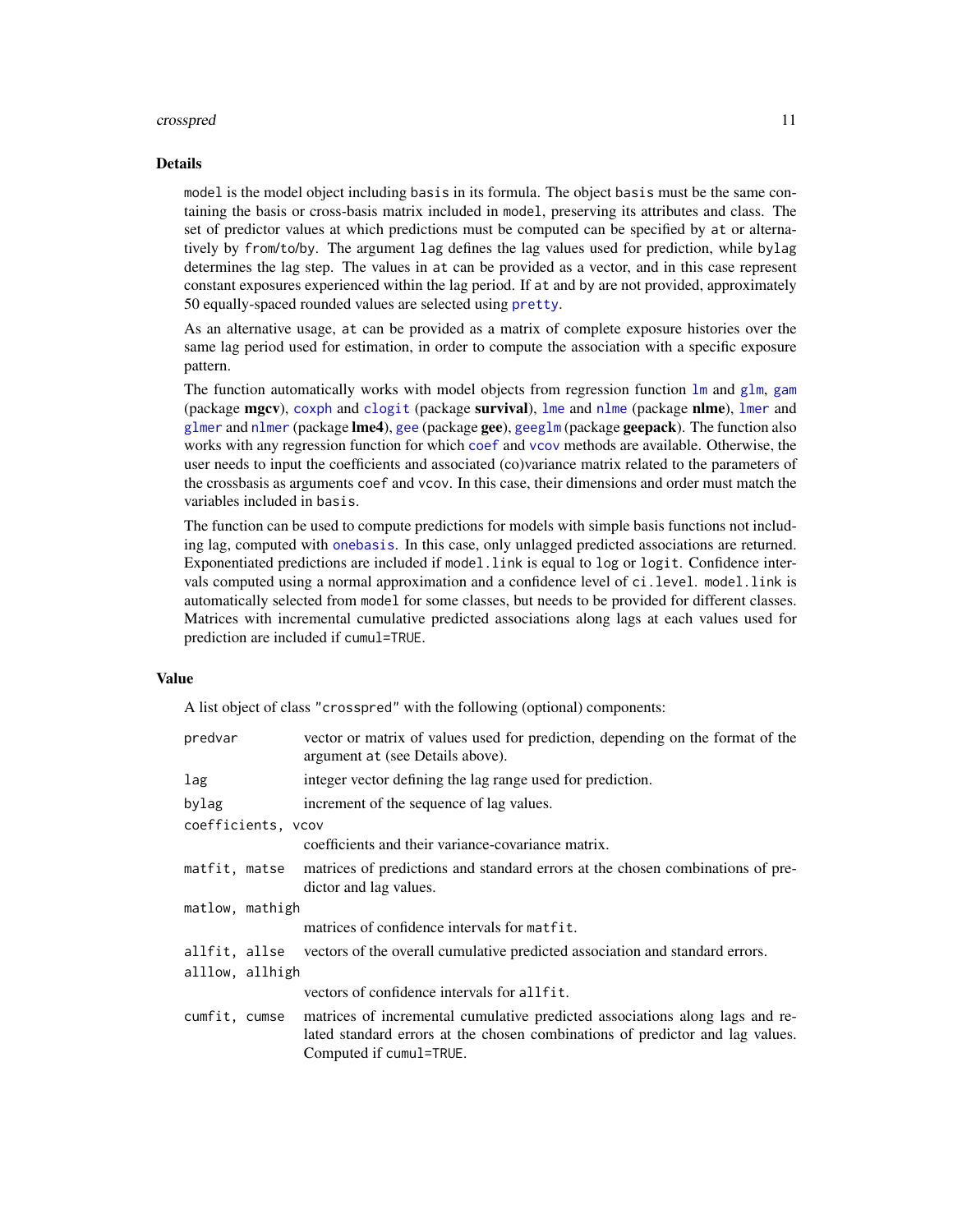<span id="page-11-0"></span>

| cumlow, cumhigh     |                                                                                                       |
|---------------------|-------------------------------------------------------------------------------------------------------|
|                     | matrices of confidence intervals for cumfit. Computed if cumul=TRUE.                                  |
| matRRfit            | matrix of exponentiated specific associations from matrit.                                            |
| matRRlow, matRRhigh |                                                                                                       |
|                     | matrices of confidence intervals for matRRfit.                                                        |
| allRRfit            | vector of exponentiated overall cumulative associations from allfit.                                  |
| allRRlow, allRRhigh |                                                                                                       |
|                     | vectors of confidence intervals for allRRfit.                                                         |
| cumRRfit            | matrix of exponentiated incremental cumulative associations from cumfit. Com-<br>puted if cumul=TRUE. |
| cumRRlow, cumRRhigh |                                                                                                       |
|                     | matrix of confidence intervals for . Computed if cumul=TRUE.                                          |
| ci.level            | confidence level used for the computation of confidence intervals for cumRRfit.                       |
| model.class         | class of the model command used for estimation.                                                       |
| model.link          | a specification for the model link function.                                                          |
|                     |                                                                                                       |

The function [summary.crosspred](#page-9-2) returns a summary of the list.

# Warnings

In case of collinear variables in the basis object, some of them are discarded and the related parameters not included in model. Then, crosspred will return an error. Check that the specification of the variables is meaningful through [summary.crossbasis](#page-5-2) or [summary.onebasis](#page-26-2).

The name of the object basis will be used to extract the related estimated parameters from model. If more than one variable is transformed by cross-basis functions in the same model, different names must be specified.

#### Note

All the predictions are generated using a reference value corresponding to the centering point for continuous functions or to the default values for the other options (see [onebasis](#page-26-1) and [crossbasis](#page-5-1)). Exponentiated predictions are included if model. link (specified automatically by model or selected by the user) is equal to log or logit.

# Author(s)

Antonio Gasparrini, <antonio.gasparrini@lshtm.ac.uk>

# References

Gasparrini A. Distributed lag linear and non-linear models in R: the package dlnm. *Journal of Statistical Software*. 2011; 43(8):1-20. [freely available [here\]](http://www.ag-myresearch.com/jss2011.html).

Gasparrini A. Modeling exposure-lag-response associations with distributed lag non-linear models. *Statistics in Medicine*. 2014; 33(5):881-899. [freely available [here\]](http://www.ag-myresearch.com/statmed2014)

Gasparrini A., Armstrong, B.,Kenward M. G. Distributed lag non-linear models. *Statistics in Medicine*. 2010; 29(21):2224-2234. [freely available [here\]](http://www.ag-myresearch.com/statmed2010)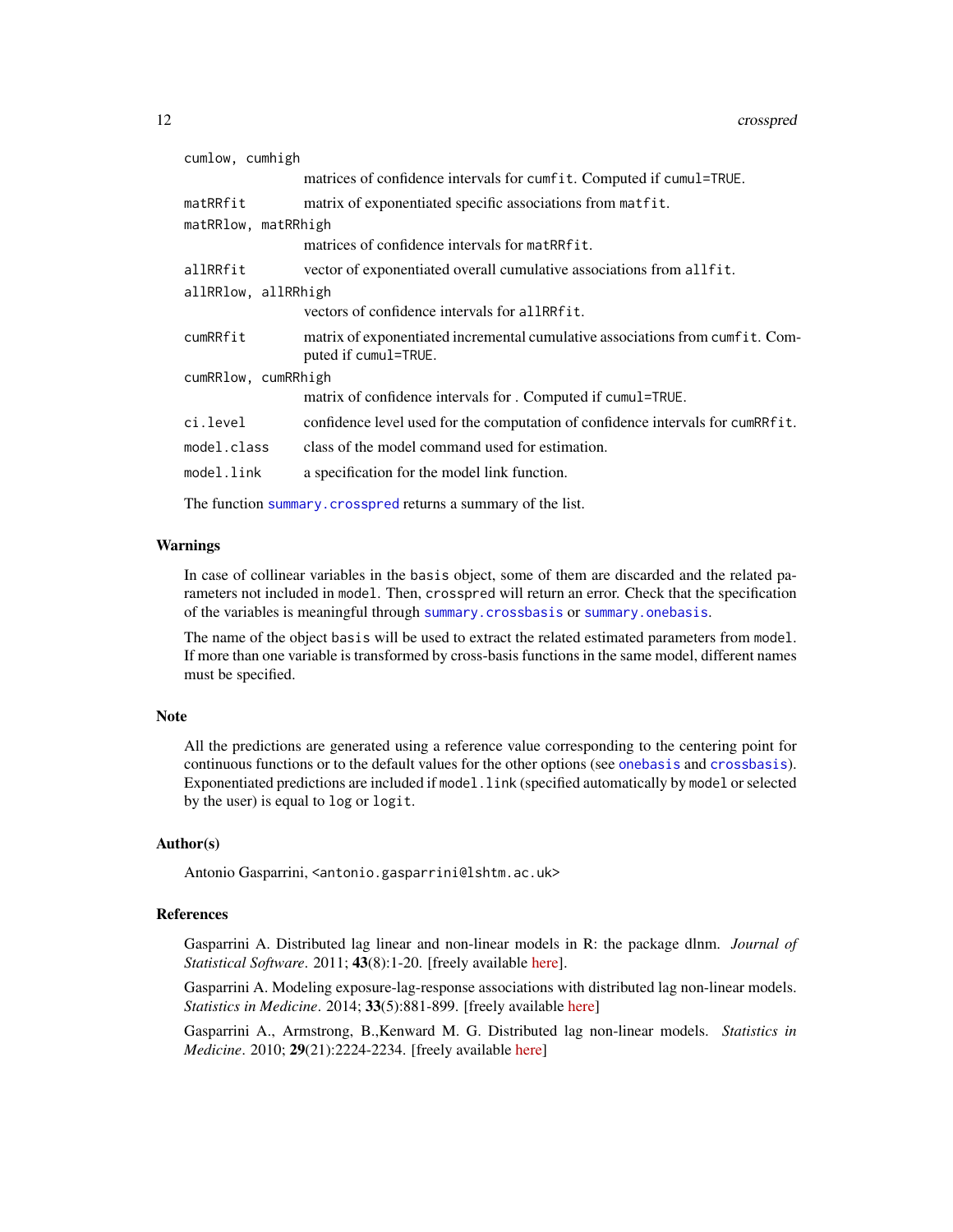#### <span id="page-12-0"></span>crosspred the contract of the contract of the contract of the contract of the contract of the contract of the contract of the contract of the contract of the contract of the contract of the contract of the contract of the

# See Also

[onebasis](#page-26-1) to generate one-dimensional basis matrices. [crossbasis](#page-5-1) to generate cross-basis matrices. [crossreduce](#page-13-1) to reduce the fit to one dimension. The method function [plot](#page-29-1) to plot several type of graphs.

See [dlnm-package](#page-1-1) for an introduction to the package and for links to package vignettes providing more detailed information.

```
### default usage - see vignette("dlnmTS")
# seasonal analysis: select summer months only
chicagoNMMAPSseas <- subset(chicagoNMMAPS, month>5 & month<10)
# create the crossbasis objects, including info on groups
cb2.o3 <- crossbasis(chicagoNMMAPSseas$o3, lag=5, argvar=list(fun="thr",
 side="h",thr=40.3), arglag=list(fun="integer"), group=chicagoNMMAPSseas$year)
cb2.temp <- crossbasis(chicagoNMMAPSseas$temp, lag=10,
 argvar=list(fun="thr",thr=c(15,25)), arglag=list(fun="strata",
 breaks=c(2,6)), group=chicagoNMMAPSseas$year)
summary(cb2.o3)
summary(cb2.temp)
# run the model
library(splines)
model2 \leq glm(death \sim cb2.o3 + cb2.temp + ns(doy, 4) + ns(time,3) + dow,
 family=quasipoisson(), chicagoNMMAPSseas)
# get the predictions for o3 at specific exposure values
pred2.o3 <- crosspred(cb2.o3, model2, at=c(0:65,40.3,50.3))
# get figures for the overall cumulative association, with ci
pred2.o3$allRRfit["50.3"]
cbind(pred2.o3$allRRlow, pred2.o3$allRRhigh)["50.3",]
# plot the estimated lag-response curve (with 80%CI)
plot(pred2.o3, "slices", var=50.3, ci="bars", type="p", pch=19, ci.level=0.80,
 main="Lag-response a 10-unit increase above threshold (80CI)")
# plot the estimated overall cumulative exposure-response curve
plot(pred2.o3,"overall",xlab="Ozone", ci="lines", ylim=c(0.9,1.3), lwd=2,
 ci.arg=list(col=1,lty=3), main="Overall cumulative association for 5 lags")
# plot the estimated exposure-lag-response surface
plot(pred2.o3, xlab="Ozone", main="3D: default perspective")
plot(pred2.o3, xlab="Ozone", main="3D: different perspective", theta=250, phi=40)
### extended usage - see vignette("dlnmExtended")
# generate the matrix of exposure histories from the weekly data
Qdrug <- as.matrix(drug[,rep(7:4, each=7)])
colnames(Qdrug) <- paste("lag", 0:27, sep="")
```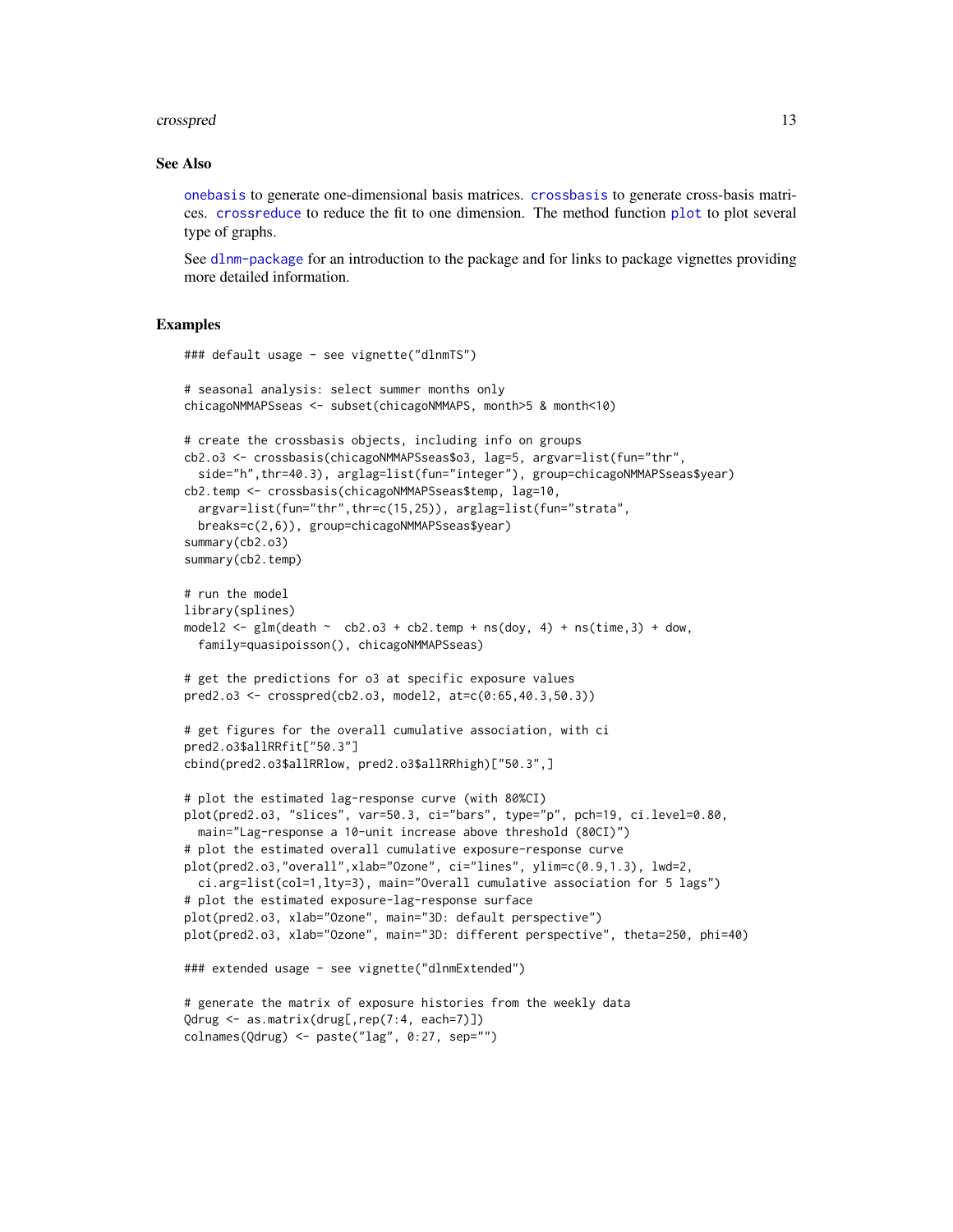```
# define the decay function
fdecay \leq function(x, scale=5, ...) {
 basis <- exp(-x/scale)
 attributes(basis)$scale <- scale
 return(basis)
}
# define the cross-basis
cbdrug2 <- crossbasis(Qdrug, lag=27, argvar=list("lin",cen=0),
 arglag=list(fun="fdecay",scale=6))
summary(cbdrug2)
# run the model and predict
mdrug2 <- lm(out~cbdrug2+sex, drug)
pdrug2 <- crosspred(cbdrug2, mdrug2, at=0:20*5)
# dose 20 for 10 days
histdrug <- exphist(rep(20,10), time=10, lag=27)
pdrug4 <- crosspred(cbdrug2, mdrug2, at=histdrug)
with(pdrug4,c(allfit,alllow,allhigh))
# define exposure profile with weekly exposures to 10, 50, 0 and 20
expdrug <- rep(c(10,50,0,20),c(2,1,1,2)*7)
# define the exposure histories for all the time points
dynhist <- exphist(expdrug, lag=27)
# predict the effects
pdyndrug <- crosspred(cbdrug2, mdrug2, at=dynhist)
# plot of the evolution of the effects along time given the doses
plot(pdyndrug,"overall", ylab="Effect", xlab="Time (days)", ylim=c(-5,27),
 xlim=c(1,50))
```
<span id="page-13-1"></span>crossreduce *Reduce the Fit of a DLNM to One-Dimensional Summaries*

# **Description**

The function reduces the fit of a bi-dimensional DLNM to summaries defined in the the dimension of predictor or lags only, and re-expresses it in terms of modified parameters of the one-dimensional basis functions chosen for that space.

#### Usage

```
crossreduce(basis, model=NULL, type="overall", value=NULL, coef=NULL, vcov=NULL,
 model.link=NULL, at=NULL, from=NULL, to=NULL, by=NULL, lag, bylag=1,
  ci.level=0.95)
## S3 method for class 'crossreduce'
summary(object, ...)
```
<span id="page-13-0"></span>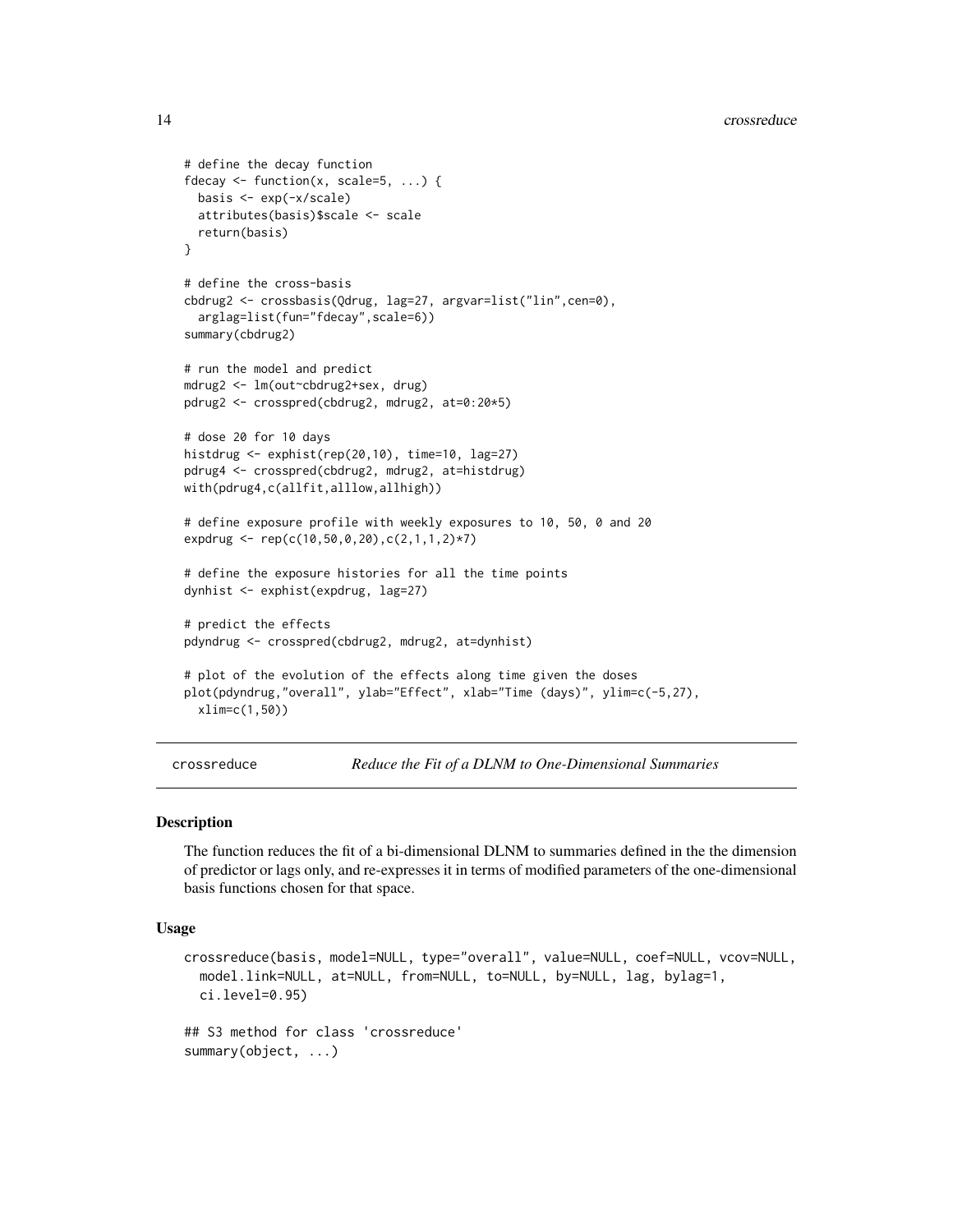#### <span id="page-14-0"></span>crossreduce the contract of the contract of the contract of the contract of the contract of the contract of the contract of the contract of the contract of the contract of the contract of the contract of the contract of th

#### **Arguments**

| basis                  | an object of class "crossbasis".                                                                                                                                                                                                                         |
|------------------------|----------------------------------------------------------------------------------------------------------------------------------------------------------------------------------------------------------------------------------------------------------|
| model                  | a model object for which the reduction and prediction are desired. See Details<br>below.                                                                                                                                                                 |
| coef, vcov, model.link |                                                                                                                                                                                                                                                          |
|                        | user-provided coefficients, (co)variance matrix and model link for the reduction<br>and then prediction. See Details below.                                                                                                                              |
| type                   | type of reduction. Possible options are "overall" (default) for reduction to the<br>overall cumulative association, "lag" for reduction to a lag-specific association,<br>or "var" for reduction to a predictor-specific association. See Details below. |
| value                  | the single value of predictor or lag at which predictor-specific or lag-specific<br>associations must be defined, respectively. See Details below.                                                                                                       |
| at                     | vector of values used for prediction in the dimension of predictor.                                                                                                                                                                                      |
| from, to               | range of predictor values used for prediction.                                                                                                                                                                                                           |
| lag                    | either an integer scalar or vector of length 2, defining the lag range used for<br>prediction. Defalut to values used for estimation.                                                                                                                    |
| by, bylag              | increment of the sequences of predictor and lag values used for prediction.                                                                                                                                                                              |
| ci.level               | confidence level for the computation of confidence intervals.                                                                                                                                                                                            |
| object                 | an object of class "crossreduce".                                                                                                                                                                                                                        |
| $\ddots$               | additional arguments to be passed to summary.                                                                                                                                                                                                            |

# Details

The dimension to which the fit is reduced is chosen by type, computing summaries for overall cumulative or lag-specific associations defining an exposure-response relationship in the predictor space, or predictor-specific associations defining a lag-response relationship in the lag space. The function re-expresses the original fit of the model, defined by the parameters of the bi-dimensional cross-basis functions, in summaries defined by the one-dimensional basis for the related space and a (usually smaller) set of modified parameters.

Similarly to [crosspred](#page-9-1), the object basis must be the same containing the cross-basis matrix included in model, with its attributes and class. The optional arguments at and from/to/by provides the predictor values for predicted associations when the reduction is in the dimension of predictor. lag and bylag determine instead the lag values for predictor-specific associations. For specific associations, the value at which the reduction is computed is chosen by value. Exponentiated predictions and confidence intervals are also optionally returned. See [crosspred](#page-9-1) for details.

The function automatically works with model objects from regression function  $\text{Im}$  and  $\text{glm}$  $\text{glm}$  $\text{glm}$ , [gam](#page-0-0) (package mgcy), [coxph](#page-0-0) and [clogit](#page-0-0) (package survival), [lme](#page-0-0) and [nlme](#page-0-0) (package nlme), [lmer](#page-0-0) and [glmer](#page-0-0) and [nlmer](#page-0-0) (package lme4), [gee](#page-0-0) (package gee), [geeglm](#page-0-0) (package geepack). The function also works with any regression function for which [coef](#page-0-0) and [vcov](#page-0-0) methods are available. Otherwise, the user needs to input the coefficients and associated (co)variance matrix related to the parameters of the crossbasis as arguments coef and vcov. In this case, their dimensions and order must match the variables included in basis.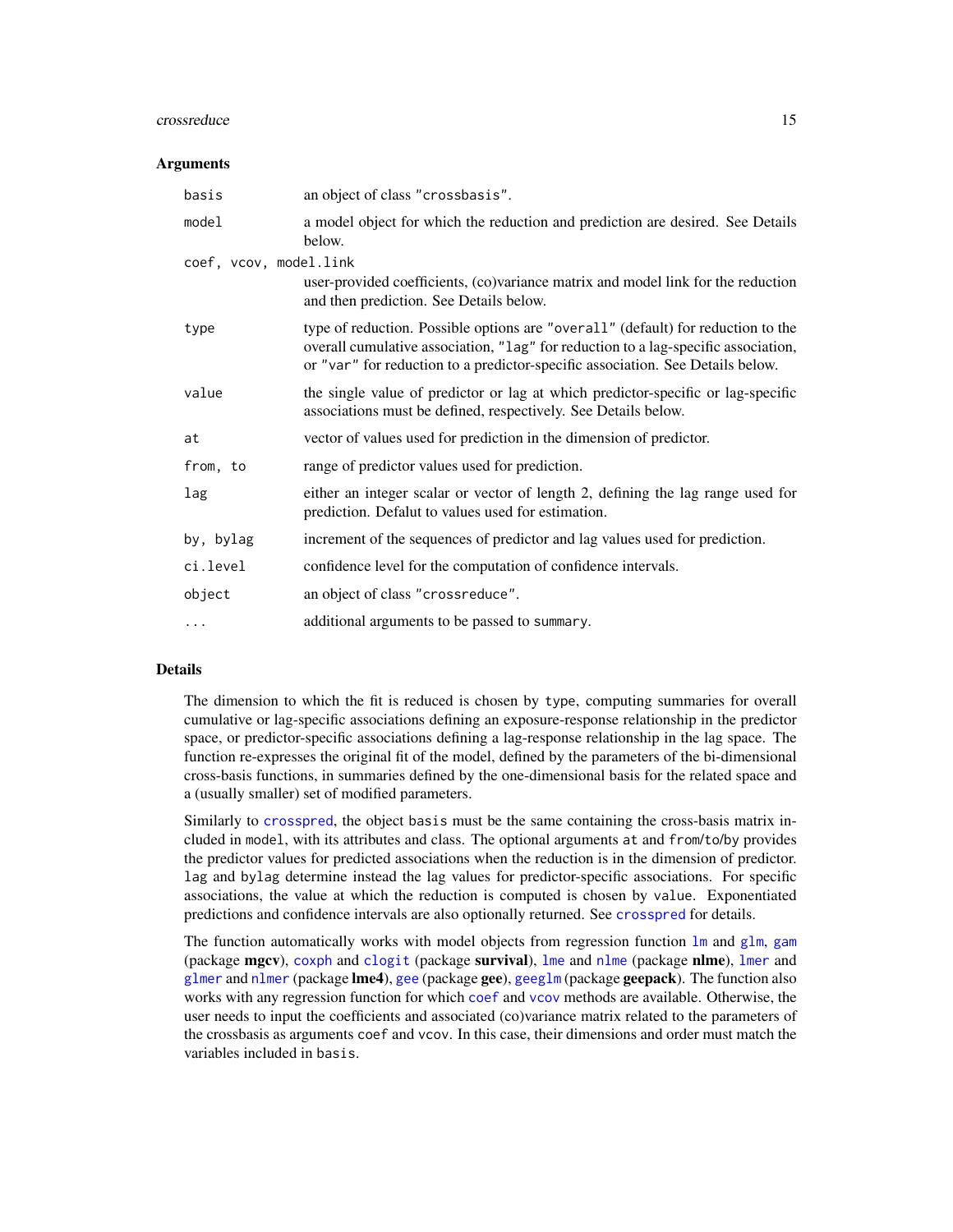# <span id="page-15-0"></span>Value

A list object of class "crossreduce" with the following (optional) components:

| coefficients, vcov |                                                                                                                    |
|--------------------|--------------------------------------------------------------------------------------------------------------------|
|                    | reduced parameters of the original fitted model for the chosen dimension.                                          |
| basis              | basis matrix computed at predvar or for the sequence of lags defined by lag,<br>depending on the chosen dimension. |
| type, value        | type of reduction and (optional) value, as arguments above.                                                        |
| predvar            | vector of observations used for prediction, if the reduction is in the dimension<br>of predictor.                  |
| lag                | integer vector defining the lag range.                                                                             |
| bylag              | increment of the sequence of lag values.                                                                           |
| fit, se            | vectors of the predicted association and related standard errors.                                                  |
| low, high          | vectors of confidence intervals for fit.                                                                           |
| RRfit              | vector of exponentiated predicted associations from fit.                                                           |
| RRlow, RRhigh      | vectors of confidence intervals for RRfit.                                                                         |
| ci.level           | confidence level used for the computation of confidence intervals.                                                 |
| model.class        | class of the model command used for estimation.                                                                    |
| model.link         | a specification for the model link function.                                                                       |

#### Warnings

In case of collinear variables in the basis object, some of them are discarded and the related parameters not included in model. Then, crossreduce will return an error. Check that the specification of the variables is meaningful through [summary](#page-5-2).

The name of the object basis will be used to extract the related estimated parameters from model. If more than one variable is transformed by cross-basis functions in the same model, different names must be specified.

# Note

All the predictions are generated using a reference value corresponding to the centering point for continuous functions or to the default values for the other options (see [onebasis](#page-26-1) and [crossbasis](#page-5-1)). Exponentiated predictions are included if model.link (specified automatically by object or selected by the user) is equal to log or logit.

# Author(s)

Antonio Gasparrini, <antonio.gasparrini@lshtm.ac.uk>

# References

Gasparrini A., Armstrong, B., Kenward M. G. Reducing and meta-analyzing estimates from distributed lag non-linear models.*BMC Medical Research Methodology*. 2013; 13(1):1. [freely available [here\]](http://www.ag-myresearch.com/bmcmrm2013).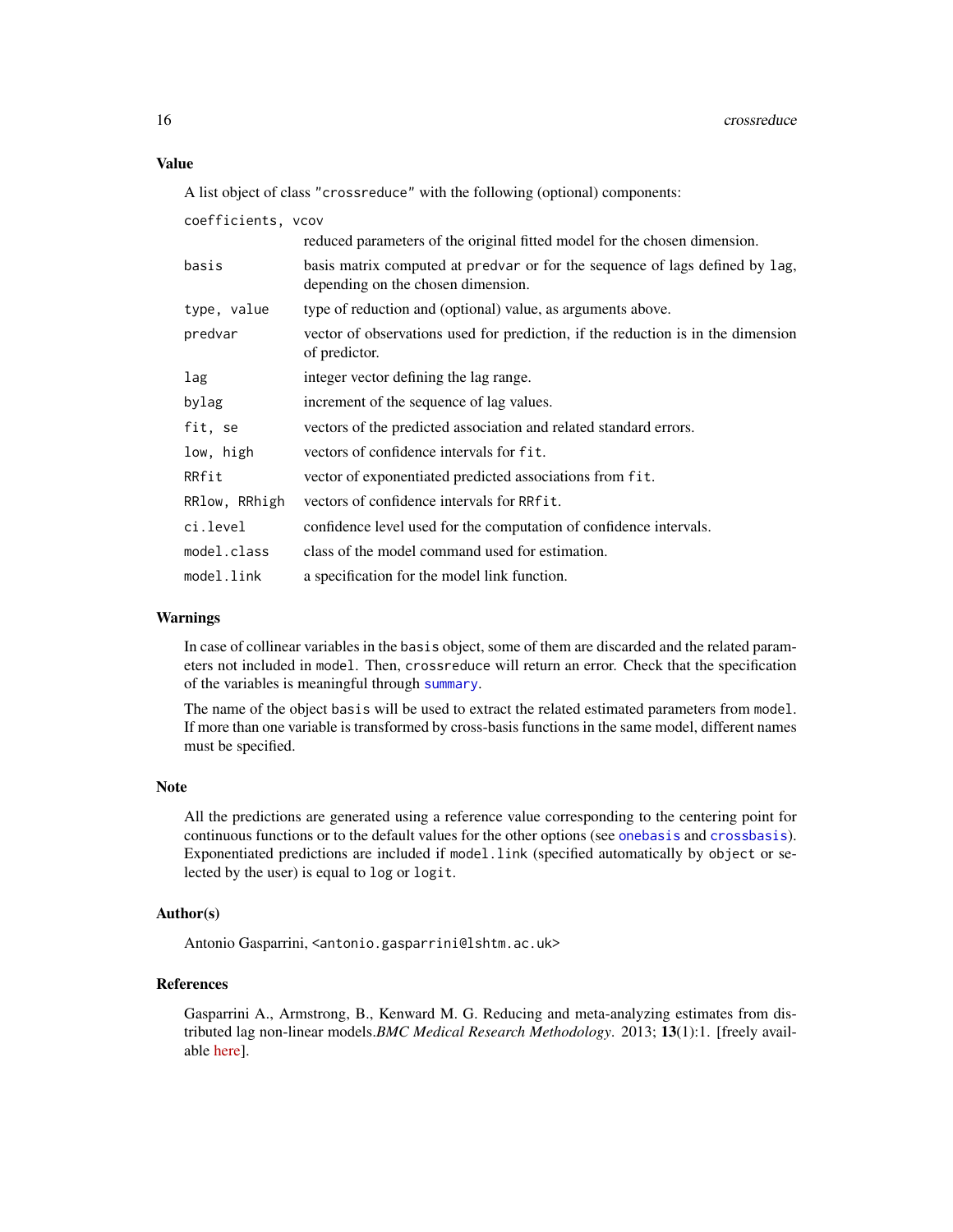#### <span id="page-16-0"></span>crossreduce the contract of the contract of the contract of the contract of the contract of the contract of the contract of the contract of the contract of the contract of the contract of the contract of the contract of th

## See Also

[crossbasis](#page-5-1) to generate cross-basis matrices. [crosspred](#page-9-1) to obtain predictions after model fitting. The method function [plot](#page-32-1) to plot the association.

See [dlnm-package](#page-1-1) for an introduction to the package and for links to package vignettes providing more detailed information.

```
# create the crossbasis object
lagnk < -3lagknots \leq exp(((1+log(30))/(lagnk+1) \star seq(lagnk))-1)
cb4 <- crossbasis(chicagoNMMAPS$temp, lag=30, argvar=list(fun="thr",
  thr=c(10,25)), arglag=list(knots=lagknots))
# # run the model and get the predictions
library(splines)
model4 \leq glm(death \sim cb4 + ns(time, 7*14) + dow,
  family=quasipoisson(), chicagoNMMAPS)
pred4 <- crosspred(cb4, model4, by=1)
# reduce to overall cumulative association
redall <- crossreduce(cb4, model4)
summary(redall)
# reduce to exposure-response association for lag 5
redlag <- crossreduce(cb4, model4, type="lag", value=5)
# reduce to lag-response association for value 33
redvar <- crossreduce(cb4, model4, type="var", value=33)
# compare number of parameters
length(coef(pred4))
length(coef(redall))
length(coef(redlag))
length(coef(redvar))
# test
plot(pred4, "overall", xlab="Temperature", ylab="RR",
  ylim=c(0.8,1.6), main="Overall cumulative association")
lines(redall, ci="lines",col=4,lty=2)
legend("top",c("Original","Reduced"),col=c(2,4),lty=1:2,ins=0.1)
# reconstruct the fit in terms of uni-dimensional function
b4 <- onebasis(0:30,knots=attributes(cb4)$arglag$knots,int=TRUE,cen=FALSE)
pred4b <- crosspred(b4,coef=coef(redvar),vcov=vcov(redvar),model.link="log",by=1)
# test
plot(pred4, "slices", var=33, ylab="RR", ylim=c(0.9,1.2),
  main="Lag-response association at 33C")
lines(redvar, ci="lines", col=4, lty=2)
points(pred4b, col=1, pch=19, cex=0.6)
legend("top",c("Original","Reduced","Reconstructed"),col=c(2,4,1),lty=c(1:2,NA),
  pch=c(NA,NA,19),pt.cex=0.6,ins=0.1)
```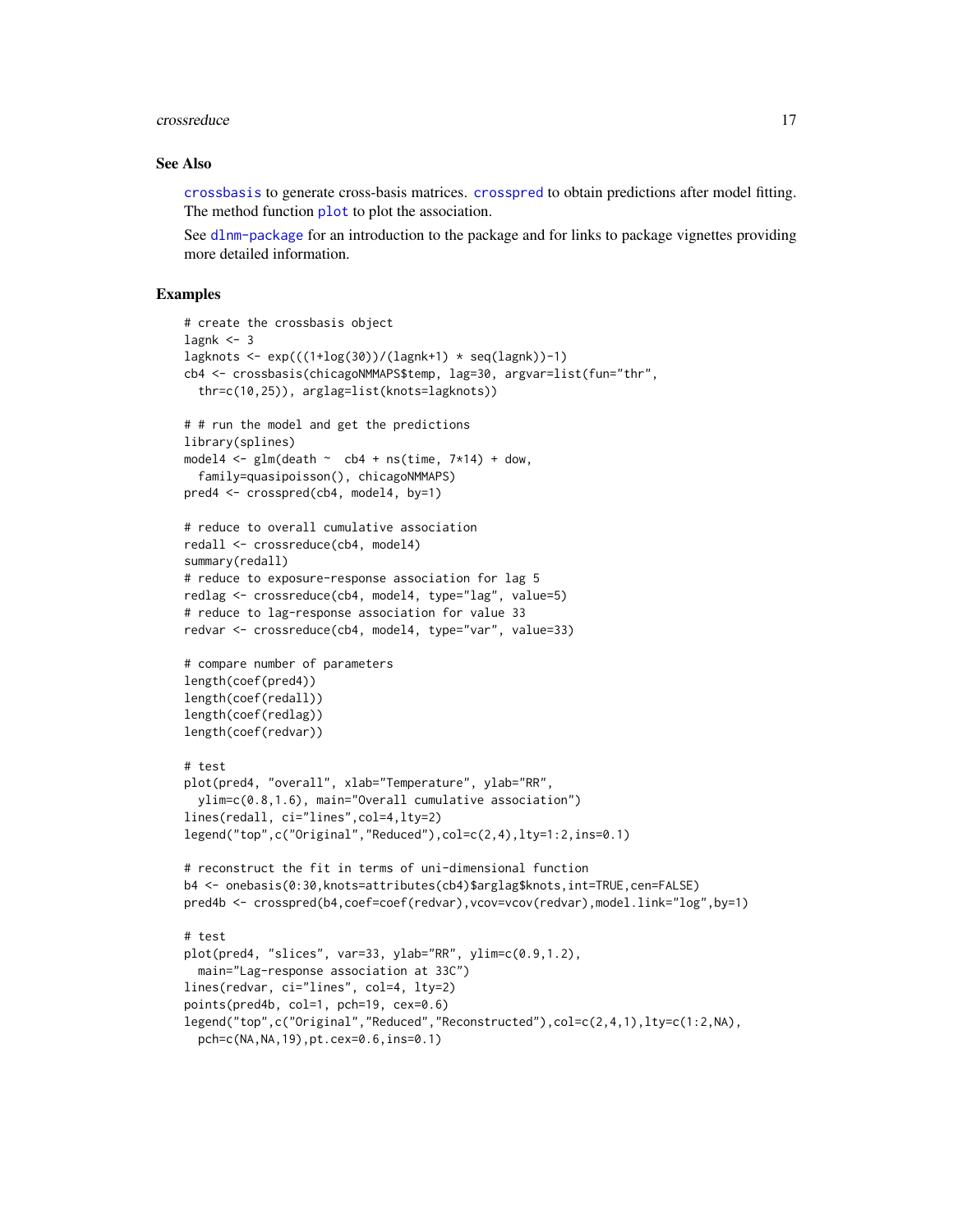#### <span id="page-17-1"></span><span id="page-17-0"></span>Description

The data set contains simulated data from an hypothetical randomized controlled trial on the effect of time-varying doses of a drug. The study include records for 200 randomized subjects, each receiving doses of a drug randomly allocated in two out of four weeks, with daily doses varying each week. The daily doses are reported on 7-day intervals corresponding to each week.

# Usage

data(drug)

### Format

A data frame with 200 observations on the following 7 variables.

- id: subject ID.
- out: the outcome level measured at day 28.
- sex: the sex of the subject.
- day1.7: daily dose for the first week.
- day8.14: daily dose for the second week.
- day15.21: daily dose for the third week.
- day22.28: daily dose for the fourth week.

# Details

The exposure history for each subject (series of daily doses from day 28 to 1) can be recovered by expanding the values given in day1.7-day22.28.

# Author(s)

Antonio Gasparrini, <antonio.gasparrini@lshtm.ac.uk>

# Source

This data set only contains simulated data.

#### See Also

[nested](#page-25-1) for an example of nested case-control study data. [chicagoNMMAPS](#page-3-1) for an example of time series data.

The application of DLNMs to these data with detailed examples are given in vignette **dlnmEx**tended.

See [dlnm-package](#page-1-1) for an introduction to the package and for links to package vignettes providing more detailed information.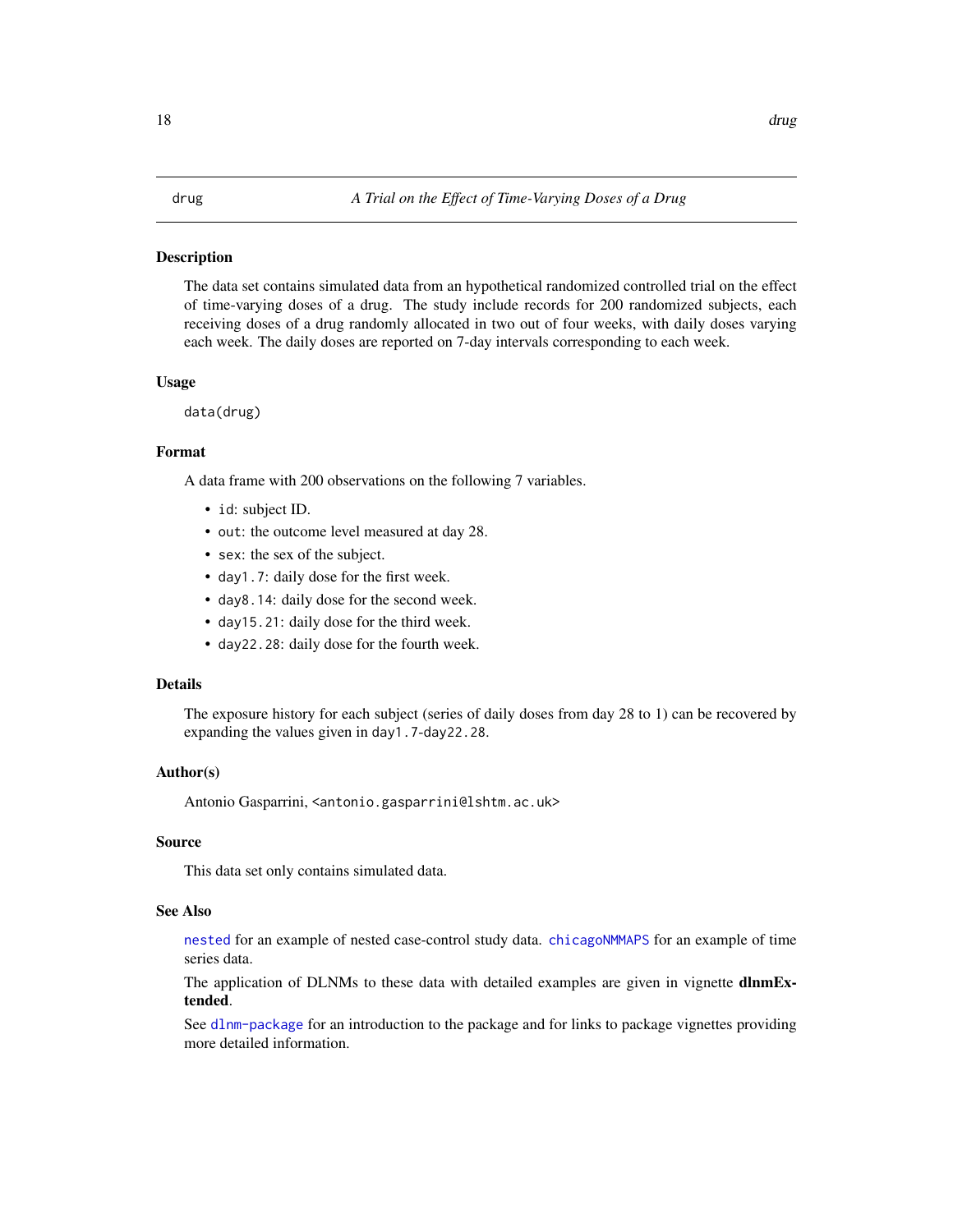<span id="page-18-1"></span><span id="page-18-0"></span>

# Description

This function defines the position of knot or cut-off values at equally-spaced values for spline or strata functions, respectively.

# Usage

```
equalknots(x, nk=NULL, fun="ns", df=1, degree=3, int=FALSE)
```
# Arguments

| x      | a vector variable.                                                                                                    |
|--------|-----------------------------------------------------------------------------------------------------------------------|
| nk     | number of knots or cut-offs.                                                                                          |
| fun    | character scalar with the name of the function for which the knots or cut-offs<br>must be created. See Details below. |
| df     | degree of freedom.                                                                                                    |
| degree | degree of the piecewise polynomial. Only for fun="bs".                                                                |
| int    | logical. If an intercept is included in the basis function.                                                           |

# Details

The number of knots is set with the argument nk, or otherwise determined by the choice of function and number of degrees of freedom through the arguments fun and df. Specifically, the number of knots is set to df-1-int for "ns", df-degree-int for "bs", or df-int for "strata".

#### Value

A numeric vector of knot or cut-off values.

# Author(s)

Antonio Gasparrini, <antonio.gasparrini@lshtm.ac.uk>

# See Also

[logknots](#page-23-1) for placing the knots at equally-spaced log values. [crossbasis](#page-5-1) to generate cross-basis matrices.

See [dlnm-package](#page-1-1) for an introduction to the package and for links to package vignettes providing more detailed information.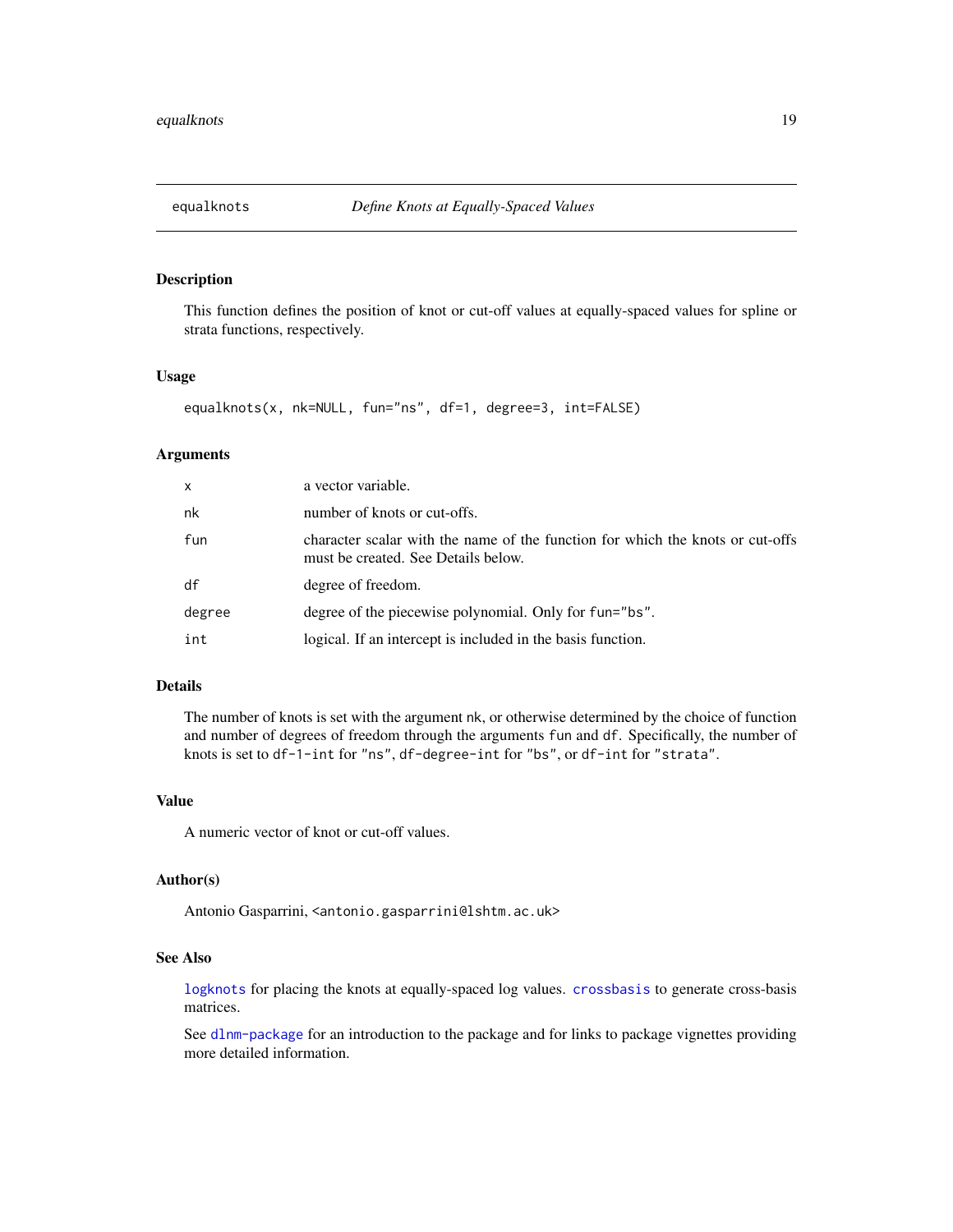<span id="page-19-0"></span>20 explicit the explicit of the explicit of the explicit of the explicit of the explicit of the explicit of the explicit of the explicit of the explicit of the explicit of the explicit of the explicit of the explicit of th

# Examples

```
### setting 3 knots for range 0-20
equalknots(20, 3)
### setting knots and cut-offs for different functions
equalknots(20, fun="ns", df=4)
equalknots(20, fun="bs", df=4, degree=2)
equalknots(20, fun="strata", df=4)
### with and without without intercept
equalknots(20, fun="ns", df=4)
equalknots(20, fun="ns", df=4, int=TRUE)
```
#### <span id="page-19-1"></span>exphist *Define Exposure Histories from an Exposure Profile*

# Description

This function builds a matrix of exposure histories given an exposure profile, the time points at which each exposure history is evaluated, and a lag period.

# Usage

exphist(exp, time, lag)

# Arguments

| exp  | an exposure profile defined at equally-spaced time units, from time 1 on.                                                                                                                                  |
|------|------------------------------------------------------------------------------------------------------------------------------------------------------------------------------------------------------------|
| time | either a numeric scalar or vector of positive integer numbers specifying the time<br>points at which each exposure history is evaluated. By default, all the time points<br>of exp.                        |
| lag  | either an integer scalar or vector of length 2, defining the the maximum lag or<br>the lag range, respectively. Only non-negative lags allowed. By default, the lag<br>period from 0 to length $(exp)$ -1. |

# Details

This function is used to define matrices of exposure histories to be used in [crosspred](#page-9-1) for obtaining predictions.

The exposure profile in exp is assumed to represent a series of exposure events defined forward in time, starting from time 1 and on. An exposure history is then evaluated backward in time for each point defined by time (rounded to integers) on the lag period defined by lag.

If the values in time are higher than the length of exp, or if the lag period extends backward before the beginning of the exposure profile, the exposure history is padded with 0's.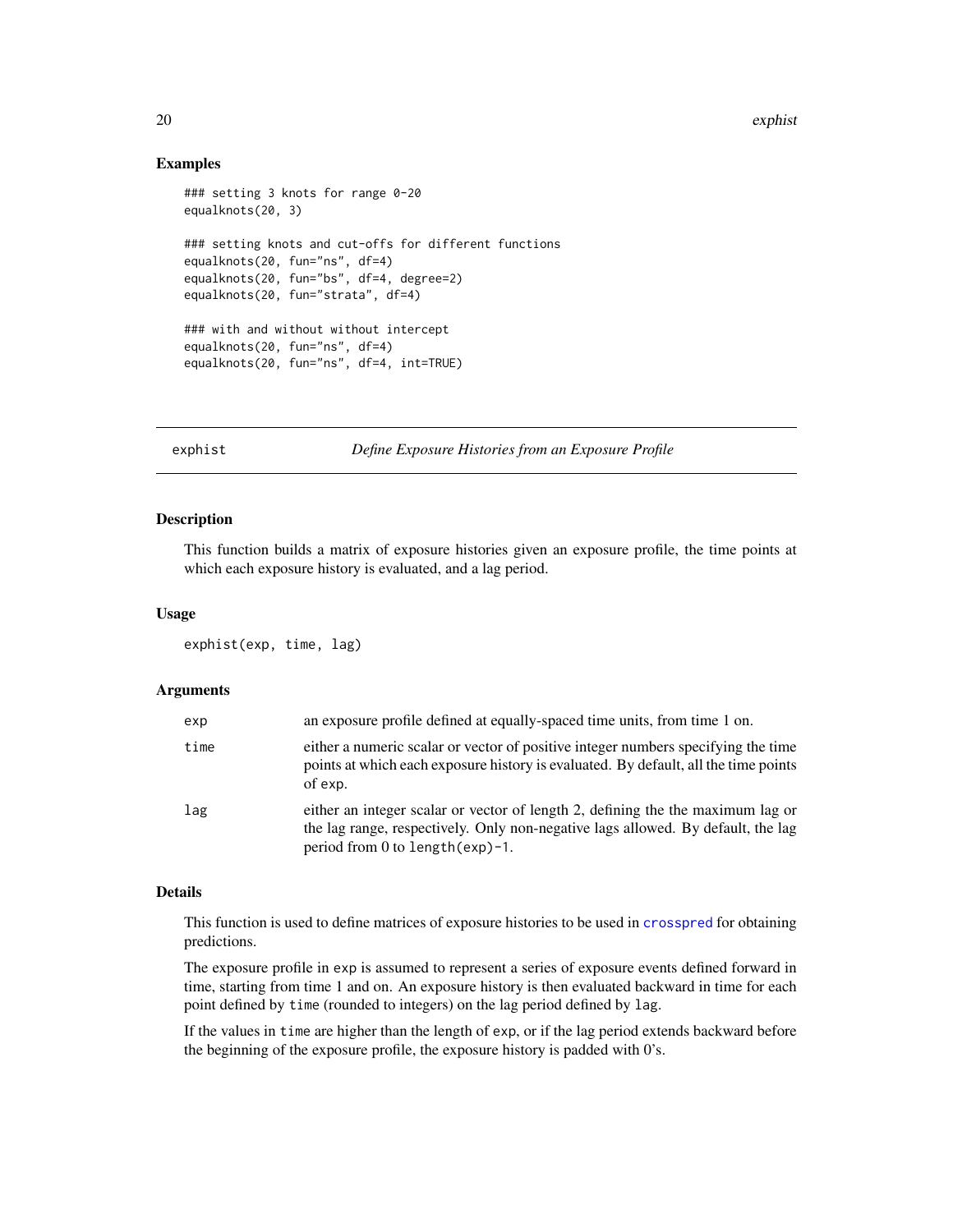#### <span id="page-20-0"></span>integer 21

# Value

A numeric matrix of exposure histories, with rows corresponding to the values in time and columns corresponding to the lag period in lag.

## Author(s)

Antonio Gasparrini, <antonio.gasparrini@lshtm.ac.uk>

# References

Gasparrini A. Modeling exposure-lag-response associations with distributed lag non-linear models. *Statistics in Medicine*. 2014; 33(5):881-899. [freely available [here\]](http://www.ag-myresearch.com/statmed2014)

# See Also

[crosspred](#page-9-1) to obtain predictions after model fitting.

See [dlnm-package](#page-1-1) for an introduction to the package and for links to package vignettes providing more detailed information.

# Examples

```
### an exposure history evaluated at a single time
(exp <- sample(1:10))
exphist(exp, 5, 3)
exphist(exp, 5, 12)
exphist(exp, 15, 3)
### use of argument lag
exphist(exp, 15, c(3,7))
### exposure histories evaluated at multiple times
exphist(exp, 3:5, 12)
exphist(exp, lag=12)
```
### see help(drug) and help(nested) for further examples

| teger | (j           |
|-------|--------------|
|       | $U_{\alpha}$ |

<span id="page-20-1"></span>integer *Generate a Basis Matrix of with a Indicator Variables for Integer Values*

#### Description

The function generates a basis matrix including indicator variables defining intervals for integer values. It is meant to be used internally by [onebasis](#page-26-1) and [crossbasis](#page-5-1) and not directly run by the users.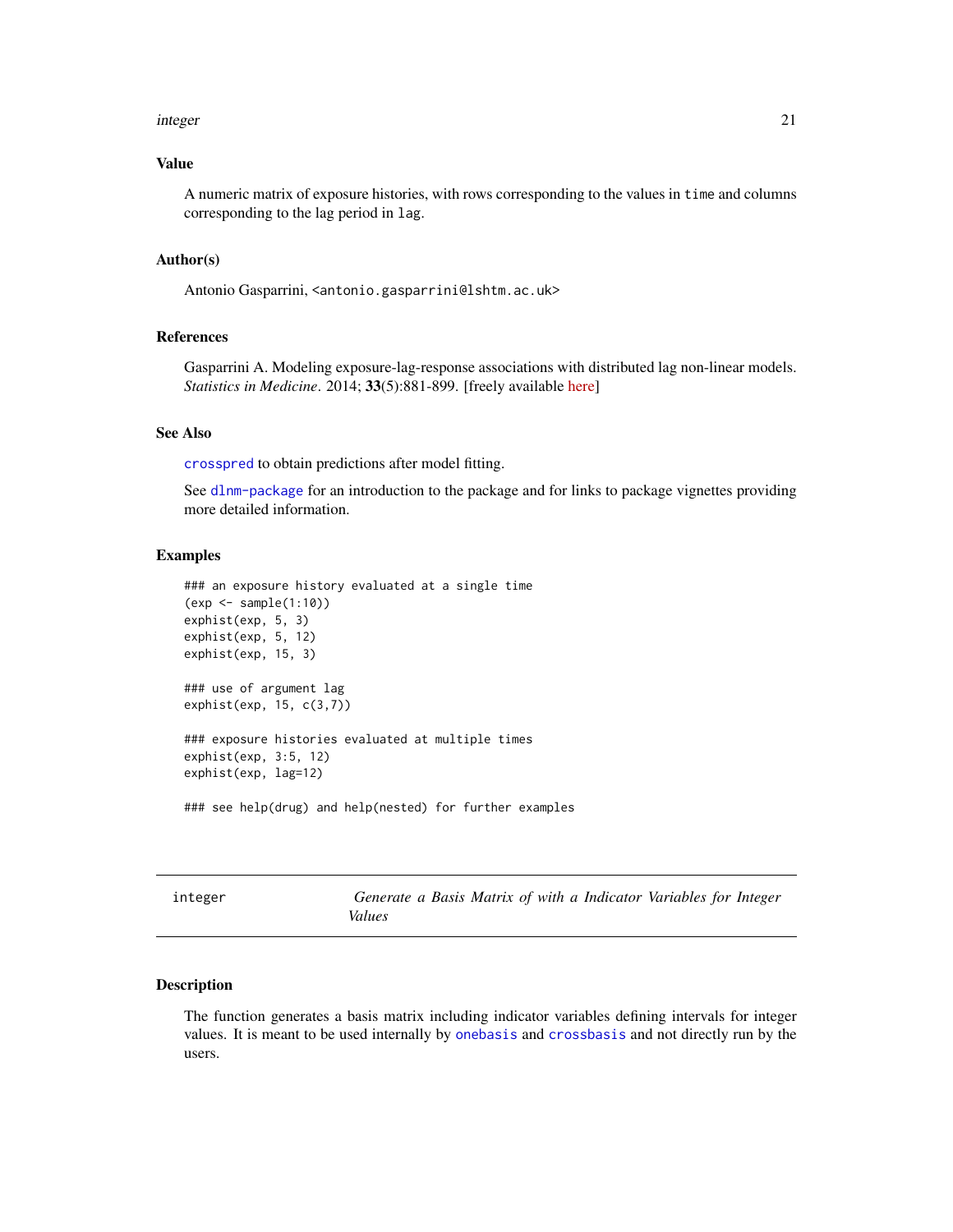22 integer

## Usage

integer(x, values, int=FALSE)

# Arguments

| x      | the predictor variable. Missing values are allowed.                                                                 |
|--------|---------------------------------------------------------------------------------------------------------------------|
| values | the values for which the indicator variables should be computed. Used internally,<br>usually to be left as missing. |
| int    | logical. If TRUE, an intercept is included in the basis matrix. See Details below.                                  |

# Details

The function returns indicator variables for intervals defined by the integer values within the range of x. It is expressly created to specify an unconstrained function in the space of lags for distributed lag linear or non-linear models, and probably of no use beyond that.

The argument int determines the presence of an intercept. If FALSE, the interval corresponding to the first value in values is excluded, and the parameterization is indentical to dummy variables with the first group as a reference.

# Value

A matrix object of class "integer". It contains the attributes values and int.

# Note

This function is mainly used internally thorugh [onebasis](#page-26-1) to create basis matrices. It is not exported in the namespace to avoid conflicts with the function with the same name in the package base, and can be accessed through the triple colon operator ':::' (see Examples below).

# Author(s)

Antonio Gasparrini, <antonio.gasparrini@lshtm.ac.uk>

# See Also

[onebasis](#page-26-1) to generate basis matrices and [crossbasis](#page-5-1) to generate cross-basis matrices.

See [dlnm-package](#page-1-1) for an introduction to the package and for links to package vignettes providing more detailed information.

```
### simple use (accessing non-exported function through ':::')
dlnm:::integer(1:5)
dlnm:::integer(1:5, int=TRUE)
```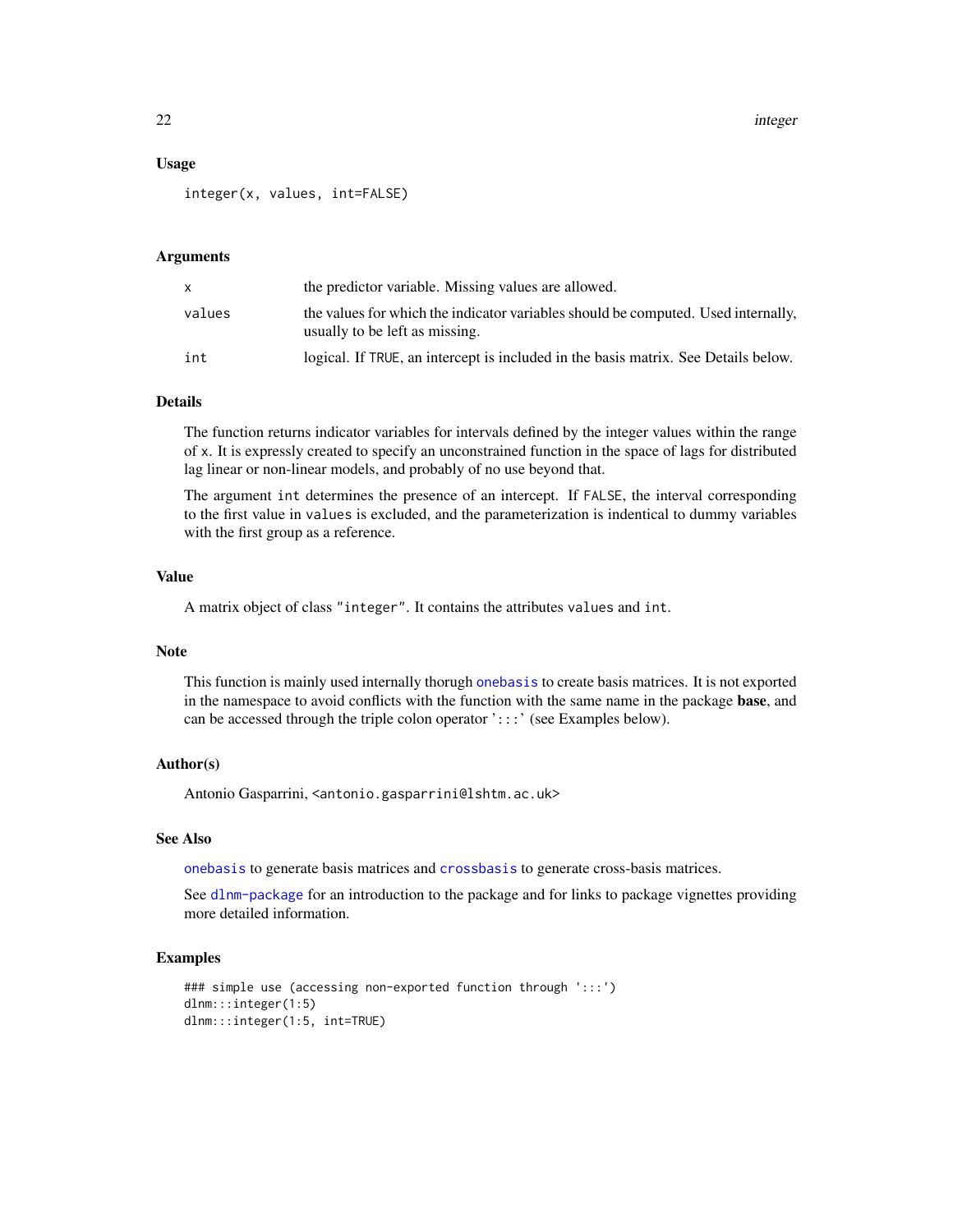# Description

The function generates a basis matrix including a linear un-transformed variable. It is meant to be used internally by [onebasis](#page-26-1) and [crossbasis](#page-5-1) and not directly run by the users.

# Usage

lin(x, int=FALSE)

#### Arguments

|     | the predictor variable. Missing values are allowed.                                |
|-----|------------------------------------------------------------------------------------|
| int | logical. If TRUE, an intercept is included in the basis matrix, namely a vector of |

# Details

The function returns a basis matrix with the un-transformed variable, optionally with an intercept if int=TRUE.

# Value

A matrix object of class "lin". It contains the attribute int.

#### Note

This function is mainly used internally thorugh [onebasis](#page-26-1) to create basis matrices. It is not exported in the namespace, and can be accessed through the triple colon operator ':::' (see Examples below).

# Author(s)

Antonio Gasparrini, <antonio.gasparrini@lshtm.ac.uk>

# See Also

[onebasis](#page-26-1) to generate basis matrices and [crossbasis](#page-5-1) to generate cross-basis matrices.

See [dlnm-package](#page-1-1) for an introduction to the package and for links to package vignettes providing more detailed information.

<span id="page-22-1"></span><span id="page-22-0"></span>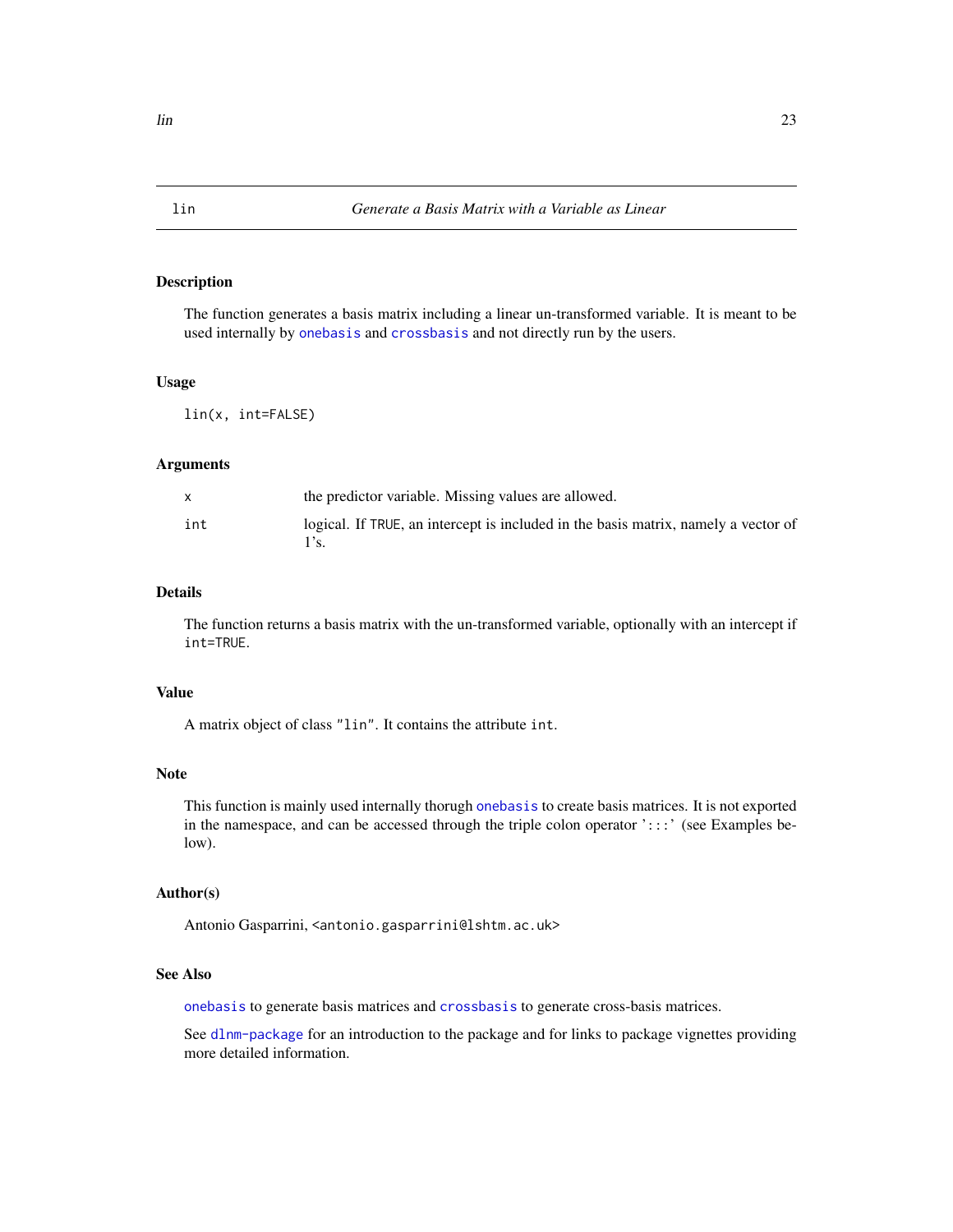24 logknots

# Examples

```
### simple use (accessing non-exported function through ':::')
dlnm:::lin(1:5)
dlnm:::lin(1:5, int=TRUE)
### use as an internal function in onebasis (note the centering)
b <- onebasis(chicagoNMMAPS$pm10, "lin")
summary(b)
model <- glm(death ~ b, family=quasipoisson(), chicagoNMMAPS)
pred <- crosspred(b, model, at=0:60)
plot(pred, xlab="PM10", ylab="RR", main="RR for PM10")
```
<span id="page-23-1"></span>logknots *Define Knots for Lag Space at Equally-Spaced Log-Values*

# Description

This function defines the position of knot or cut-off values at equally-spaced log-values for spline or strata functions, respectively. It is expressely created for lag-response functions to set the knots or cut-offs placements accordingly with the default of versions of dlnm earlier than 2.0.0.

# Usage

```
logknots(x, nk=NULL, fun="ns", df=1, degree=3, int=TRUE)
```
# Arguments

| x      | an integer scalar or vector of length 2, defining the the maximum lag or the lag<br>range, respectively, or a vector variable. |
|--------|--------------------------------------------------------------------------------------------------------------------------------|
| nk     | number of knots or cut-offs.                                                                                                   |
| fun    | character scalar with the name of the function for which the knots or cut-offs<br>must be created. See Details below.          |
| df     | degree of freedom.                                                                                                             |
| degree | degree of the piecewise polynomial. Only for fun="bs".                                                                         |
| int    | logical. If an intercept is included in the basis function.                                                                    |

#### Details

This functions has been included for consistency with versions of **dlnm** earlier than 2.0.0, where the default knots or cut-off placements in the lag space for functions ns, bs and strata used to be at equally-spaced values in the log scale. Since version 2.0.0 on, the default is equally-spaced quantiles, similarly to functions defined for the space of predictor. This function can be used to replicate the results obtained with old versions.

The argument  $x$  is usually assumed to represent the maximum lag (if a scalar) or the lag range (if a vector of length 2). Otherwise is interpreted as a vector variable for which the range is computed internally.

<span id="page-23-0"></span>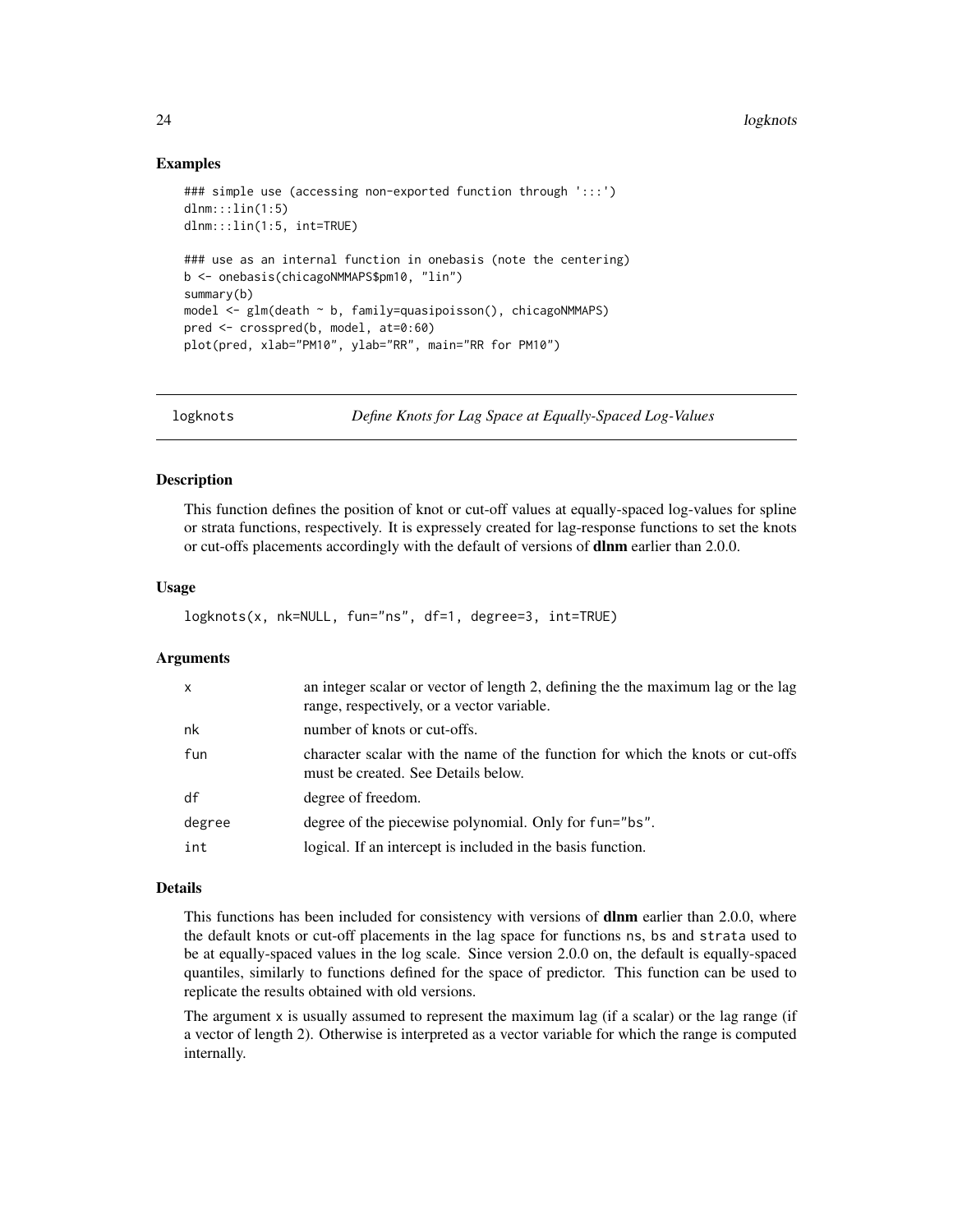#### <span id="page-24-0"></span>logknots 25

The number of knots is set with the argument nk, or otherwise determined by the choice of function and number of degrees of freedom through the arguments fun and df. Specifically, the number of knots is set to df-1-int for "ns", df-degree-int for "bs", or df-int for "strata".

An intercept is included by default (int=TRUE), consistently with the default for the lag space.

# Value

A numeric vector of knot or cut-off values, to be used in the arglag list argument of [crossbasis](#page-5-1) for reproducing the default of versions of **dlnm** earlier than 2.0.0.

# Author(s)

Antonio Gasparrini, <antonio.gasparrini@lshtm.ac.uk>

# See Also

[equalknots](#page-18-1) for placing the knots at equally-spaced values. [crossbasis](#page-5-1) to generate cross-basis matrices.

See [dlnm-package](#page-1-1) for an introduction to the package and for links to package vignettes providing more detailed information.

```
### setting 3 knots for lag 0-20
logknots(20, 3)
logknots(c(0,20), 3)
### setting knots and cut-offs for different functions
logknots(20, fun="ns", df=4)
logknots(20, fun="bs", df=4, degree=2)
logknots(20, fun="strata", df=4)
### with and without without intercept
logknots(20, fun="ns", df=4)
logknots(20, fun="ns", df=4, int=FALSE)
### replicating an old example in time series analysis
lagknots <- logknots(30, 3)
cb <- crossbasis(chicagoNMMAPS$temp, lag=30, argvar=list(fun="bs",
  df=5,degree=2,cen=21), arglag=list(knots=lagknots))
summary(cb)
library(splines)
model \leq glm(death \sim cb + ns(time, 7*14) + dow,
  family=quasipoisson(), chicagoNMMAPS)
pred <- crosspred(cb, model, by=1)
plot(pred, xlab="Temperature", col="red", zlab="RR", shade=0.6,
  main="3D graph of temperature effect")
```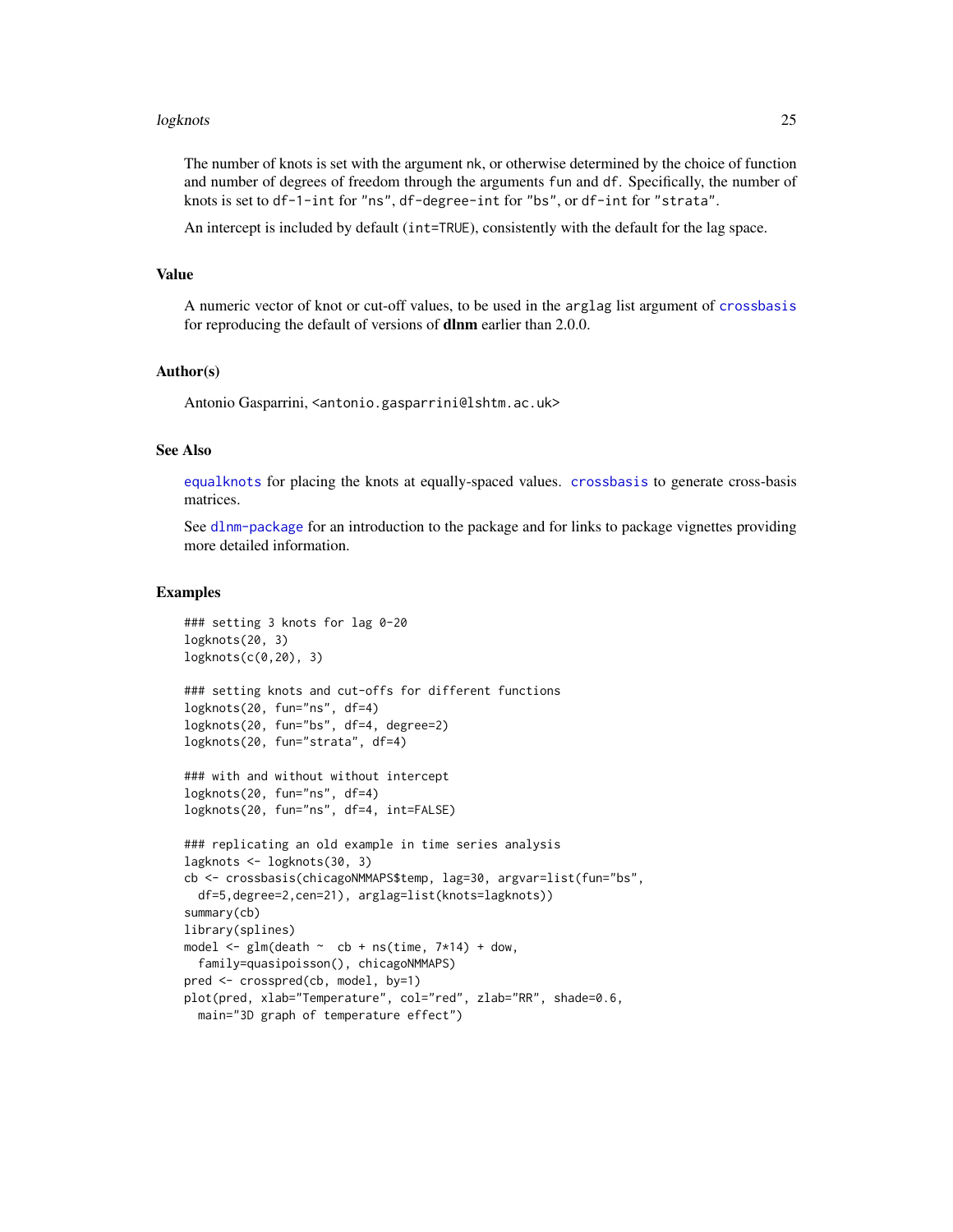<span id="page-25-0"></span>26 nested

<span id="page-25-1"></span>nested *Nested Case-Control Study with a Time-Varying Exposure and a Cancer Outcome*

# Description

The data set contains simulated data from an hypothetical nested case-control study on the association between a time-varying occupational exposure and a cancer outcome. The study includes 300 risk sets, each with a case and a control matched by age year. The data on the exposure is collected on 5-year age intervals between 15 and 65 years.

# Usage

data(nested)

# Format

A data frame with 600 observations on the following 14 variables.

- id: subject ID.
- case: indicator for case (1) or control (0).
- age: age of each subject.
- riskset: risk set id.
- exp15: yearly exposure in the age period 15-19 year.
- exp20: yearly exposure in the age period 20-24 year.
- $\bullet$  ...
- exp60: yearly exposure in the age period 60-64 year.

# Details

The exposure history for each subject (series of yearly exposures) can be recovered by expanding the values given in exp15-exp60, and then selecting the values backward from the age of the subject for a given lag period.

# Author(s)

Antonio Gasparrini, <antonio.gasparrini@lshtm.ac.uk>

# Source

These nested case-control data were extracted from a simulated cohort with 300 cases of cancer and a time-varying exposure.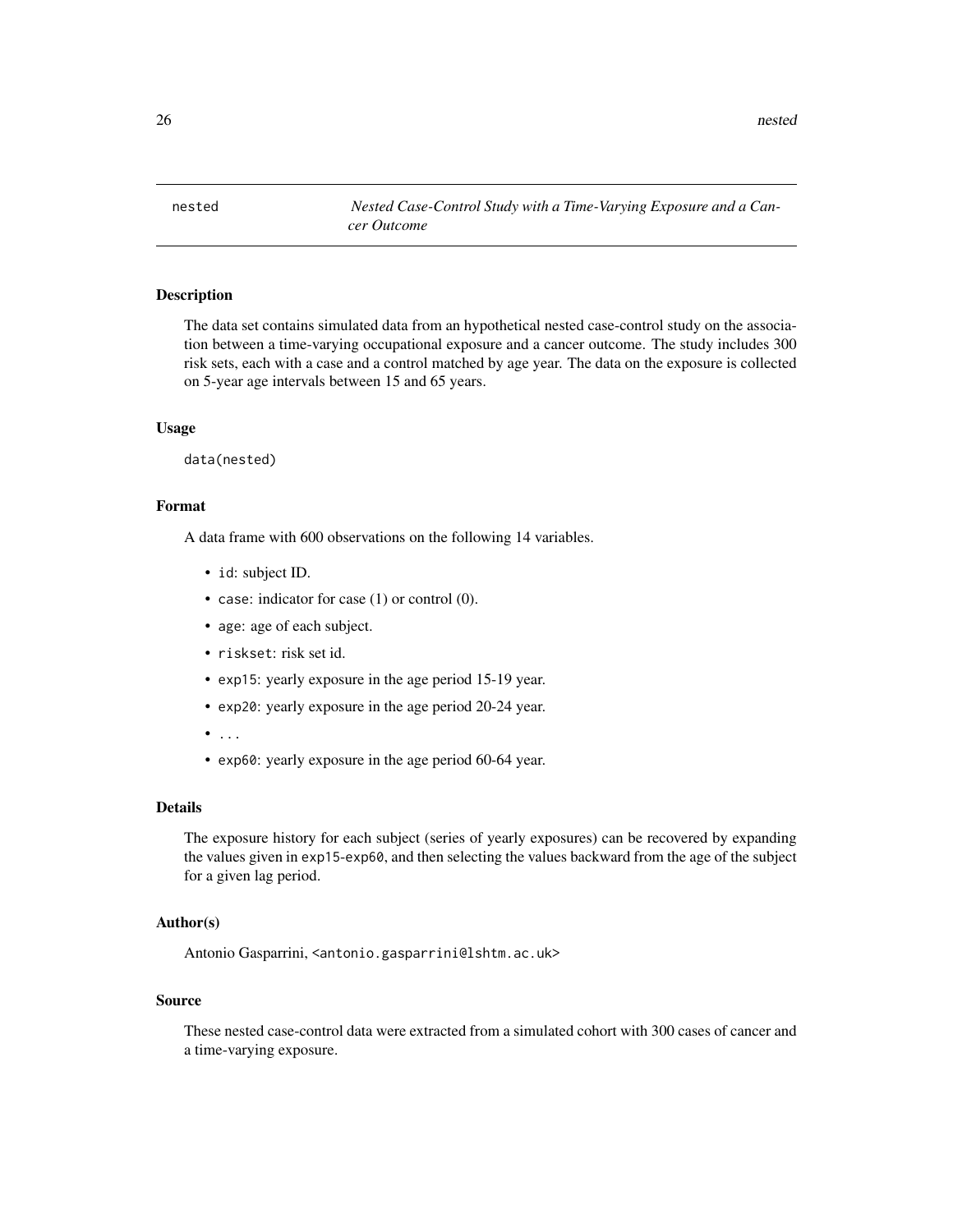#### <span id="page-26-0"></span>onebasis 27

# See Also

[drug](#page-17-1) for an example of randomized controlled trial data. [chicagoNMMAPS](#page-3-1) for an example of time series data.

The application of DLNMs to these data with detailed examples are given in vignette **dlnmEx**tended.

See [dlnm-package](#page-1-1) for an introduction to the package and for links to package vignettes providing more detailed information.

<span id="page-26-1"></span>onebasis *Generate a Basis Matrix for Different Functions*

# <span id="page-26-2"></span>**Description**

The function generates the basis matrix for a predictor vector, optionally centering on a specific predictor value. The function operates as a wrapper to existing or user-defined functions. Amongst other options, default choices include splines, polynomials, strata and linear threshold functions.

# Usage

```
onebasis(x, fun="ns", cen, ...)
```
## S3 method for class 'onebasis' summary(object, ...)

#### Arguments

| $\mathsf{x}$ | the predictor variable. Missing values are allowed.                                                                                                                      |
|--------------|--------------------------------------------------------------------------------------------------------------------------------------------------------------------------|
| fun          | character scalar with the name of the function to be called. See Details below.                                                                                          |
| cen          | logical or a numeric scalar. It specifies the centering value, then used as a ref-<br>erence for predictions. Setting cen=FALSE is never recommended. See Note<br>below. |
| $\ddots$     | additional arguments to be passed to the function specified by fun or to summary.                                                                                        |
| object       | a object of class "onebasis".                                                                                                                                            |

# Details

The function onebasis is a wrapper to existing functions which are called internally to produce different types of basis matrices in a pre-defined format. Its main use is to be called by [crossbasis](#page-5-1) to generate cross-basis matrices for modelling bi-dimensional exposure-lag-response associations thorugh distributed lag non-linear models. However, it can be used also for simplifying the modelling of uni-dimensional exposure-response relationship.

The function to be called is chosen through the argument fun. Standard choices are:

• "ns" and "bs": natural cubic B-splines or B-splines of various degree. Performed through a call to functions [ns](#page-0-0) or [bs](#page-0-0) from package splines. Arguments passed through ... may include df, knots, intercept, and Boundary.knots.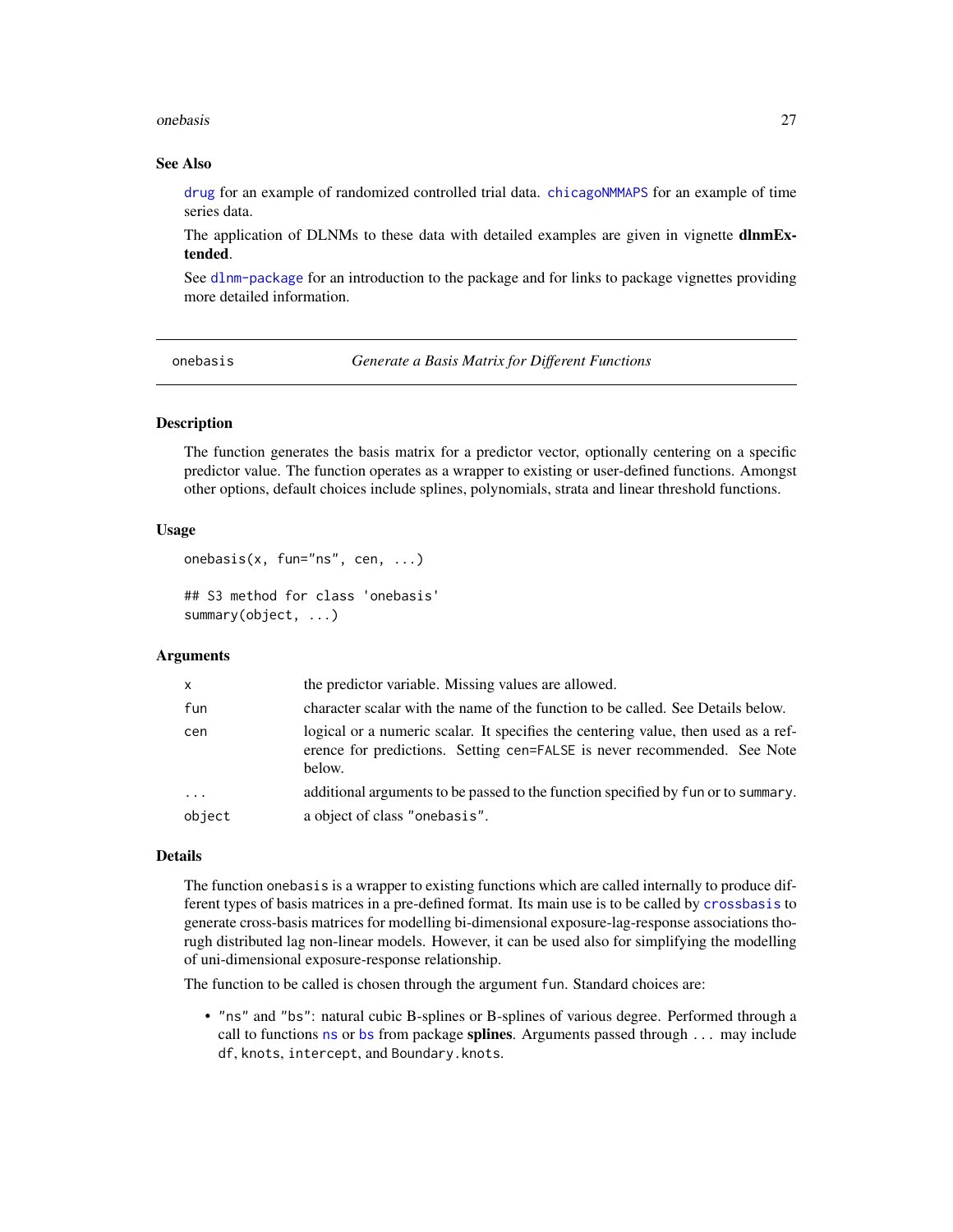- <span id="page-27-0"></span>• "poly": polynomials functions. Performed through a call to the internal function [poly](#page-35-1) (be aware that this is different from [poly](#page-35-1) in the package **stats**). Arguments passed through  $\dots$ may include degree and int.
- "strata": indicator variables defining strata. Performed through a call to the function [strata](#page-36-1). Arguments passed through ... may include breaks, df, ref and int.
- "thr": high, low or double linear threshold functions. Performed through a call to the function [thr](#page-37-1). Arguments passed through ... may include thr.value, side and int.
- "integer": indicator variables for each integer value. Performed through a call to the internal function [integer](#page-20-1) (be aware that this is different from the function [integer](#page-20-1) in the package base). Arguments passed through ... may include int.
- "lin": linear functions. Performed through a call to the internal function [lin](#page-22-1). Arguments passed through ... may include int.

The help pages of the called functions provides additional information. In particular, the option "lin" and "integer" are usually applied for defining constrained and unconstrained distributed lag models.

In addition, any other existing or user-defined function can be potentially called through onebasis. The function should have the first argument x defining the vector to be transformed. It also should return a vector or matrix of transformed variables, with attributes including the arguments of the function itself which exactly define the transformations.

Results from models including basis functions are interpreted here relatively to a reference value of the predictor, determined automatically or through a centering point (see also Note below). In the latter case, the centering value is chosen by cen (if a numeric scalar), or fixed at the mean if cen=TRUE. The basis is uncentered for cen=FALSE. Use [summary](#page-0-0) to check the result.

#### Value

A matrix object of class "onebasis" which can be included in a model formula in order to estimate the association. It contains the attributes fun, cen, range (range of the original vector of observations) and additional attributes specific to the chosen function. The function [summary.onebasis](#page-26-2) returns a summary of the basis matrix and the related attributes.

# Warnings

Meaningless combinations of arguments could lead to collinear variables, with identifiability problems in the model. The function onebasis does not perform many checks on the arguments provided. The user is expected to provide valid arguments.

#### Note

This function offers a wide range of options about modelling the shape of the exposure-response relationships, also extending the use of existing functions, which can be centered here. The function [crosspred](#page-9-1) can be called on objects of class "onebasis" in order to obtain predictions and plotting of such unidimensional associations. If more than one variable is transformed through onebasis in the same model, different names must be specified.

This function has replaced the two old functions mkbasis and mklagbasis since version 1.5.0.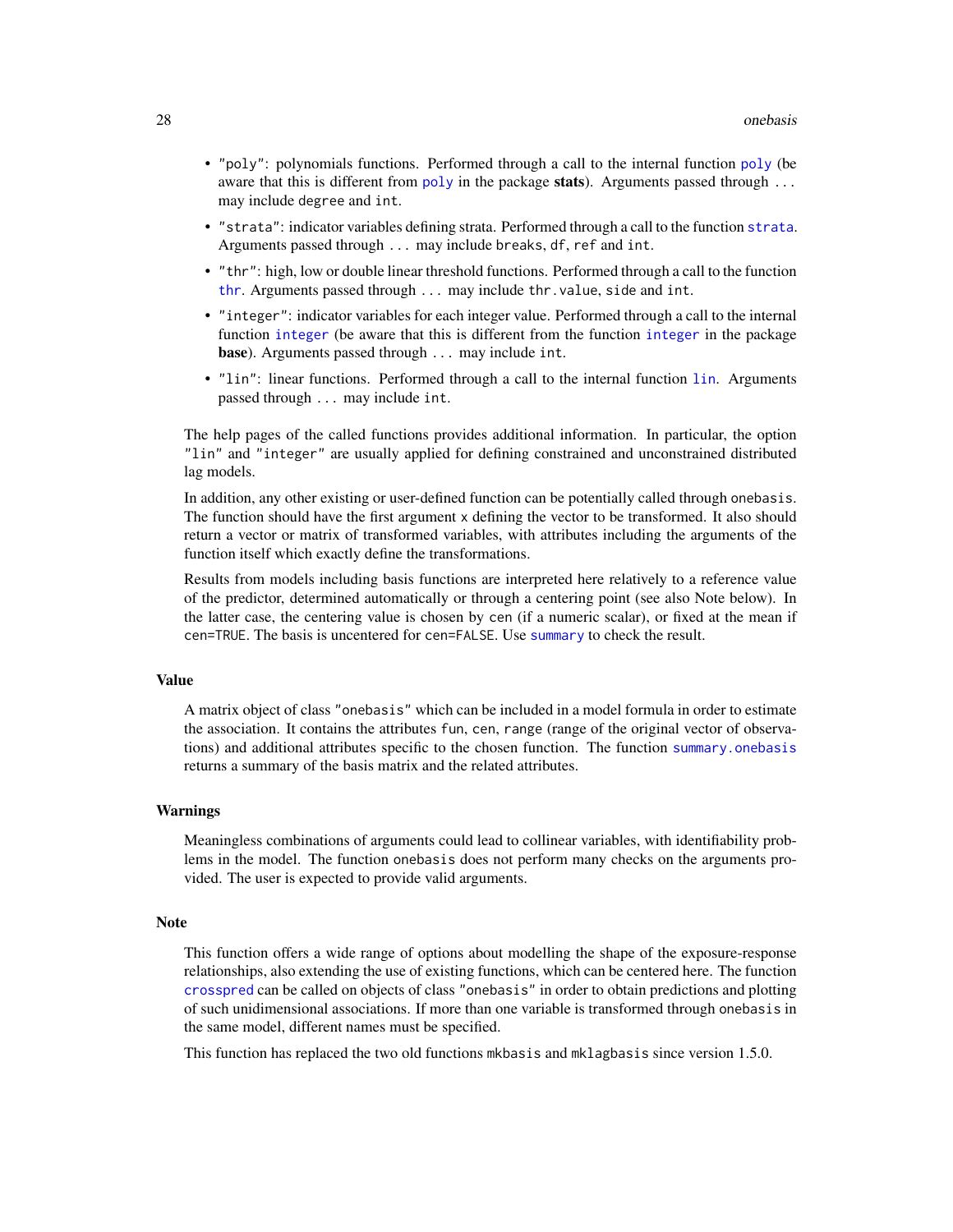#### <span id="page-28-0"></span>onebasis 29

Centering is always recommended for continuous functions such as splines or polynomials. Centering is prevented for functions [strata](#page-36-1), [thr](#page-37-1) and [integer](#page-20-1). The inclusion of the intercept term nullifies the centering.

# Author(s)

Antonio Gasparrini, <antonio.gasparrini@lshtm.ac.uk>

# See Also

[crossbasis](#page-5-1) to generate cross-basis matrices. [crosspred](#page-9-1) to obtain predictions after model fitting. The method function [plot](#page-29-1) to plot several type of graphs.

See [dlnm-package](#page-1-1) for an introduction to the package and for links to package vignettes providing more detailed information.

```
### a polynomial transformation of a simple vector, centered and uncentered
onebasis(1:5, "poly", degree=3)
onebasis(1:5, "poly", degree=3, cen=FALSE)
```

```
### a low linear threshold parameterization, with and without intercept
onebasis(1:5, "thr", thr=3, side="l")
onebasis(1:5, "thr", thr=3, side="l", int=TRUE)
```

```
### relationship between PM10 and mortality estimated by a step function
b <- onebasis(chicagoNMMAPS$pm10, "strata", breaks=c(20,40))
summary(b)
model \leq glm(death \sim b, family=quasipoisson(), chicagoNMMAPS)
pred <- crosspred(b, model, at=0:60)
plot(pred, xlab="PM10", ylab="RR", main="RR for PM10")
```

```
### relationship between temperature and mortality: double threshold
b <- onebasis(chicagoNMMAPS$temp, "thr", thr=c(10,25))
summary(b)
model <- glm(death ~ b, family=quasipoisson(), chicagoNMMAPS)
```

```
pred <- crosspred(b, model, by=1)
plot(pred, xlab="Temperature (C)", ylab="RR", main="RR for temperature")
### extending the example for the 'ns' function in package splines
b <- onebasis(women$height, df=5)
summary(b)
model <- lm(weight ~ b, data=women)
pred <- crosspred(b, model)
```

```
plot(pred, xlab="Height (in)", ylab="Weight (lb) difference",
 main="Association between weight and height")
```

```
### use with a user-defined function with proper attributes
mylog <- function(x,scale=min(x,na.rm=TRUE)+1) {
 basis <- log(x+scale)
 attributes(basis)$scale <- scale
 return(basis)
```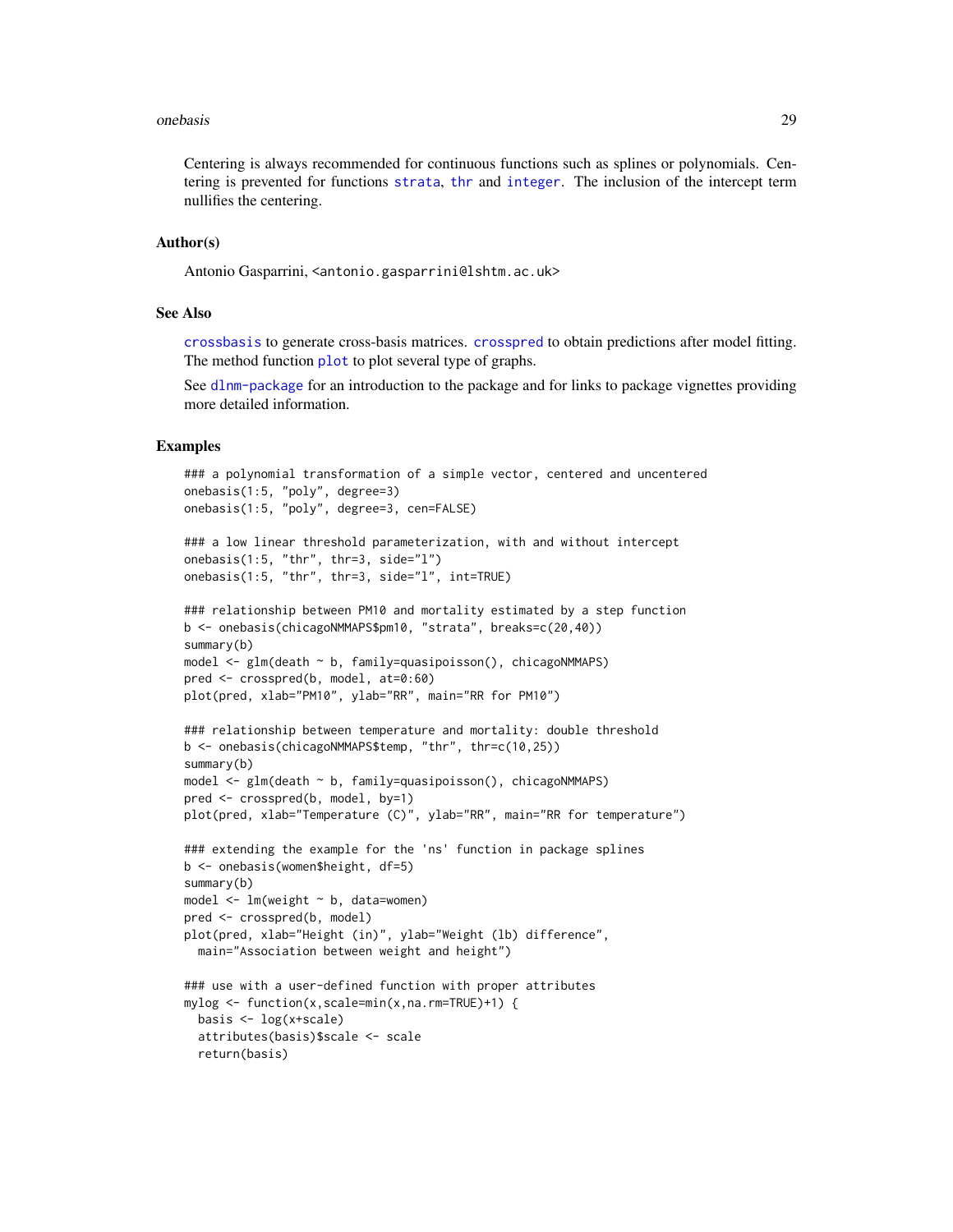```
}
mylog(-2:5)
onebasis(0:5,"mylog",cen=FALSE)
onebasis(0:5,"mylog")
```
<span id="page-29-1"></span>plot.crosspred *Plot Predictions for a DLNM*

# <span id="page-29-2"></span>Description

High and low-level method functions for graphs (3d, contour, slices and overall) of predictions from distributed lag non-linear models (DLNM).

# Usage

```
## S3 method for class 'crosspred'
plot(x, ptype, var=NULL, lag=NULL, ci="area", ci.arg,
 ci.level=x$ci.level, cumul=FALSE, exp=NULL, ...)
## S3 method for class 'crosspred'
lines(x, ptype, var=NULL, lag=NULL, ci="n", ci.arg,
  ci.level=x$ci.level, cumul=FALSE, exp=NULL, ...)
## S3 method for class 'crosspred'
points(x, ptype, var=NULL, lag=NULL, ci="n", ci.arg,
 ci.level=x$ci.level, cumul=FALSE, exp=NULL, ...)
```
# Arguments

| X         | an object of class "crosspred".                                                                                                                                       |
|-----------|-----------------------------------------------------------------------------------------------------------------------------------------------------------------------|
| ptype     | type of plot. Default to "3d" for lagged relationship, otherwise "overall". See<br>Details below.                                                                     |
| var, lag  | vectors (for plot) or numeric scalars (for lines-points) of predictor or lag val-<br>ues at which specific associations must be plotted. Used only if ptype="slices". |
| сi        | type of confidence intervals representation: one of "area", "bars", "lines" or<br>"n". Default to "area" in high level functions, "n" for low-level functions.        |
| ci.arg    | list of arguments to be passed to low-level plotting functions to draw the confi-<br>dence intervals. See Details.                                                    |
| ci.level  | confidence level for the computation of confidence intervals.                                                                                                         |
| cumul     | logical. If TRUE, incremental cumulative associations along lags are plotted.<br>Used only if type="slices". See Details.                                             |
| exp       | logical. It forces the choice about the exponentiation. See Details.                                                                                                  |
| $\ddotsc$ | optional graphical arguments. See Details.                                                                                                                            |

<span id="page-29-0"></span>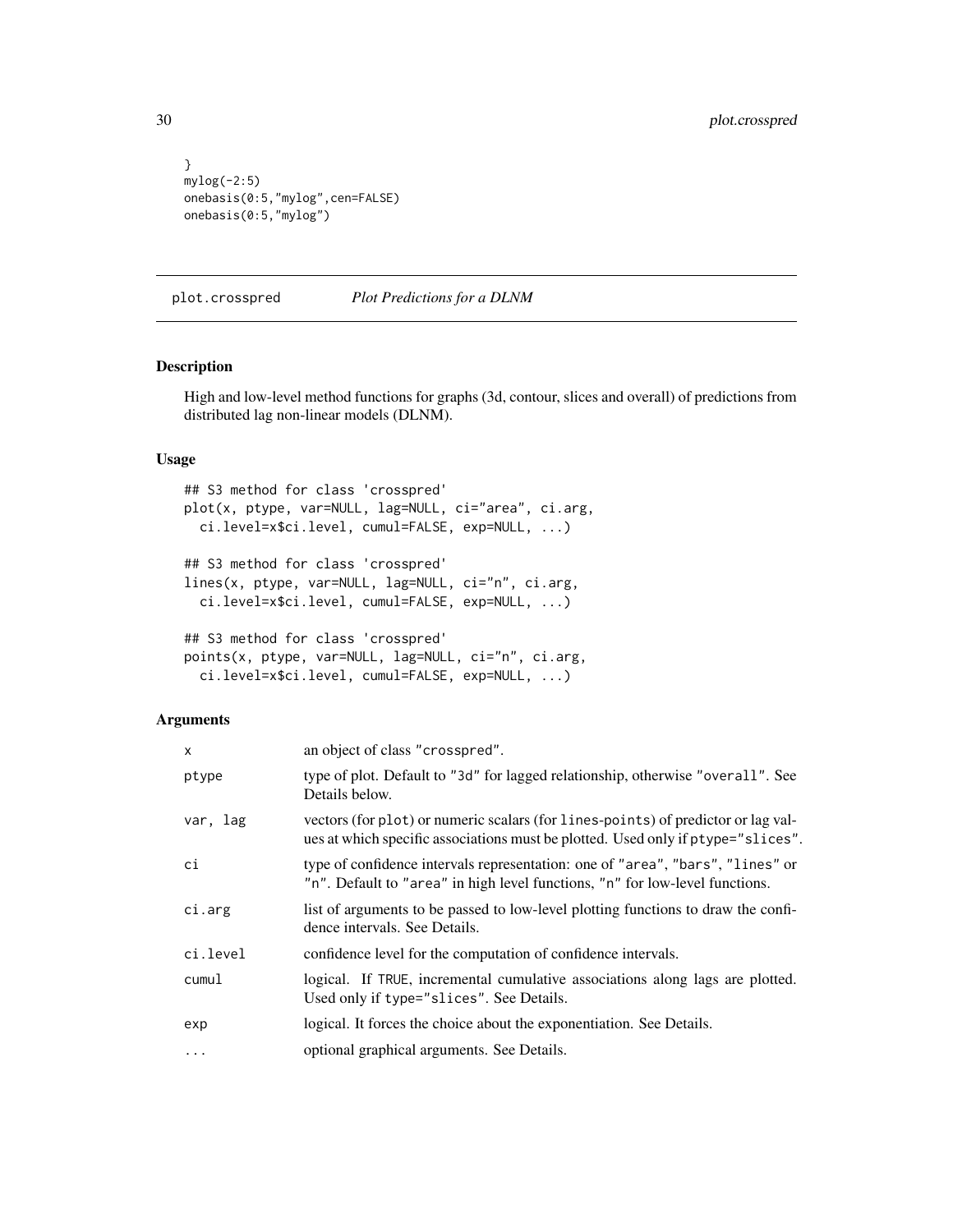#### <span id="page-30-0"></span>plot.crosspred 31

#### Details

Different plots can be obtained by choosing the following values for the argument ptype:

"3d": a 3-D plot of predicted associations on the grid of predictor-lag values. Additional graphical arguments can be included, such as theta-phi (perspective), border-shade (surface), xlab-ylabzlab (axis labelling) or col. See [persp](#page-0-0) for additional information.

"contour": a contour/level plot of predicted associations on the grid of predictor-lag values. Additional graphical arguments can be included, such as plot.title-plot.axes-key.title for titles and axis and key labelling. Arguments x-y-z and col-level are automatically set and cannot be specified by the user. See [filled.contour](#page-0-0) for additional information.

"overall": a plot of the overall cumulative associations in the whole lag period. See plot. default, [lines](#page-0-0) and [points](#page-0-0) for information on additional graphical arguments.

"slices": a (optionally multiple) plot of predictor-specific associations along the lag space, and/or lag-specific associations along the predictor space. Predictor and lag values are chosen by var and lag, respectively. See [plot.default](#page-0-0), [lines](#page-0-0) and [points](#page-0-0) for information on additional graphical arguments.

The method function plot calls the high-level functions listed above for each ptype, while linespoints add lines or points for ptype equal to "overall" or "slices". These methods allow a great flexibility in the choice of graphical parameters, specified through arguments of the original plotting functions. Some arguments, if not specified, are set to different default values than the original functions.

Confidence intervals are plotted for ptype equal to "overall" or "slices". Their type is determined by ci, with options "area" (default for plot), "bars", "lines" or "n" (no confidence intervals, default for points and lines). The appearance may be modified through ci.arg, a list of arguments passed to to low-level plotting functions: [polygon](#page-0-0) for "area", [segments](#page-0-0) for "bars" and [lines](#page-0-0) for "lines". See the original functions for a complete list of the arguments. This option offers flexibility in the choice of confidence intervals display. As above, some unspecified arguments are set to different default values.

For ptype="slices", up to 4 plots for each dimension of predictor and lags are allowed in plot, while for lines-points a single plot in one of the two dimension must be chosen. Incremental cumulative associations along lags are reported if cumul=TRUE: in this case, the same option must have been set to obtain the prediction saved in the crosspred object (see [crosspred](#page-9-1)).

For a detailed illustration of the use of the functions, see:

```
vignette("dlnmOverview")
```
#### Warnings

The values in var and lag must match those specified in the object crosspred (see [crosspred](#page-9-1)).

#### **Note**

All the predictions are plotted using a reference value corresponding to the centering point for continuous functions or to the default values for the other options (see [onebasis](#page-26-1) and [crossbasis](#page-5-1)). Exponentiated predictions are returned by default if  $x$ \$model.link is equal to log or logit.

These methods for class "crosspred" have replaced the old function crossplot since version 1.3.0.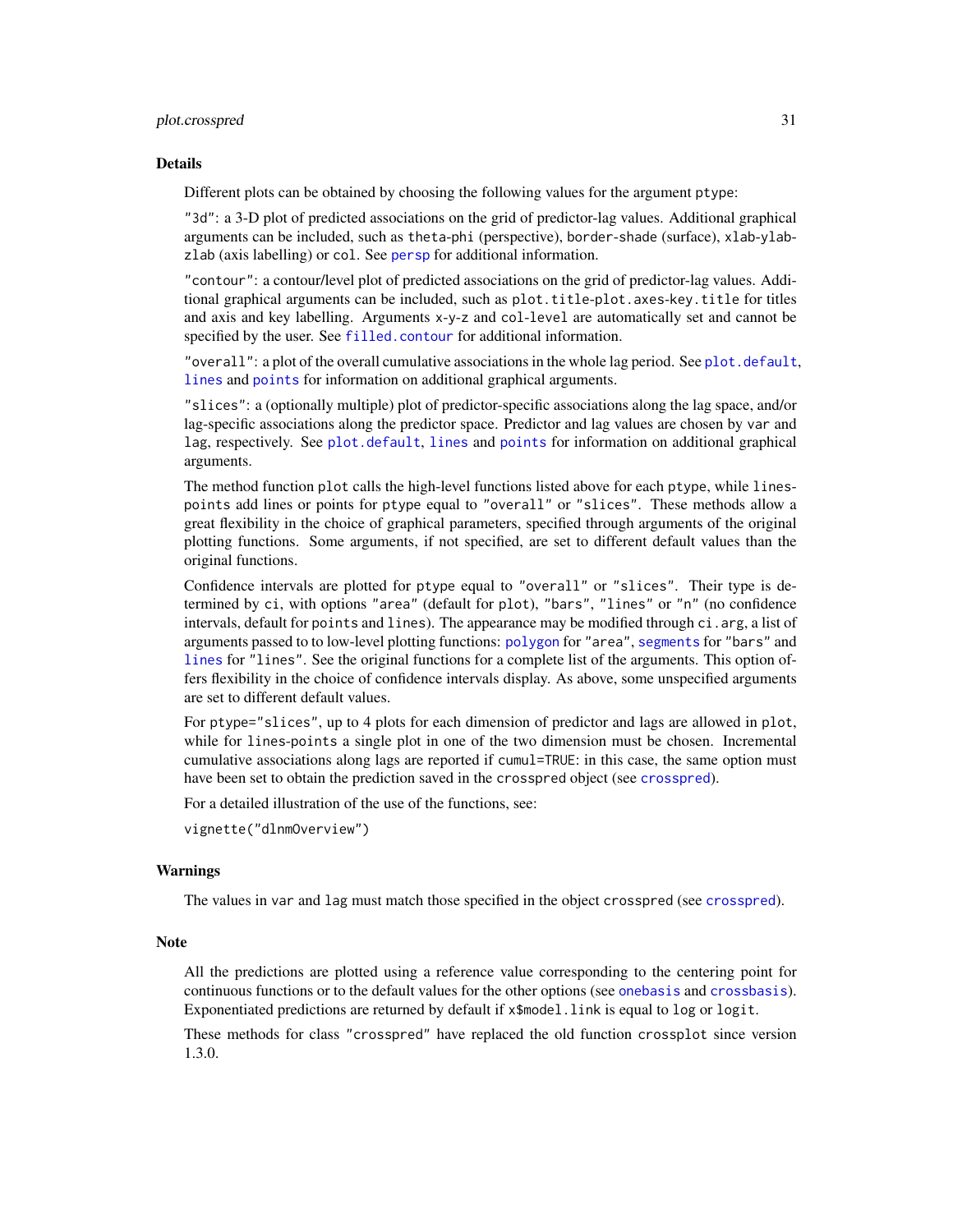#### <span id="page-31-0"></span>Author(s)

Antonio Gasparrini, <antonio.gasparrini@lshtm.ac.uk>

# **References**

Gasparrini A. Distributed lag linear and non-linear models in R: the package dlnm. *Journal of Statistical Software*. 2011; 43(8):1-20. [freely available [here\]](http://www.ag-myresearch.com/jss2011).

Gasparrini A. Modeling exposure-lag-response associations with distributed lag non-linear models. *Statistics in Medicine*. 2014; 33(5):881-899. [freely available [here\]](http://www.ag-myresearch.com/statmed2014)

Gasparrini A., Armstrong, B.,Kenward M. G. Distributed lag non-linear models. *Statistics in Medicine*. 2010; 29(21):2224-2234. [freely available [here\]](http://www.ag-myresearch.com/statmed2010)

# See Also

[crossbasis](#page-5-1) to generate cross-basis matrices. [crosspred](#page-9-1) to obtain predictions after model fitting.

See [dlnm-package](#page-1-1) for an introduction to the package and for links to package vignettes providing more detailed information.

```
### example of application in time series analysis - see vignette("dlnmTS")
# create the crossbasis object for pm10
cb3.pm <- crossbasis(chicagoNMMAPS$pm10, lag=1, argvar=list(fun="lin",cen=0),
 arglag=list(fun="strata"))
# create the crossbasis object for temperature
varknots <- equalknots(chicagoNMMAPS$temp,fun="bs",df=5,degree=2)
lagknots <- logknots(30, 3)
cb3.temp <- crossbasis(chicagoNMMAPS$temp, lag=30, argvar=list(fun="bs",
 knots=varknots,cen=21), arglag=list(knots=lagknots))
# summarize
summary(cb3.pm)
summary(cb3.temp)
# run the model and get the predictions for temperature
library(splines)
model3 <- glm(death ~ c b3.pm + cb3.temp + ns(time, 7*14) + down,family=quasipoisson(), chicagoNMMAPS)
pred3.temp <- crosspred(cb3.temp, model3, by=1)
# 3-D and contour plots
plot(pred3.temp, xlab="Temperature", col="red", zlab="RR", shade=0.6,
 main="3D graph of temperature effect")
plot(pred3.temp, "contour", xlab="Temperature", key.title=title("RR"),
 plot.title=title("Contour plot",xlab="Temperature",ylab="Lag"))
# lag-response curves specific to different temperature values
```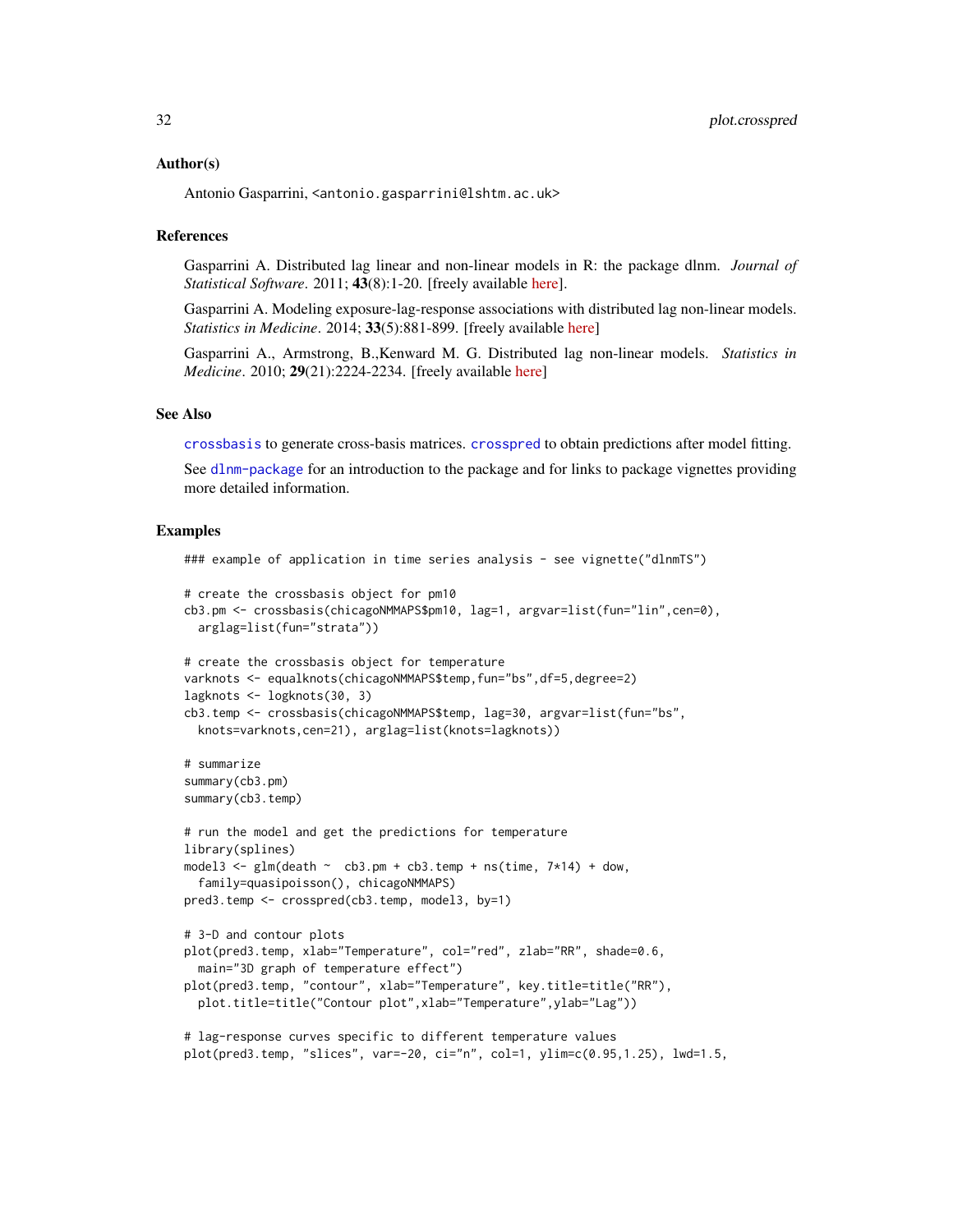```
main="Lag-response associations at different temperatures, ref. 21C")
for(i in 1:3) lines(pred3.temp, "slices", var=c(0,27,33)[i], col=i+1, lwd=1.5)
legend("topright",paste("Temperature =",c(-20,0,27,33)), col=1:4, lwd=1.5)
# in one plot
plot(pred3.temp, "slices", var=c(-20,0,27,33), lag=c(0,5,15,28), col=4,
ci.arg=list(density=40,col=grey(0.7)))
### example of application beyond time series - see vignette("dlnmExtended")
# generate the matrix of exposure histories from the 5-year periods
Qnest <- t(apply(nested, 1, function(sub) exphist(rep(c(0,0,0,sub[5:14]),
  each=5), sub["age"], lag=c(3,40))))
# define the cross-basis
cbnest <- crossbasis(Qnest, lag=c(3,40), argvar=list("bs",degree=2,
  df=3,cen=0), arglag=list(fun="ns",knots=c(10,30),int=FALSE))
summary(cbnest)
# run the model and predict
library(survival)
mnest <- clogit(case~cbnest+strata(riskset), nested)
pnest <- crosspred(cbnest,mnest, at=0:20*5)
# bi-dimensional exposure-lag-response association
plot(pnest, zlab="OR", xlab="Exposure", ylab="Lag (years)")
# lag-response curve for dose 60
plot(pnest, var=50, ylab="OR for exposure 50", xlab="Lag (years)", xlim=c(0,40))
# exposure-response curve for lag 10
plot(pnest, lag=5, ylab="OR at lag 5", xlab="Exposure", ylim=c(0.95,1.15))
```
<span id="page-32-1"></span>plot.crossreduce *Plot Predictions for a Reduced DLNM*

# Description

High and low-level method functions for graphs of predictions from reduced distributed lag nonlinear models (DLNM).

#### Usage

```
## S3 method for class 'crossreduce'
plot(x, ci="area", ci.arg, ci.level=x$ci.level, exp=NULL, ...)
## S3 method for class 'crossreduce'
lines(x, ci="n", ci.arg, ci.level=x$ci.level, exp=NULL, ...)
## S3 method for class 'crossreduce'
points(x, ci="n", ci.arg, ci.level=x$ci.level, exp=NULL, ...)
```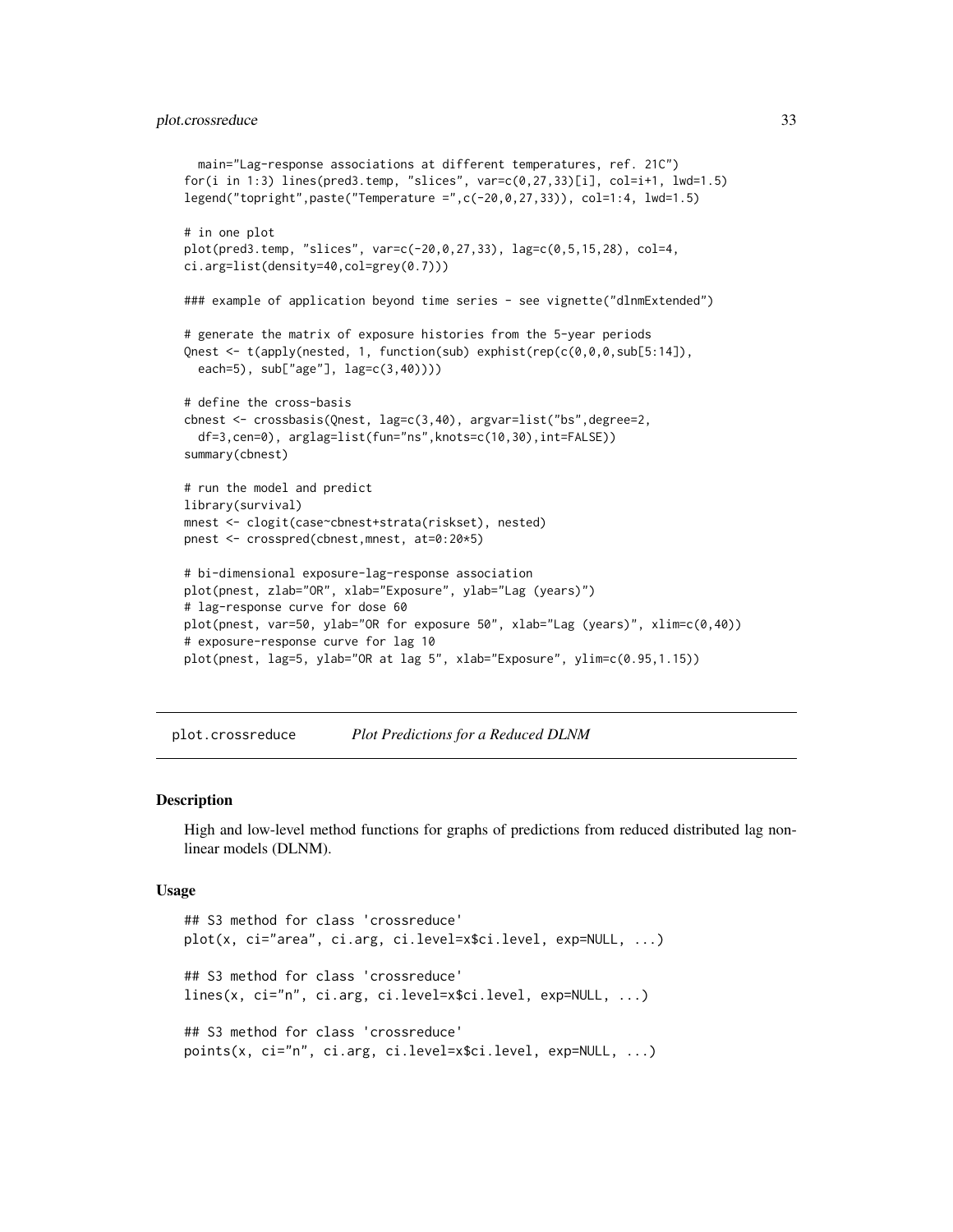# <span id="page-33-0"></span>Arguments

| x        | an object of class "crossreduce".                                                                                                                              |
|----------|----------------------------------------------------------------------------------------------------------------------------------------------------------------|
| сi       | type of confidence intervals representation: one of "area", "bars", "lines" or<br>"n". Default to "area" in high level functions, "n" for low-level functions. |
| ci.arg   | list of arguments to be passed to low-level plotting functions to draw the confi-<br>dence intervals. See Details.                                             |
| ci.level | confidence level for the computation of confidence intervals.                                                                                                  |
| exp      | logical. It forces the choice about the exponentiation. See Details.                                                                                           |
| $\cdot$  | optional graphical arguments. See Details.                                                                                                                     |
|          |                                                                                                                                                                |

# Details

Differently than for plotting functions for crosspred objects (see the method function [plot](#page-29-1) for objects of class "crosspred"), the type of the plot is automatically chosen by the dimension and value at which the model has been reduced. Namely, the lag-specific association at the chosen lag value, the predictor-specific association at the chosen predictor value, or the overall cumulative association.

These methods allow a great flexibility in the choice of graphical parameters, specified through arguments of the original plotting functions. See [plot.default](#page-0-0), [lines](#page-0-0) and [points](#page-0-0) for information on additional graphical arguments. Some arguments, if not specified, are set to different default values than the original functions.

Confidence intervals are plotted for ptype equal to "overall" or "slices". Their type is determined by ci, with options "area" (default for plot), "bars", "lines" or "n" (no confidence intervals, default for points and lines). The appearance may be modified through ci.arg, a list of arguments passed to to low-level plotting functions: [polygon](#page-0-0) for "area", [segments](#page-0-0) for "bars" and [lines](#page-0-0) for "lines". See the original functions for a complete list of the arguments. This option offers flexibility in the choice of confidence intervals display. As above, some unspecified arguments are set to different default values.

For a detailed illustration of the use of the functions, see:

vignette("dlnmOverview")

# Note

All the predictions are plotted using a reference value corresponding to the centering point for continuous functions or to the default values for the other options (see [onebasis](#page-26-1) and [crossbasis](#page-5-1)). Exponentiated predictions are returned by default if x\$model.link is equal to log or logit.

# Author(s)

Antonio Gasparrini, <antonio.gasparrini@lshtm.ac.uk>

#### References

Gasparrini A., Armstrong, B., Kenward M. G. Reducing and meta-analyzing estimates from distributed lag non-linear models.*BMC Medical Research Methodology*. 2013; 13(1):1. [freely available [here\]](http://www.ag-myresearch.com/bmcmrm2013).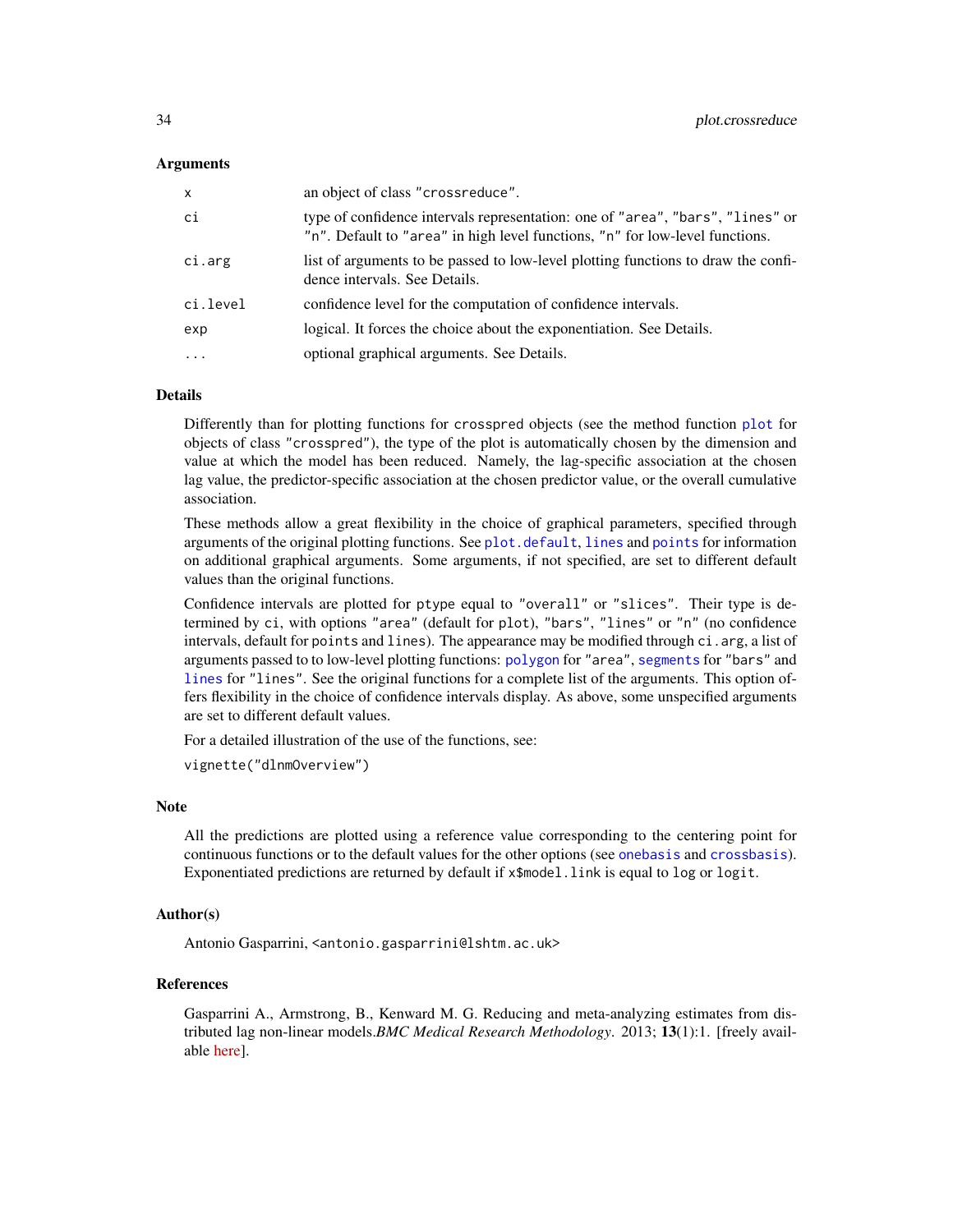# <span id="page-34-0"></span>plot.crossreduce 35

#### See Also

[onebasis](#page-26-1) to generate simple basis matrices. [crosspred](#page-9-1) to obtain predictions after model fitting. [crossreduce](#page-13-1) to reduce the fit ot one dimension.

See [dlnm-package](#page-1-1) for an introduction to the package and for links to package vignettes providing more detailed information.

```
# create the crossbasis object
lagnk < -3lagknots \leq exp(((1+log(30))/(lagnk+1) \star seq(lagnk))-1)
cb4 <- crossbasis(chicagoNMMAPS$temp, lag=30, argvar=list(fun="thr",
  thr=c(10,25)), arglag=list(knots=lagknots))
# # run the model and get the predictions
library(splines)
model4 \leq glm(death \sim cb4 + ns(time, 7*14) + dow,
  family=quasipoisson(), chicagoNMMAPS)
pred4 <- crosspred(cb4, model4, by=1)
# reduce to overall cumulative association
redall <- crossreduce(cb4, model4)
summary(redall)
# reduce to exposure-response association for lag 5
redlag <- crossreduce(cb4, model4, type="lag", value=5)
# reduce to lag-response association for value 33
redvar <- crossreduce(cb4, model4, type="var", value=33)
# compare number of parameters
length(coef(pred4))
length(coef(redall))
length(coef(redlag))
length(coef(redvar))
# test
plot(pred4, "overall", xlab="Temperature", ylab="RR",
  ylim=c(0.8,1.6), main="Overall cumulative association")
lines(redall, ci="lines",col=4,lty=2)
legend("top",c("Original","Reduced"),col=c(2,4),lty=1:2,ins=0.1)
# reconstruct the fit in terms of uni-dimensional function
b4 <- onebasis(0:30,knots=attributes(cb4)$arglag$knots,int=TRUE,cen=FALSE)
pred4b <- crosspred(b4,coef=coef(redvar),vcov=vcov(redvar),model.link="log",by=1)
# test
plot(pred4, "slices", var=33, ylab="RR", ylim=c(0.9,1.2),
  main="Lag-response association at 33C")
lines(redvar, ci="lines", col=4, lty=2)
points(pred4b, col=1, pch=19, cex=0.6)
legend("top",c("Original","Reduced","Reconstructed"),col=c(2,4,1),lty=c(1:2,NA),
  pch=c(NA,NA,19),pt.cex=0.6,ins=0.1)
```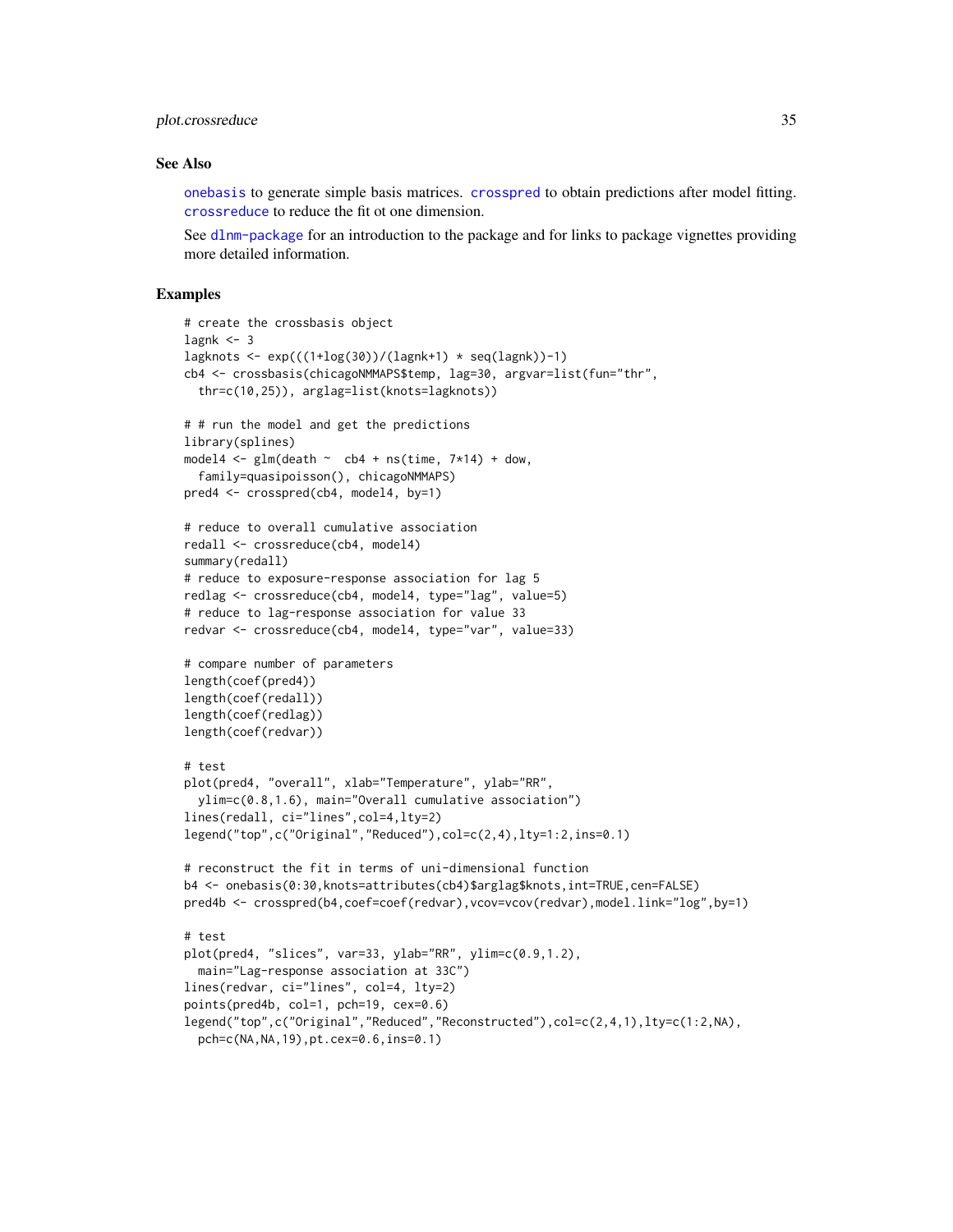#### <span id="page-35-1"></span><span id="page-35-0"></span>Description

The function generates a basis matrix of polynomial transformations. It is meant to be used internally by [onebasis](#page-26-1) and [crossbasis](#page-5-1) and not directly run by the users.

# Usage

poly(x, degree=1, scale, int=FALSE)

# Arguments

| $\mathsf{X}$ | the predictor variable. Missing values are allowed.                                |
|--------------|------------------------------------------------------------------------------------|
| degree       | numerical scalar defining the degree of the polynomial.                            |
| scale        | scaling factor. Default to the maximum of the absolute value of x.                 |
| int          | logical. If TRUE, an intercept is included in the basis matrix. See Details below. |

# Details

The predictor vector is scaled by default through the argument scale to avoid numerical problem with powers of very high/low values.

If int=TRUE, an intercept is included in the model, namely an additional variable with a constant value of 1.

# Value

A matrix object of class "poly". It contains the attributes degree, scale and int, with values which can be different than the arguments provided due to internal reset.

# Note

This function is mainly used internally thorugh [onebasis](#page-26-1) and [crossbasis](#page-5-1) to create basis and crossbasis matrices, respectively. It is not exported in the namespace to avoid conflicts with the function with the same name in the package stats, and can be accessed through the triple colon operator ':::' (see Examples below).

# Author(s)

Antonio Gasparrini, <antonio.gasparrini@lshtm.ac.uk>

# See Also

[onebasis](#page-26-1) to generate basis matrices and [crossbasis](#page-5-1) to generate cross-basis matrices.

See [dlnm-package](#page-1-1) for an introduction to the package and for links to package vignettes providing more detailed information.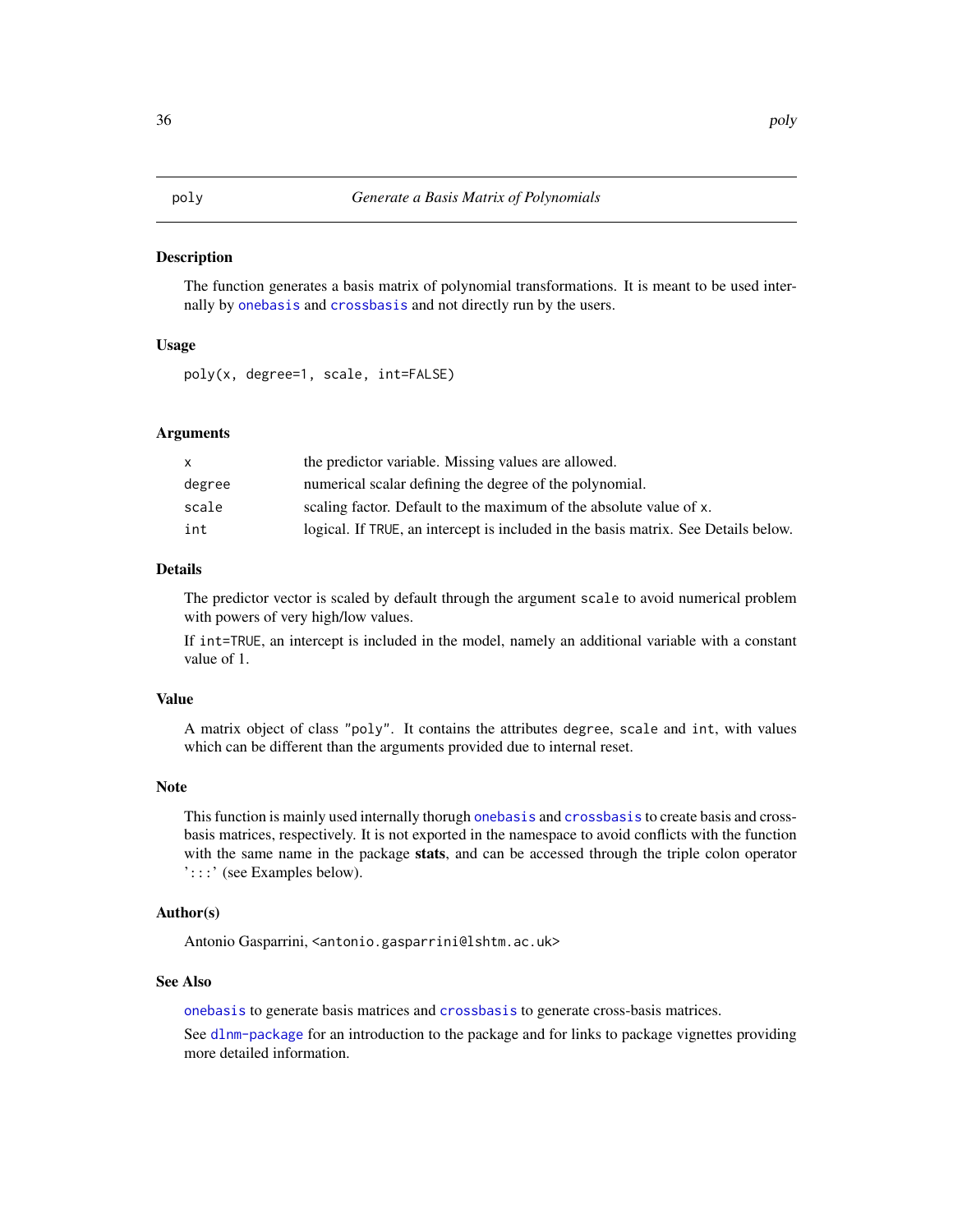#### <span id="page-36-0"></span>strata 37

# Examples

```
### simple use (accessing non-exported function through ':::')
dlnm:::poly(1:5, degree=3)
dlnm:::poly(1:5, degree=3, int=TRUE)
### use as an internal function in onebasis
b <- onebasis(chicagoNMMAPS$pm10, "poly", degree=3)
summary(b)
model <- glm(death ~ b, family=quasipoisson(), chicagoNMMAPS)
pred <- crosspred(b, model, at=0:60)
plot(pred, xlab="PM10", ylab="RR", main="RR for PM10")
```
<span id="page-36-1"></span>strata *Generate a Basis Matrix of Indicator Variables*

# Description

The function generates a basis matrix including indicator variables defining intervals (strata), through dummy parameterization. It is meant to be used internally by [onebasis](#page-26-1) and [crossbasis](#page-5-1) and not directly run by the users.

# Usage

```
strata(x, df=1, breaks=NULL, ref=1, int=FALSE)
```
# Arguments

| X      | the predictor variable. Missing values are allowed.                                                     |
|--------|---------------------------------------------------------------------------------------------------------|
| df     | dimension of the basis, equal to the number of strata. They depend on breaks<br>if provided.            |
| breaks | internal cut-off points defining the strata as right-open intervals. If provided,<br>they determine df. |
| ref    | interval used as reference category. Default to the first stratum.                                      |
| int    | logical. If TRUE, an intercept is included in the basis matrix. See Details below.                      |

# Details

The strata are defined by right-open intervals specified through breaks. If these are not provided, a number of intervals equal to df is placed at equally-spaced quantiles. This step is performed through an internal call to [cut](#page-0-0).

The argument ref indentifies the reference category, specified by excluding the related stratum in the dummy parameterization of the basis.

If int=TRUE, an intercept is included in the model, namely an additional variable with a constant value of 1.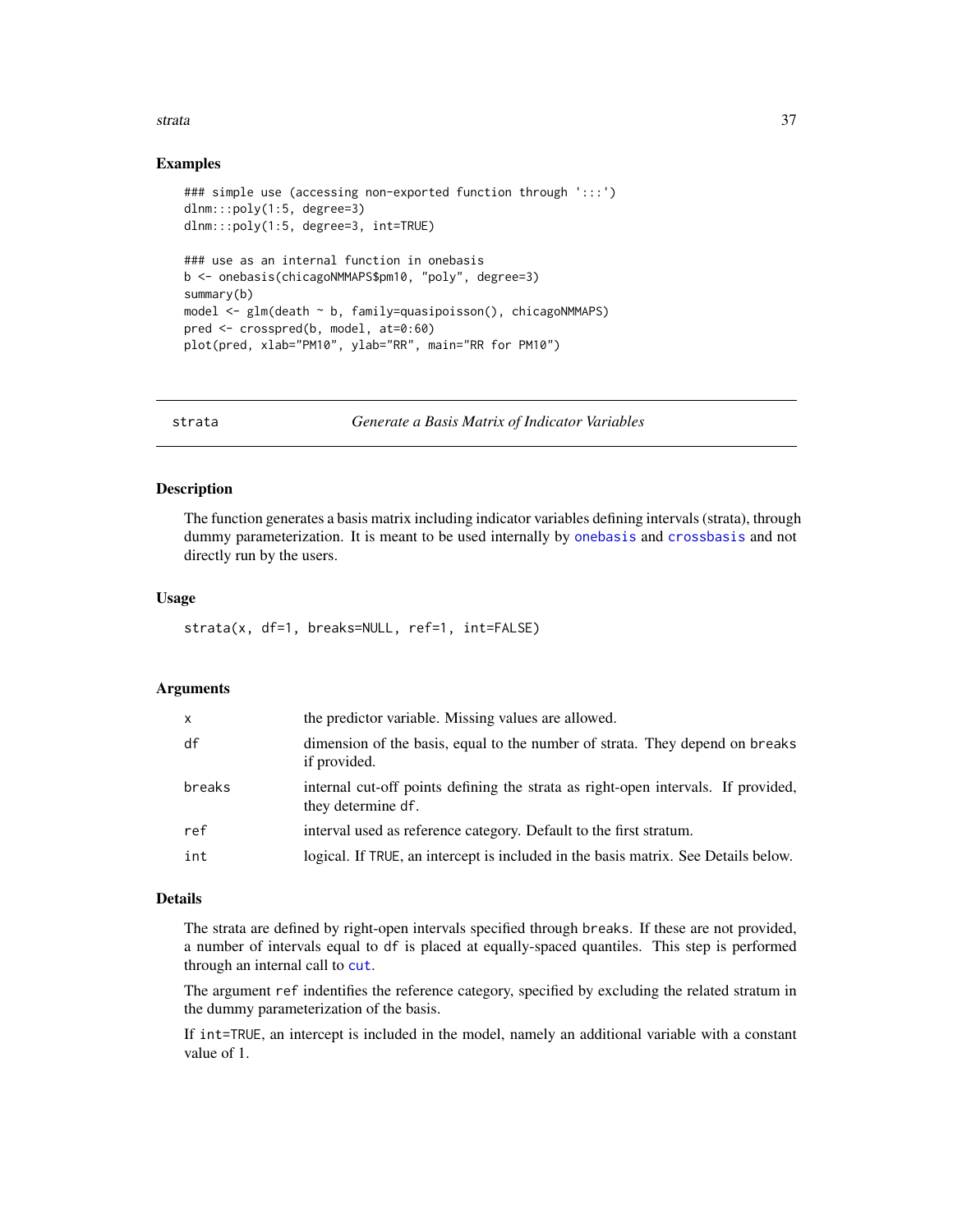# <span id="page-37-0"></span>Value

A matrix object of class "strata". It contains the attributes df, breaks, ref and int, with values which can be different than the arguments provided due to internal reset.

#### **Note**

This function is mainly used internally thorugh [onebasis](#page-26-1) and [crossbasis](#page-5-1) to create basis and crossbasis matrices, respectively. It is not exported in the namespace to avoid conflicts with the function with the same name in the package **survival**, and can be accessed through the triple colon operator ':::' (see Examples below).

# Author(s)

Antonio Gasparrini, <antonio.gasparrini@lshtm.ac.uk>

#### See Also

[onebasis](#page-26-1) to generate basis matrices and [crossbasis](#page-5-1) to generate cross-basis matrices.

See [dlnm-package](#page-1-1) for an introduction to the package and for links to package vignettes providing more detailed information.

# Examples

```
### simple use (accessing non-exported function through ':::')
dlnm:::strata(1:5, breaks=3)
dlnm:::strata(1:5, df=3)
dlnm:::strata(1:5, df=3, int=TRUE)
dlnm:::strata(1:5, df=3, ref=2, int=TRUE)
### use as an internal function in onebasis
b <- onebasis(chicagoNMMAPS$pm10, "strata", breaks=c(20,40))
summary(b)
model <- glm(death ~ b, family=quasipoisson(), chicagoNMMAPS)
pred <- crosspred(b, model, at=0:60)
plot(pred, xlab="PM10", ylab="RR", main="RR for PM10")
```
<span id="page-37-1"></span>thr *Generate a Basis Matrix of Linear Threshold Transformations*

# Description

The function generates a basis matrix including transformed variables through high, low or double linear threshold parameterization. It is meant to be used internally by [onebasis](#page-26-1) and [crossbasis](#page-5-1) and not directly run by the users.

#### Usage

thr(x, thr.value=NULL, side=NULL, int=FALSE)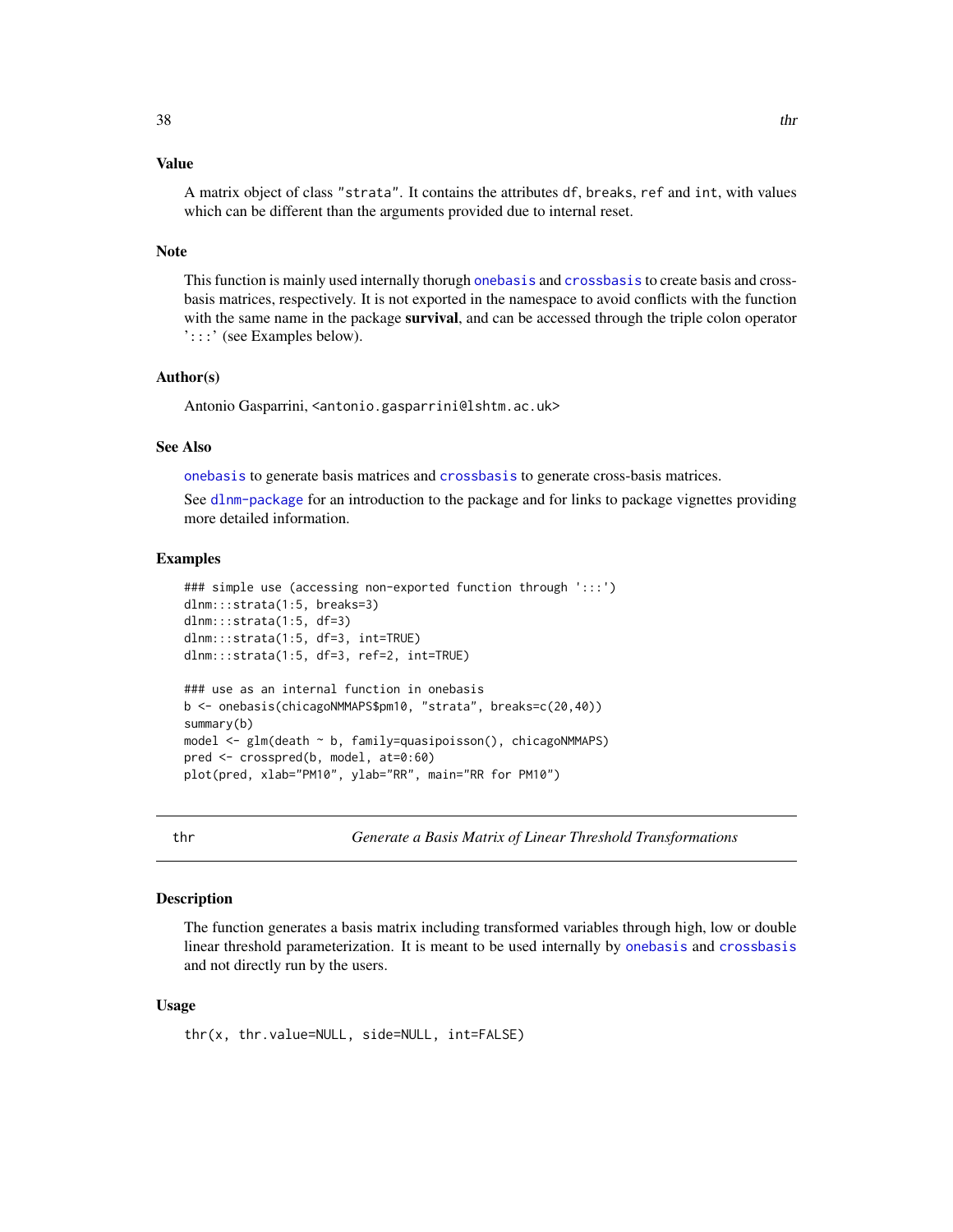#### <span id="page-38-0"></span>Arguments

| x         | the predictor variable. Missing values are allowed.                                                  |
|-----------|------------------------------------------------------------------------------------------------------|
| thr.value | numeric scalar or vector defining the threshold value(s).                                            |
| side      | type of threshold parameterization: "1" for low, "h" for high, "d" for double.<br>See Details below. |
| int       | logical. If TRUE, an intercept is included in the basis matrix. See Details below.                   |

# Details

A linear threshold function defines a linear relationship beyond a specific threshold. A high linear threshold defines a linear increase above the threshold, while a low linear threshold defines a linear increase below. A double linear threshold includes both of them.

The argument thr. value is placed at the median if not provided. If side is not provided, the default is side="h" when thr.value is a scalar, side="d" otherwise. Only the minimum (for side="h" and  $side="1"$ ) and minimum and maximum values (for  $side="d"$ ) of thr.value are considered.

If int=TRUE, an intercept is included in the model, namely an additional variable with a constant value of 1.

# Value

A matrix object of class "thr". It contains the attributes thr.value, side and int, with values which can be different than the arguments provided due to internal reset.

# Note

This function is mainly used internally thorugh [onebasis](#page-26-1) and [crossbasis](#page-5-1) to create basis and crossbasis matrices, respectively. It is not exported in the namespace, and can be accessed through the triple colon operator ':::' (see Examples below).

# Author(s)

Antonio Gasparrini, <antonio.gasparrini@lshtm.ac.uk>

# See Also

[onebasis](#page-26-1) to generate basis matrices and [crossbasis](#page-5-1) to generate cross-basis matrices.

See [dlnm-package](#page-1-1) for an introduction to the package and for links to package vignettes providing more detailed information.

```
### simple use (accessing non-exported function through ':::')
dlnm:::thr(1:5, thr=3)
dlnm:::thr(1:5, side="d")
dlnm:::thr(1:5, side="d", int=TRUE)
### use as an internal function in onebasis
b <- onebasis(chicagoNMMAPS$pm10, "thr", thr.value=20)
```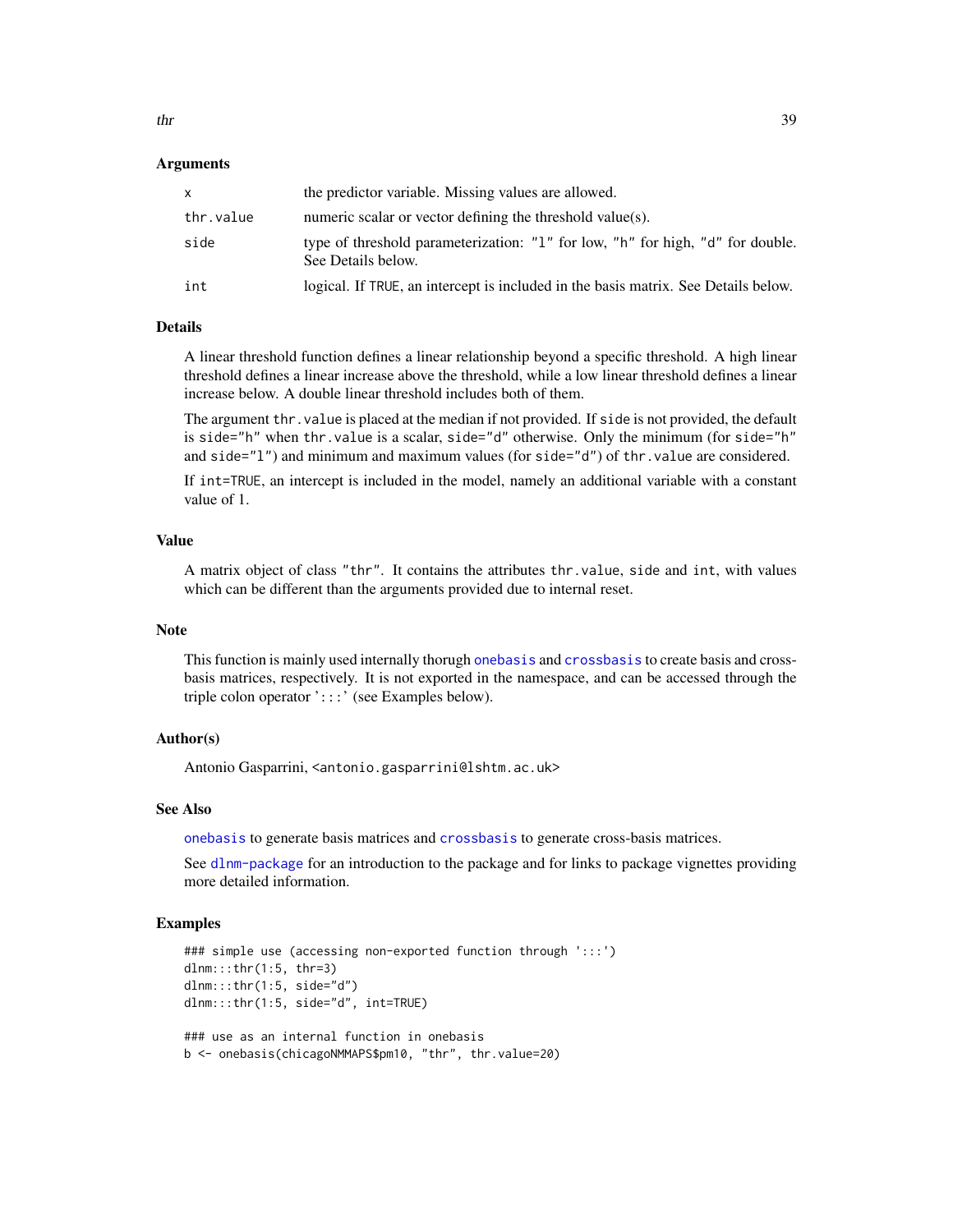```
summary(b)
model <- glm(death ~ b, family=quasipoisson(), chicagoNMMAPS)
pred <- crosspred(b, model, at=0:60)
plot(pred, xlab="PM10", ylab="RR", main="RR for PM10")
```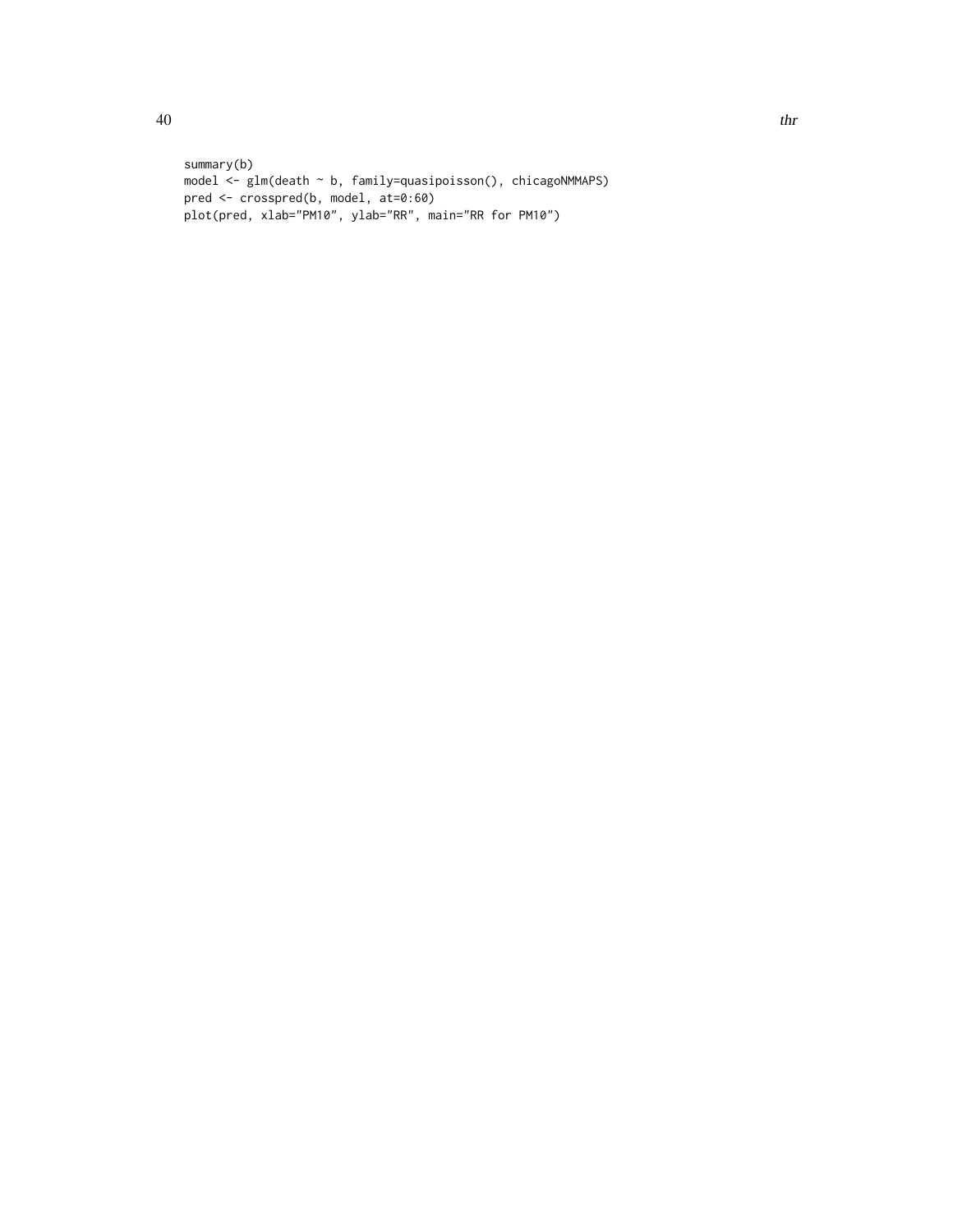# <span id="page-40-0"></span>Index

∗Topic aplot plot.crosspred, [30](#page-29-0) plot.crossreduce, [33](#page-32-0) ∗Topic datasets chicagoNMMAPS, [4](#page-3-0) drug, [18](#page-17-0) nested, [26](#page-25-0) ∗Topic hplot plot.crosspred, [30](#page-29-0) plot.crossreduce, [33](#page-32-0) ∗Topic methods coef.crosspred, [6](#page-5-0) ∗Topic package dlnm-package, [2](#page-1-0) ∗Topic smooth crossbasis, [6](#page-5-0) crosspred, [10](#page-9-0) crossreduce, [14](#page-13-0) equalknots, [19](#page-18-0) exphist, [20](#page-19-0) integer, [21](#page-20-0) lin, [23](#page-22-0) logknots, [24](#page-23-0) onebasis, [27](#page-26-0) poly, [36](#page-35-0) strata, [37](#page-36-0) thr, [38](#page-37-0) ∗Topic ts crossbasis, [6](#page-5-0) crosspred, [10](#page-9-0) crossreduce, [14](#page-13-0) bs, *[3](#page-2-0)*, *[7](#page-6-0)*, *[27](#page-26-0)* chicagoNMMAPS, *[3](#page-2-0)*, [4,](#page-3-0) *[18](#page-17-0)*, *[27](#page-26-0)* clogit, *[11](#page-10-0)*, *[15](#page-14-0)* coef, *[3](#page-2-0)*, *[11](#page-10-0)*, *[15](#page-14-0)* coef.crosspred, [6](#page-5-0)

coef.crossreduce *(*coef.crosspred*)*, [6](#page-5-0)

coxph, *[11](#page-10-0)*, *[15](#page-14-0)*

crossbasis, *[3,](#page-2-0) [4](#page-3-0)*, [6,](#page-5-0) *[12,](#page-11-0) [13](#page-12-0)*, *[16,](#page-15-0) [17](#page-16-0)*, *[19](#page-18-0)*, *[21](#page-20-0)[–23](#page-22-0)*, *[25](#page-24-0)*, *[27](#page-26-0)*, *[29](#page-28-0)*, *[31,](#page-30-0) [32](#page-31-0)*, *[34](#page-33-0)*, *[36](#page-35-0)[–39](#page-38-0)* crossplot *(*plot.crosspred*)*, [30](#page-29-0) crosspred, *[3,](#page-2-0) [4](#page-3-0)*, *[8,](#page-7-0) [9](#page-8-0)*, [10,](#page-9-0) *[15](#page-14-0)*, *[17](#page-16-0)*, *[20,](#page-19-0) [21](#page-20-0)*, *[28,](#page-27-0) [29](#page-28-0)*, *[31,](#page-30-0) [32](#page-31-0)*, *[35](#page-34-0)* crossreduce, *[3,](#page-2-0) [4](#page-3-0)*, *[13](#page-12-0)*, [14,](#page-13-0) *[35](#page-34-0)* cut, *[37](#page-36-0)* dlnm *(*dlnm-package*)*, [2](#page-1-0) dlnm-package, [2](#page-1-0) drug, *[3](#page-2-0)*, *[5](#page-4-0)*, [18,](#page-17-0) *[27](#page-26-0)* equalknots, *[3](#page-2-0)*, [19,](#page-18-0) *[25](#page-24-0)* exphist, *[3](#page-2-0)*, [20](#page-19-0) filled.contour, *[31](#page-30-0)* gam, *[11](#page-10-0)*, *[15](#page-14-0)* gee, *[11](#page-10-0)*, *[15](#page-14-0)* geeglm, *[11](#page-10-0)*, *[15](#page-14-0)* glm, *[2](#page-1-0)*, *[11](#page-10-0)*, *[15](#page-14-0)* glmer, *[11](#page-10-0)*, *[15](#page-14-0)* integer, *[3](#page-2-0)*, *[7](#page-6-0)*, [21,](#page-20-0) *[28,](#page-27-0) [29](#page-28-0)* lin, *[3](#page-2-0)*, *[7](#page-6-0)*, [23,](#page-22-0) *[28](#page-27-0)* lines, *[3](#page-2-0)*, *[31](#page-30-0)*, *[34](#page-33-0)* lines.crosspred *(*plot.crosspred*)*, [30](#page-29-0) lines.crossreduce *(*plot.crossreduce*)*, [33](#page-32-0) lm, *[2](#page-1-0)*, *[11](#page-10-0)*, *[15](#page-14-0)* lme, *[11](#page-10-0)*, *[15](#page-14-0)* lmer, *[11](#page-10-0)*, *[15](#page-14-0)* logknots, *[3](#page-2-0)*, *[19](#page-18-0)*, [24](#page-23-0) mkbasis *(*onebasis*)*, [27](#page-26-0) mklagbasis *(*onebasis*)*, [27](#page-26-0) nested, *[3](#page-2-0)*, *[5](#page-4-0)*, *[18](#page-17-0)*, [26](#page-25-0) nlme, *[11](#page-10-0)*, *[15](#page-14-0)* nlmer, *[11](#page-10-0)*, *[15](#page-14-0)* ns, *[3](#page-2-0)*, *[7](#page-6-0)*, *[27](#page-26-0)*